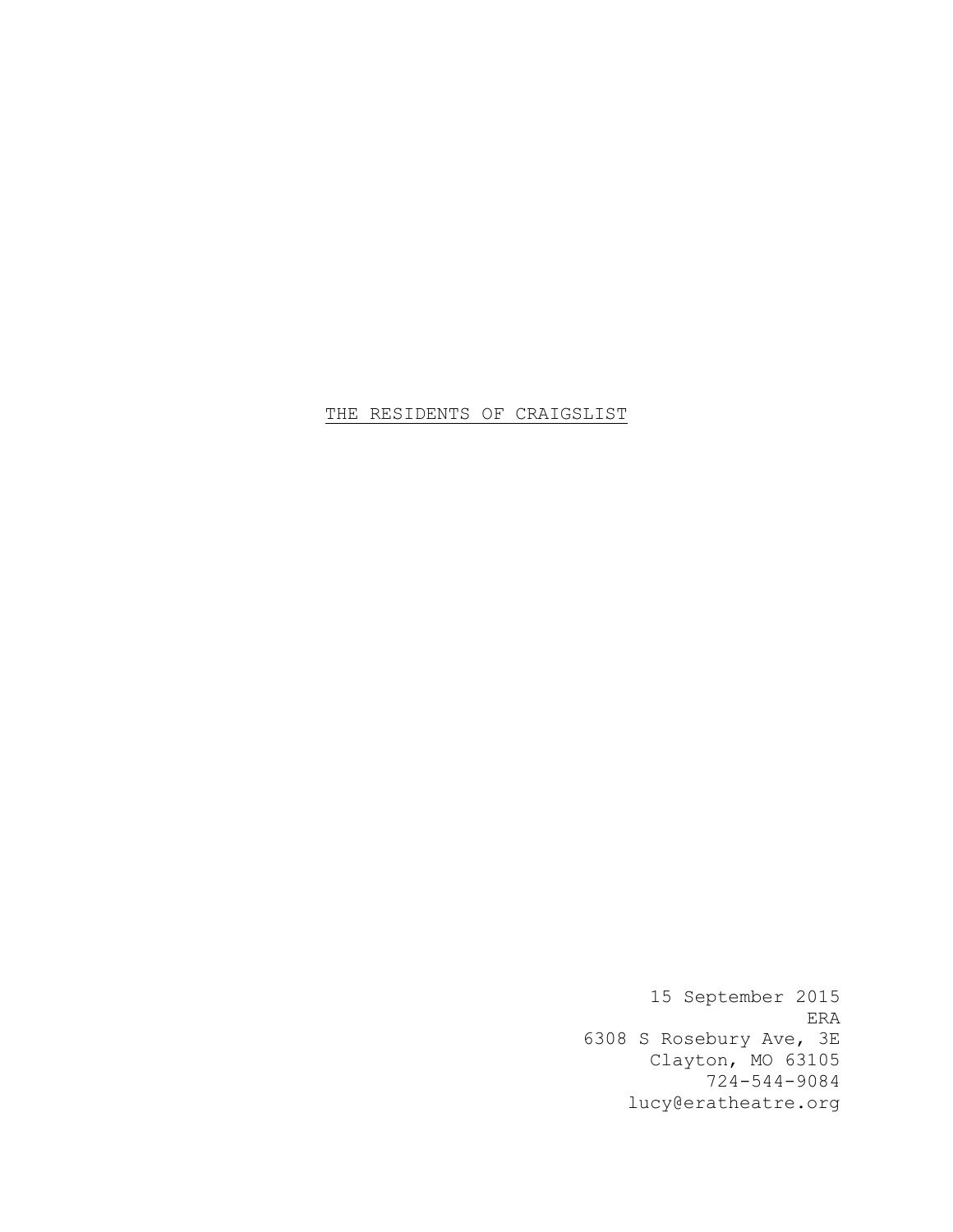*Stage is a sterile and cluttered Americana dream/nightmare. White picket fence, aluminum foil, 6 lawn chairs, junk (beer & Coke, small bags of Doritos, boxes of Hot Pockets, envelopes and stamps, blue and white plastic cooler with phallic looking popsicle, McDonalds paraphernalia, stacks of mail and phone books and newspapers, bowl of cherries, a small metal garbage can filled with beer cans, sneakers, boxes of Saltines, a Ouija board - maybe other classic American board games, kids beach toys, peanuts, wedding dress, hairbrush, an industrial fan, a jar of pennies, etc.) all on a bed of astroturf. Six actors each sitting on a chair all on the same stage, but somehow alone. Craigslist is a house, and these 6 actors are its residents. Django Reinhardt's St. Louis Blues plays. It begins with Will's monologue as he sits at a typewriter. Title: "Attention All Residents - m4wmwmw"*

## ACTOR 1

I don't normally do this, but I'm posting here because I honestly don't know how else to reach you - all of you. If you're reading this, there's a chance you also post here, and if you post here, there's a chance your post is in this play. Let me explain: about a year ago, I started looking here, the classified advertisements website Craigslist, for material for audition monologues. Those of you who aren't internet critters may only know of craigslist as a dubious site to find apartments for rent, or a way to sell concert tickets you can't use, or a place to stay away from if you don't want to get an STD. But it's so much more! It's pathos right in your own backyard! You've got the awkward uselessness of strangers' stuff in the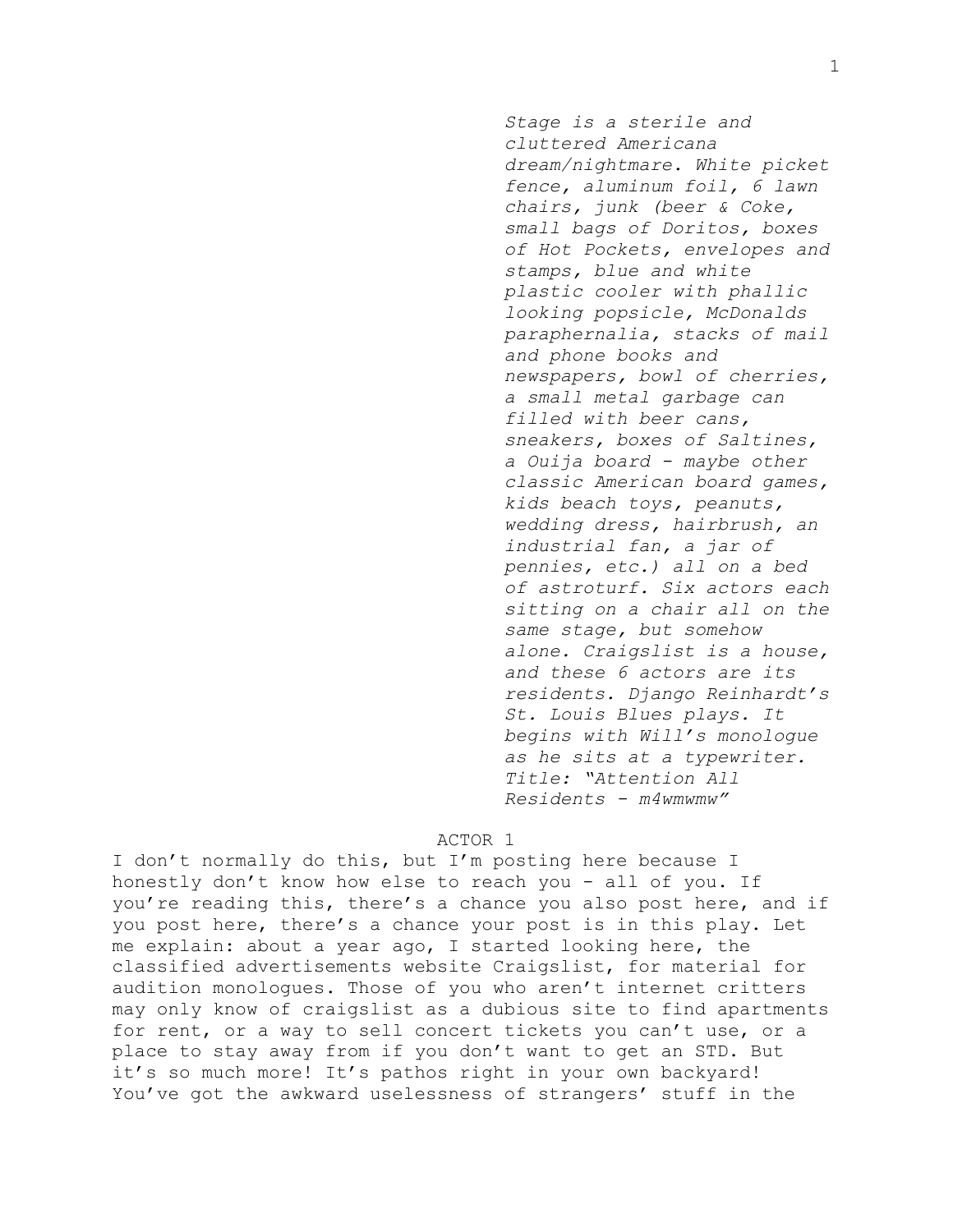"for sale" section; you've got the weighted loneliness of people looking for those they have no other way of finding in "missed connections"; you've got infinite banter in the "discussion forums"; you've got the raw libido of people looking for sex in the euphemism "casual encounters"; and you've got the blinding rage of people anonymously venting without consequences in "rants & raves". I received a few audition call-backs from my performances of posts from the "rants & raves" section. Then Lucy Cashion was looking for a producing partner for her experimental theatre company, ERA, and asked me what I was interested in creating. So I told her about my audition material experiment and asked her if she thought it could be a play. She said, "Absolutely. I'm not sure we can pull it off, but there's only one way to find out." So we started adapting a script right away. And this is what we came up with: a play made entirely from Craigslist posts, written by you: people we've never met, whose names we don't even know. Except for this post obviously, I wrote this post. Listen I know some people have nothing better to do than to criticize Craigslist as a source for fine art, and it's true this play is not the place to find realistic storytelling, linear character development, or plot of any kind. That's what Netflix is for. This is found text, found from real life, performed in a setting I frequent to escape real life - the theatre.

> *Title: "Help! I Have Lots of Junk! (Fenton/High Ridge)"*

### ACTRESS 1

Help! I have lots of junk! I've tried to contact several junk companies to pick up this large pile of things from my garage without any luck so I'm hoping someone here can help me. Included in this pile is an in-grounds pool slide -

ALL

Still works!

### ACTRESS 1

Three air compressors -

ALL

Do not work...maybe you can fix them?

## ACTRESS 1

Old patio cushion set, black fabric and metal chair with ottoman, propane bbq grill, pool solar cover reel with old pool solar cover, meat smoker, various metal pieces -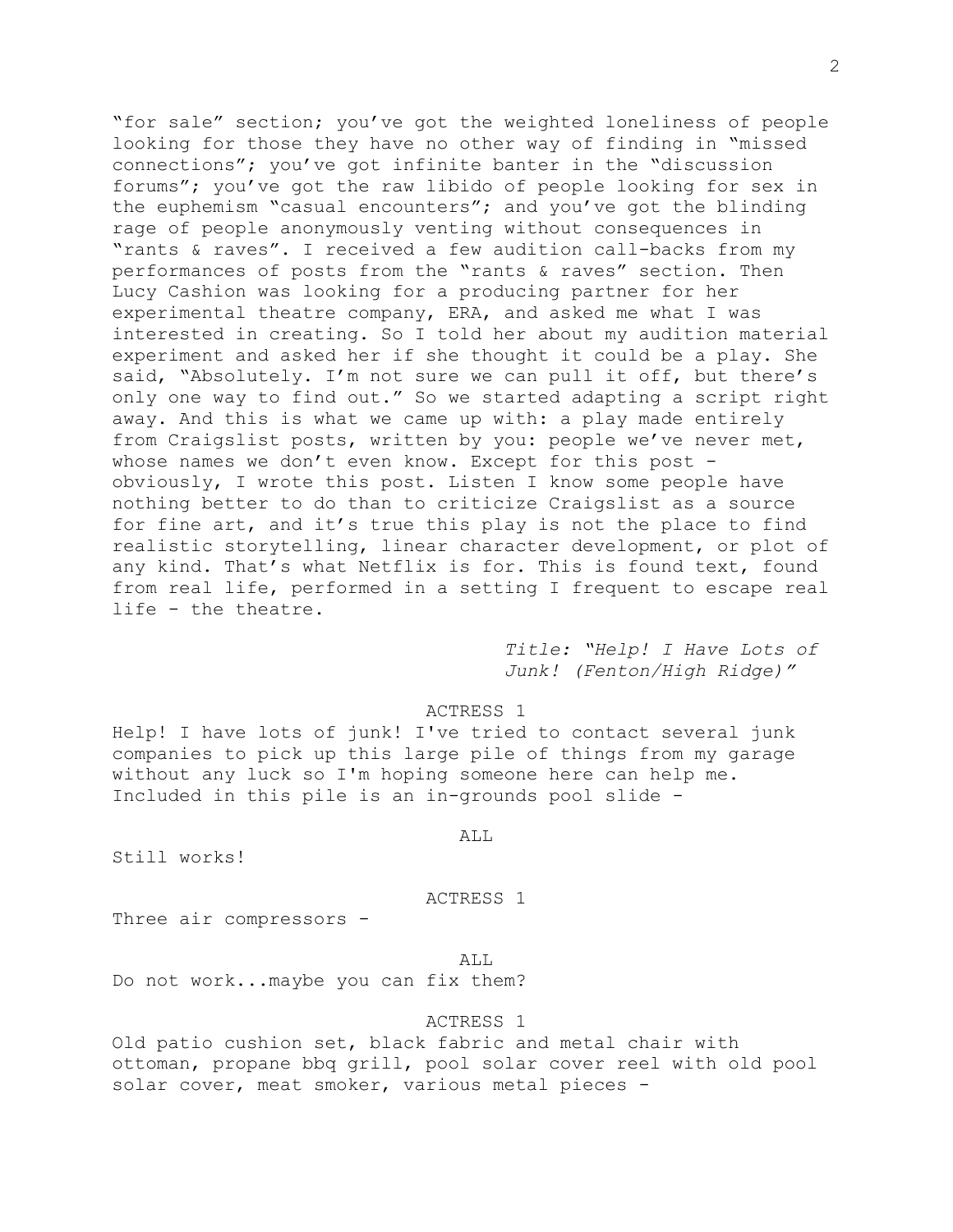ALL

I think one was an engine stand?

ACTRESS 1

Red front bumper for Infiniti, folding chair, other things that are buried under everything else.

ALL

YOU MUST TAKE IT ALL.

### ACTRESS 1

No Exceptions. I am willing to pay someone to haul this stuff off! – I have a small pile of drywall scraps and a brush pile I'd like to be rid of as well so contact me and let's talk money. I need this stuff gone!

> *Title: "Free Toilet (O'Fallon, IL)"*

## ACTOR 2

Free white toilet. Works fine. On the curb. 802 N Madison St. Will delete ad when gone.

> *Title: "HANGING HAIR DRYER/NIGHT LIGHT COMBINATION---NEW!!! - \$20 (St. Louis County)"*

## ACTRESS 2

This is the kind that they have in nice hotel rooms. It has: \*1600 watts of drying power \*Quiet long-life motor \*Two heat/air speeds \*Automatic shut-off when returned to holder \*Long-lasting electronic light---no bulbs to burn out or replace \*Soft, diffused light for safely moving around \*Less expensive to operate than most night lights---stays cool and is energy efficient Call:

ALL

show contact info

*Title: "porcelain doll with wedding gown on - \$20 (pevely)". ACTRESS 3 wears a wedding gown, plastic over*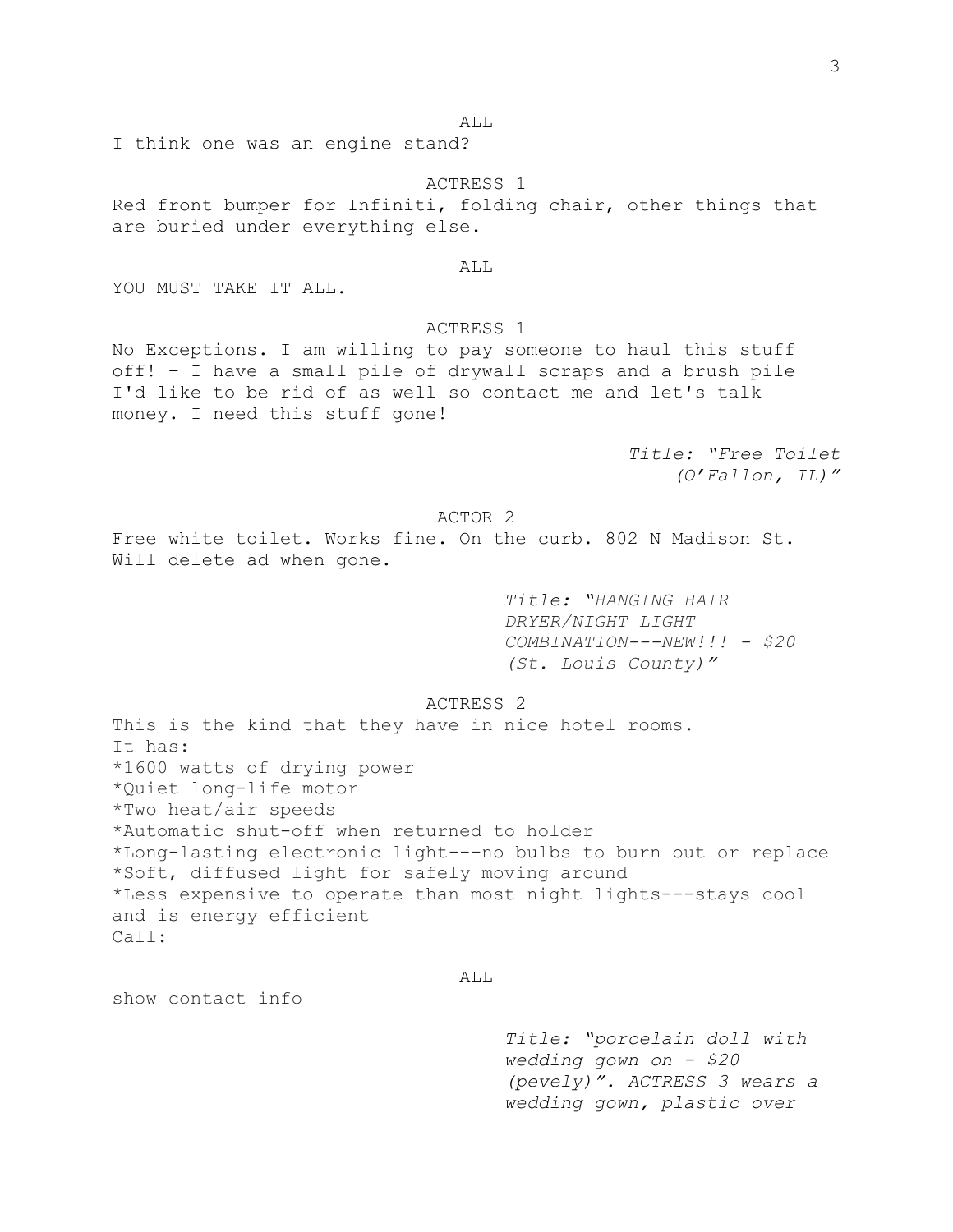*her hands and brushes her hair.*

#### ACTRESS 3

Porcelain doll with wedding dress on. Blonde hair. Plastic still over hands protecting them. In great condition.

> *Title: "FRESH BOILED PEANUTS 4 SALE! \$5 PER POUND! REGULAR & CABIN FLAVORS! (Saint Peters)"*

## ACTOR 1

Don't wait until you go on vacation again when you can have the best of the south right now! Located in Saint Peters for pickup \$5.00 per pound Regular and Cajun Flavors Put some south in your mouth and enjoy the flavor you savor!

> *Title: "Children's Assorted Beach Toys - \$4 (Maryville, IL)"*

## ACTOR 2

Assorted Beach Toys \*Also included, but not shown in photo: pink sand sifter

> *Title: I know this ain't London but…*

#### ACTRESS 2

Hello St. Louis people! Is there anywhere good to dance in this town? Like you know, electronic music or EDM or whatever- ugh I hate that term! But seriously, is there?? Suggestions welcome!

> *Title: "Disco Coffee Table" Music: "I Want to Ride on a White Horse." Everyone makes a seductive, dancing table, except ACTOR 2, who tries to resist its powers.*

ACTOR 3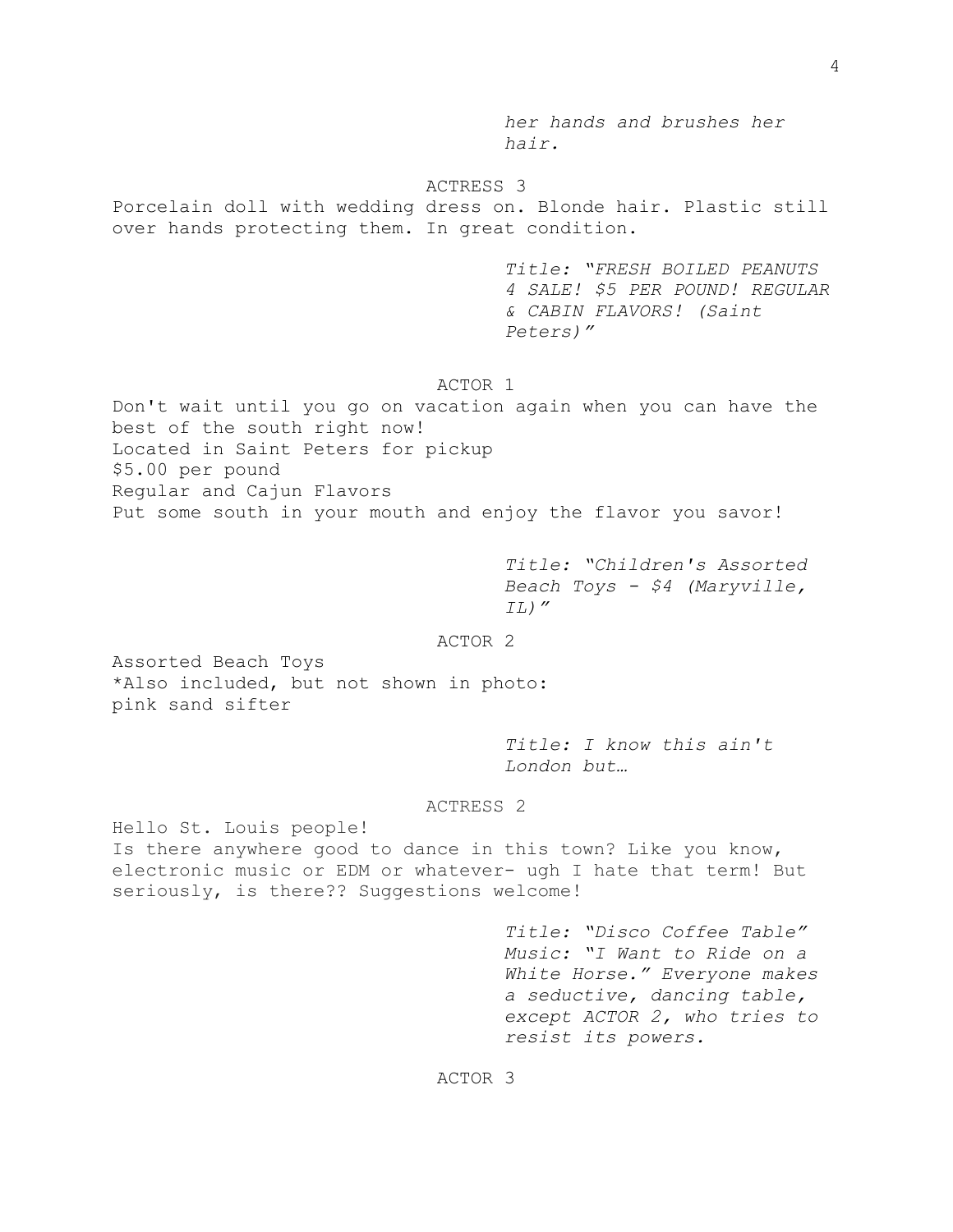I'm 40 and I can't keep up with my disco coffee table anymore. I've aged, the table craves the unbridled power of youth. It keeps asking me to snort mounds of white powder off its mirrored surface, but my hangovers last too long. It wants a twenty something who can go on a Tuesday bender and still work the next day. It wants to reflect a parade of young, naked strangers in impossible positions night after night. My libido has faded and I crave a good night of sleep more than another one night stand. The table has a couple missing chunks of mirror. My decorator insists I'm too well heeled to own such college like furniture and made me buy something from Restoration Hardware. Disco Table needs a new home. A home where the party doesn't stop. A home where the neighbors are annoyed. A home where debauchery and bad decisions are the norm. A home where straws are cut short and a grinder is always on hand just in case. I need to know Disco Table will be passed on to somebody who thinks cardio means: the way a heart races after your medical insurance card is used to cut lines. Let me know if you think you would be the right kind of owner

for Disco Table. Dimensions: 66x36x17. \$20 if you pick him up.  $$50 -$ 

*Music cuts out.*

## ACTOR 3

and I'll bring him to you and help you put him in your living room.

> *Title: "free goose (lakeway) condition: like new size/dimensions: actual"*

#### ACTOR 1

free goose. he followed us home one day in the spring as a chic. now hes almost full grown. he needs a good home. preferably with other geese. must be able to catch him and transport safely. he comes with a little food. his name is frank and he is a scorpio.

> *A parody of fanciness. "String Quartet in E Minor. Title: "FREE...Denim loveseat & wooden coffee table (West County)"*

# ACTOR 2

Denim loveseat isn't perfect, has a few spots and tear in back, but it's not noticeable. Perfect for college or dorm. 64 in long by 38 in deep.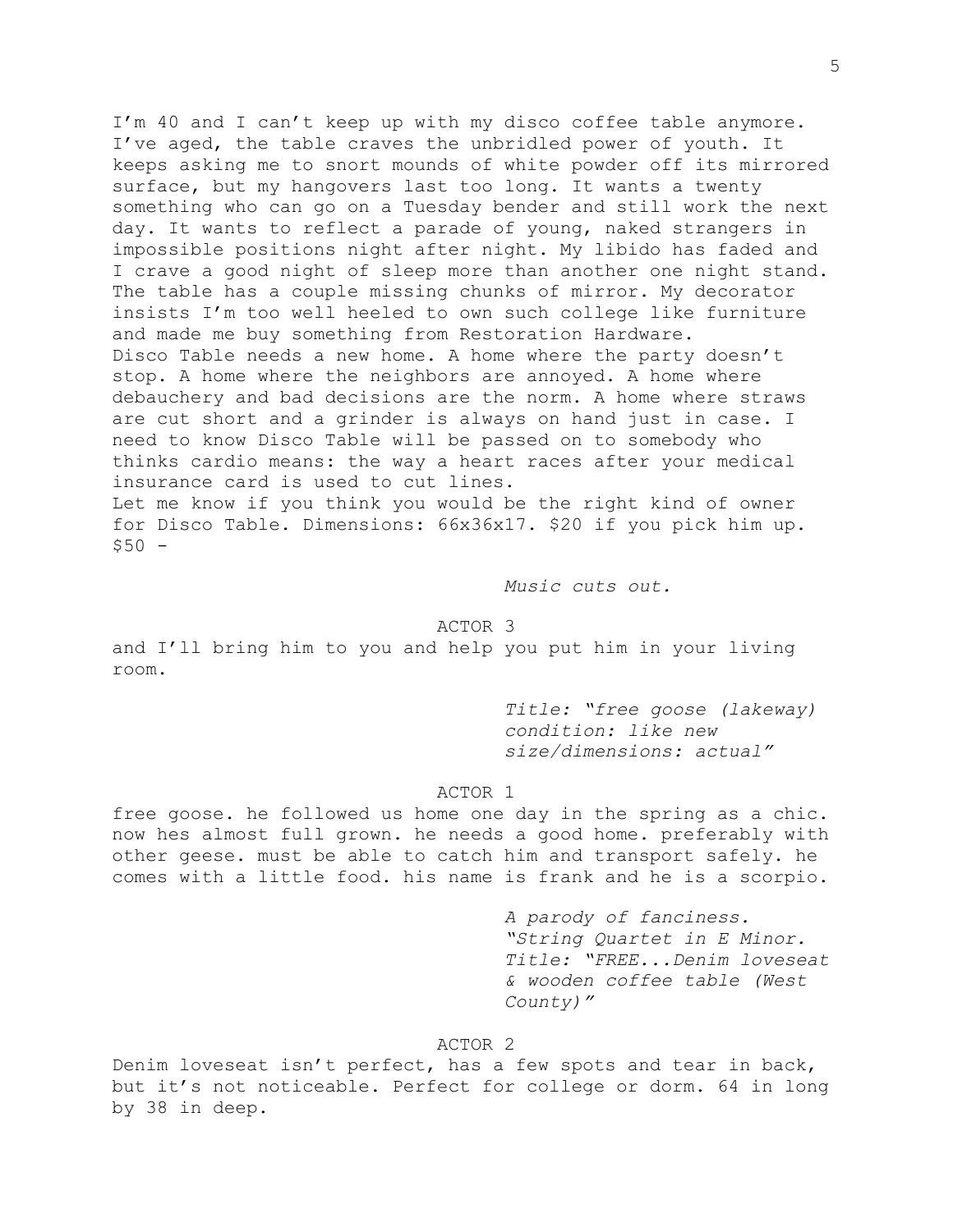Text when you want to pick up ….I will leave in driveway for your convenience.

> *Title: "Most Uncomfortable Chair Ever Made" A fancy furniture dealer (ACTRESS 1) and a fancy furniture handler. Handler, wearing gloves, carefully brings out chair.*

## ACTRESS 1

This is the most uncomfortable chair ever made. Negatives : This chair is really uncomfortable. Its back support was not designed for humans, but if you are an alien with a flat or squareish, in the lumbar region, it would work quite well. Its seat is way too flat -

> *Handler carefully moves chair.*

ACTRESS 1 (cont'd)

- and way too small. I am fairly in shape and I feel like a gelatinous sasquatch when I attempt to seat myself on it. It has a nice paint job, if I do say so myself -

ALL

I did it.

#### ACTRESS 2 (cont'd)

It is an antique, and not from this generation. It is very solidly built and has a lot of awful life left to it. It is also light-weight and can double as an effective scary weapon. Wouldn't you be scared if something not from you generation, that never should have been made, was directed at you in a menacing fashion. Most furniture a little better than this I would pay you to take away or negotiate down to free, but this chair is so atrocious that it actually comes full circle and is worthing something. Does not include dunce hat. \$15 firm….. ish

> *Classical music fades out,*  Saint Louis Blues *fades back in "Title: STL to SFO & NY w4m"*

### ACTRESS 3

So I never do this & probably won't ever again. But we had dinner at the bar at St. Louis airport. You were going to NY and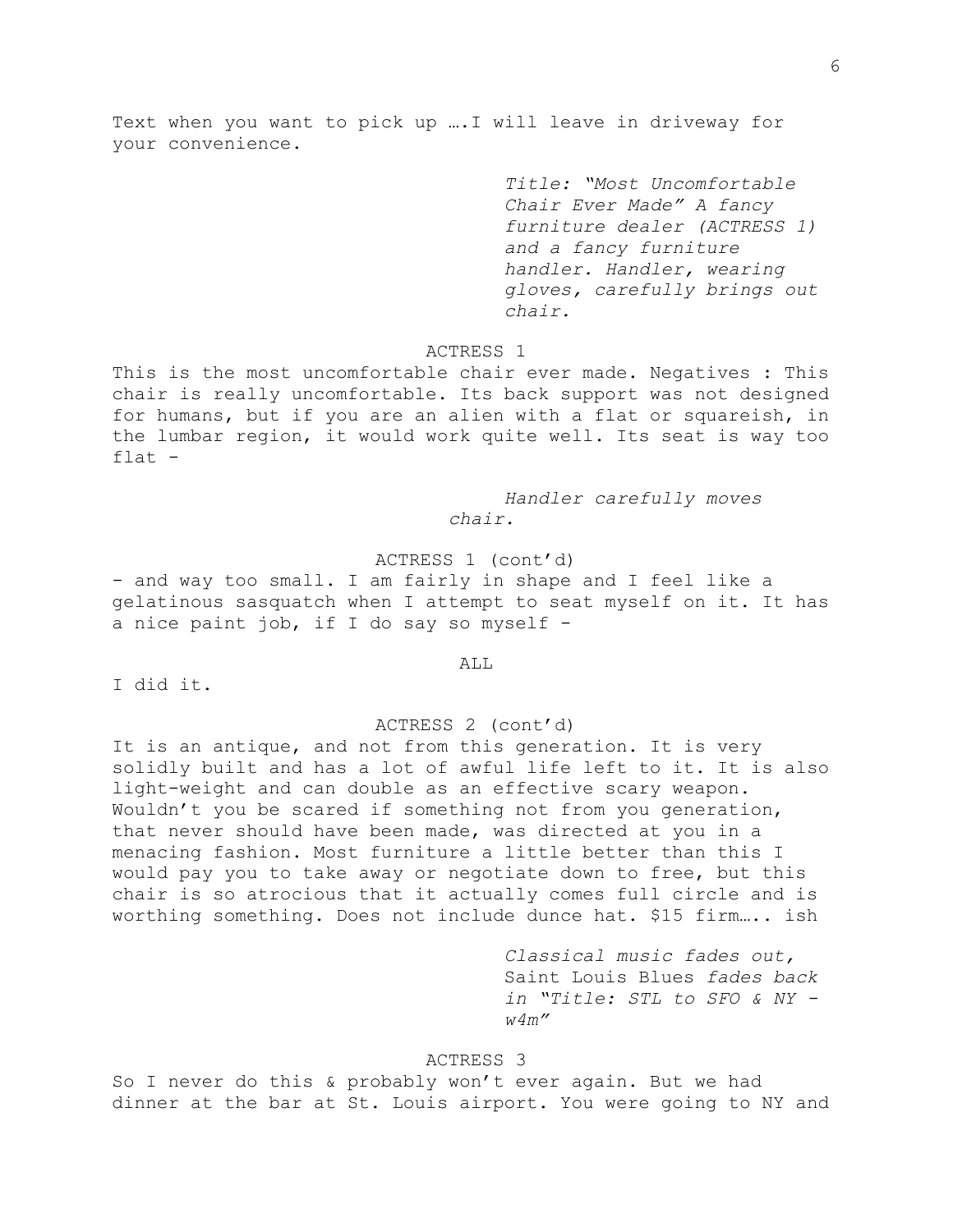I was going to SFO. You were so handsome and we had good conversation. This is a Long shot but I instantly regretted not getting your number or anything. Tell me what beer I told you to try if it's you.

> *The sound of soda/beer cans opening (all except ACTRESS 3& ACTOR 1). Title: "Cash Paid for Old Beer and Soda Cans (St Louis)"*

## ACTOR 1

I am a local collector looking to purchase OLD Beer and Soda Cans from 1930s-1960s, Single cans or entire collections - Flat tops-Cone Tops-Zip Tabs-Test Cans-Unrolled sheets- Please see pictures to give you an idea of what I am looking for- CASH PAID Thank you

> *Title: "Hot blond asking about hot pockets...Part 2 – m4w (63343)"*

## ACTOR 2

This was the second time in the past two weeks I've seen you come into my place of work but this time you was looking for some ice cream pops the big ones I don't know but that made me trip out after I asked if I could help you and you told me that what you was looking for.

> *Actress organizes boxes of hot pockets, taking the boxes out of the cooler. Title: "picnic tomorrow... - 47 (local park)"*

# ACTRESS 2

I'm SO bummed. I was planning on going on a picnic tomorrow, since I have the day off. But now, I may cancel it, because the person that I was going to go with had a family emergency come up. Nothing is sadder than going on a picnic alone. I even had the menu all planned out, but I guess I can eat it here at home instead. Anyone want to go with me?

> *Title: "Longing for my \$5 Footlong - m4m (Ballwin)". ACTOR 3 eats a red, white, and blue rocket popsicle.*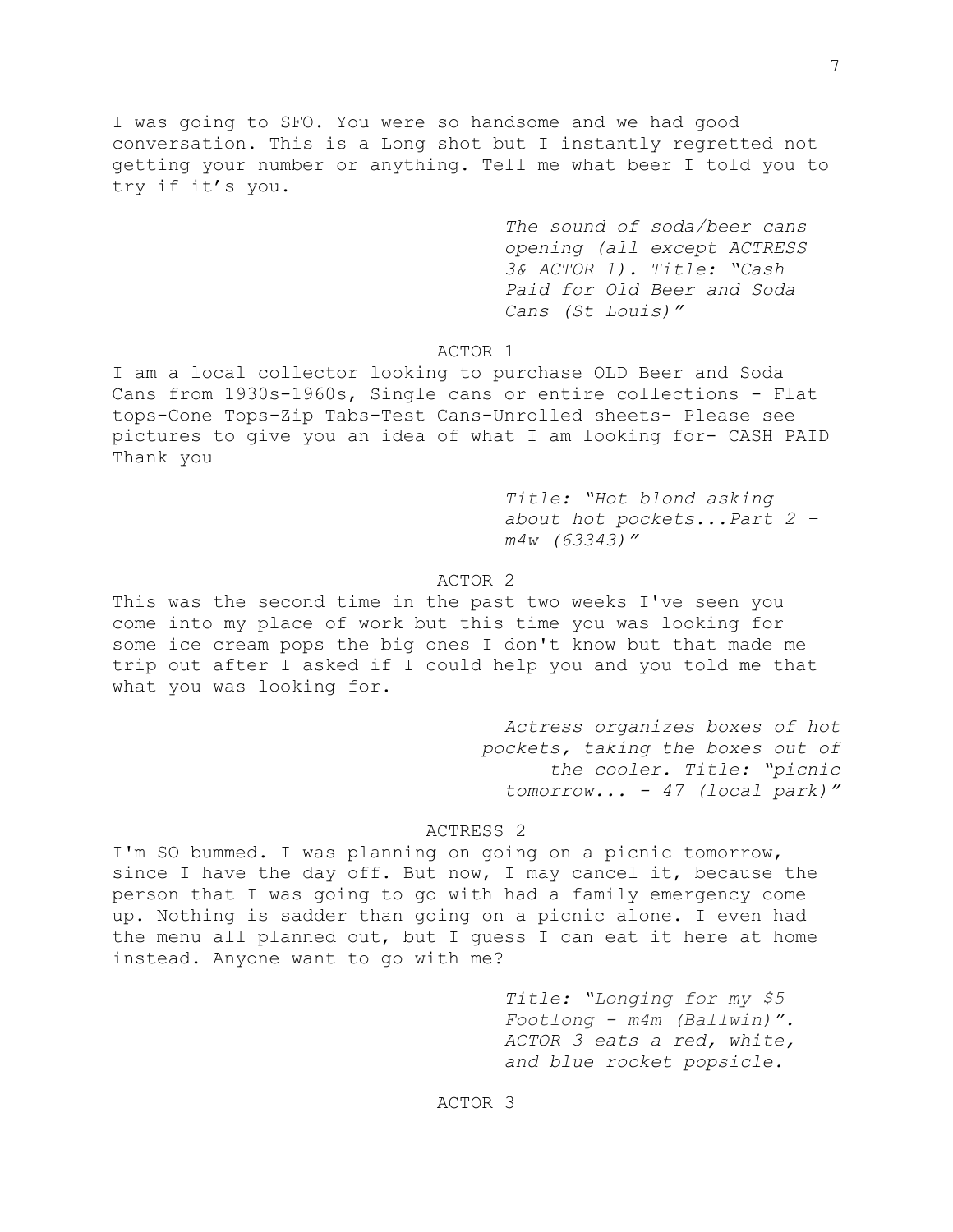I came into Subway today and ordered a footlong Spicy Italian sandwich on Italian Herb and Cheese. You were working behind the counter. You had sandy blonde hair and tan skin. You were probably around 6 feet tall. You smelled like cool water and had a twinkle when you smiled. The way you handled my footlong got me thinking of you handling my 6 inch. I could tell that under that black apron and green polo was a shredded six pack. I've fantasized all afternoon about taking your cock in Subway after hours and drinking Fuze tea out of your teen abs. I was the older man wearing the lime green MoDot shirt and the white Carhartt shorts. You asked me what size drink I wanted and I said large then shot you a wink. Let me be your Jared Fogel! Madly in Lust in Ballwin,

ALL

Terry

*Title: "You accidentally saw my undies… - w4m - 34 (maryland heights)". ACTRESS turns on a fan to achieve a Marilyn Monroe in the white dress moment.*

## ACTRESS 3

Lol the wind was blowing and I was trying to keep my dress down. Because I thought no one was around, I eventually stopped trying while walking to my car… Then I spotted you! You were smiling but didn't seem embarrassed as a witness more like amused. Your smile and sexiness were a turn on and I'd like to show you more. Tell me what they looked like or what car I drove and maybe you can come see me in them ;)

> *Title: "A Chinese Water Dragon named Hooligan - m4w (Exotic A.R.C.)"*

## ACTOR 1

You were standing in front of me in line at Exotic Amphibian and Reptile Center buying 2 dozen crickets for your Chinese Water Dragon. It was Tuesday, June 17th at about 3:30pm. I asked you about him and we talked for a little. I thought you were charming, easy to talk to, and really pretty. I should have asked for your number, but I guess I'm not so good at that sort of thing...

ALL

I know this a long shot, but I hope you see this and respond.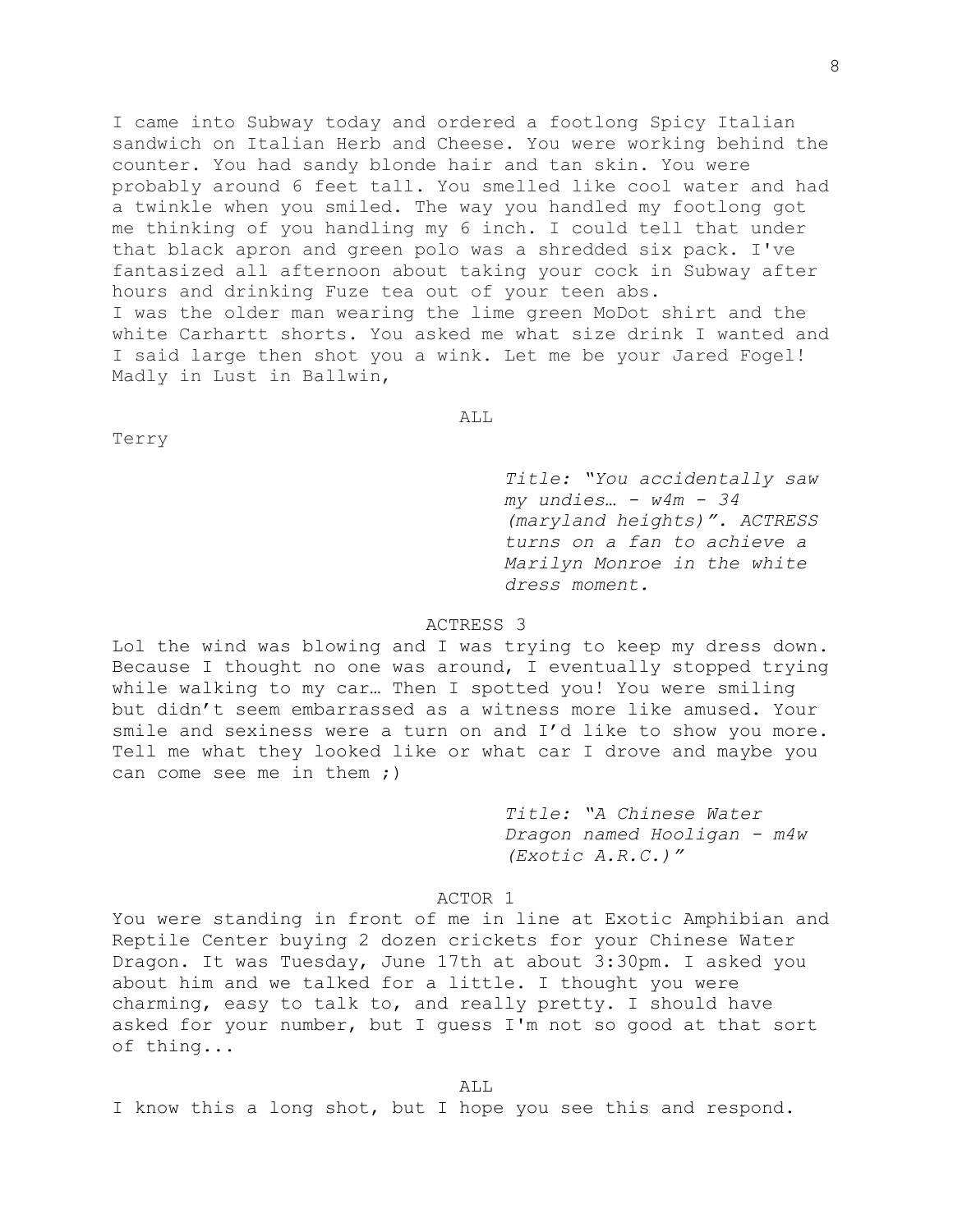*The sound of crickets. Title: "critter control hottie - m4m - 46 (st. louis city)"*

# ACTOR 2

You came to the house for a critter on sat jan 4, you are so hot. Would love to spend some personal time with you, even just to get you off! Tell me your name to confirm,

ALL

Hopefully you read postings on here and we can meet up.

*Title: "Skin care beauty session (St. Charles)". ACTRESS wears a Halloween animal mask.*

### ACTRESS 1

I'm in search of 5 ladies to model for me for a FREE facial, this is for a FREE beauty session. This would be a FREE skin care session and will help me to get my 30 faces in that I need. If interested please respond to this add and I will give you more information. I am not looking for nasty responses and they will be reported. I can't wait to get my faces done. Thank you.

> *Title: "seeking guy from house party -m4m (Ballwin)". Also eating a popsicle.*

# ACTOR 3

Hi,

I am sorry for not getting your number yesterday at house party. You were the 3rd guy to top me in sling.

> *Title: Crossdresser looking for a friend/help. He's wearing some women's clothes.*

# ACTOR 1

I am a 19 year old closet crossdresser and bisexual. I love wearing women's clothes and feeling all feminine! I have questioned my gender identity before, but I am nowhere close on doing anything about it. For now I just like dressing. The problem is I only have a few articles of clothing and I am nowhere close to being passable. I am looking for someone who is interested in helping me go shopping, put on makeup, and find the girl I am deep inside.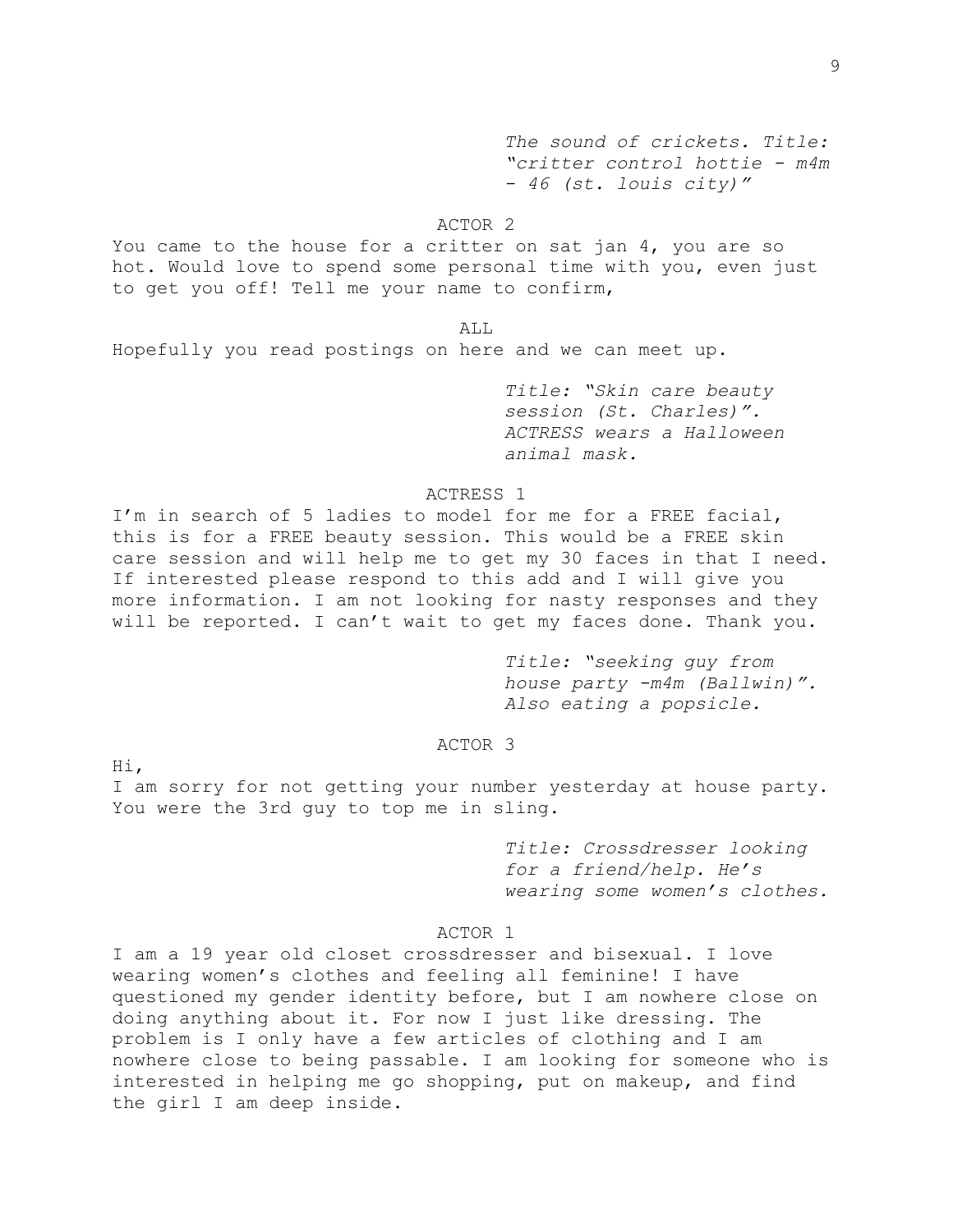I am not the most fem guy in the world. I'm known to be pretty tough, but that is not what I feel on the inside. I hope I can make a friend from this. It would be nice to have someone to talk to about these things. And come on gals, how many men ask you to go shopping with them? Not many. lol. I am 19 and I would preferably like someone under thirty.

> *Title: "looking for female FRIENDS - w4w - 22 (st. louis)". Like someone who showed up to an office for an appointment but isn't sure if she's in the right place.*

### ACTRESS 3

Hello!

I recently moved back from college and am looking to meet new friends. I'm 22 but don't really care how old you are. I enjoy usual things like shopping, yoga, exercise, etc. If you are interested in making a new friend shoot me an email with a little about yourself and a photo to prove you are a female. I just wanna meet some new gal pals

> *They are about to connect when ACTRESS 2 jumps through. Title: "You found my wallet at the Japanese festival on 8/31 (Botanical Gardens)"*

## ACTRESS 2

I lost my wallet with my entire life in it yesterday at the botanical gardens during the Japanese festival and you turned it into the police. Nothing was missing at all! It also happened to be my birthday so you reaaalllly made my day. Thank you so much! You are a great person/great people and I hope karma pays you back for it!

> *Title: "WE MET ON CL ABOUT 4 YEARS AGO - m4w (olive / 270)"*

ACTOR 2

We met at smoothie king parking lot first. Than met up by ted drews, than had sex at your friend's apartment. You called me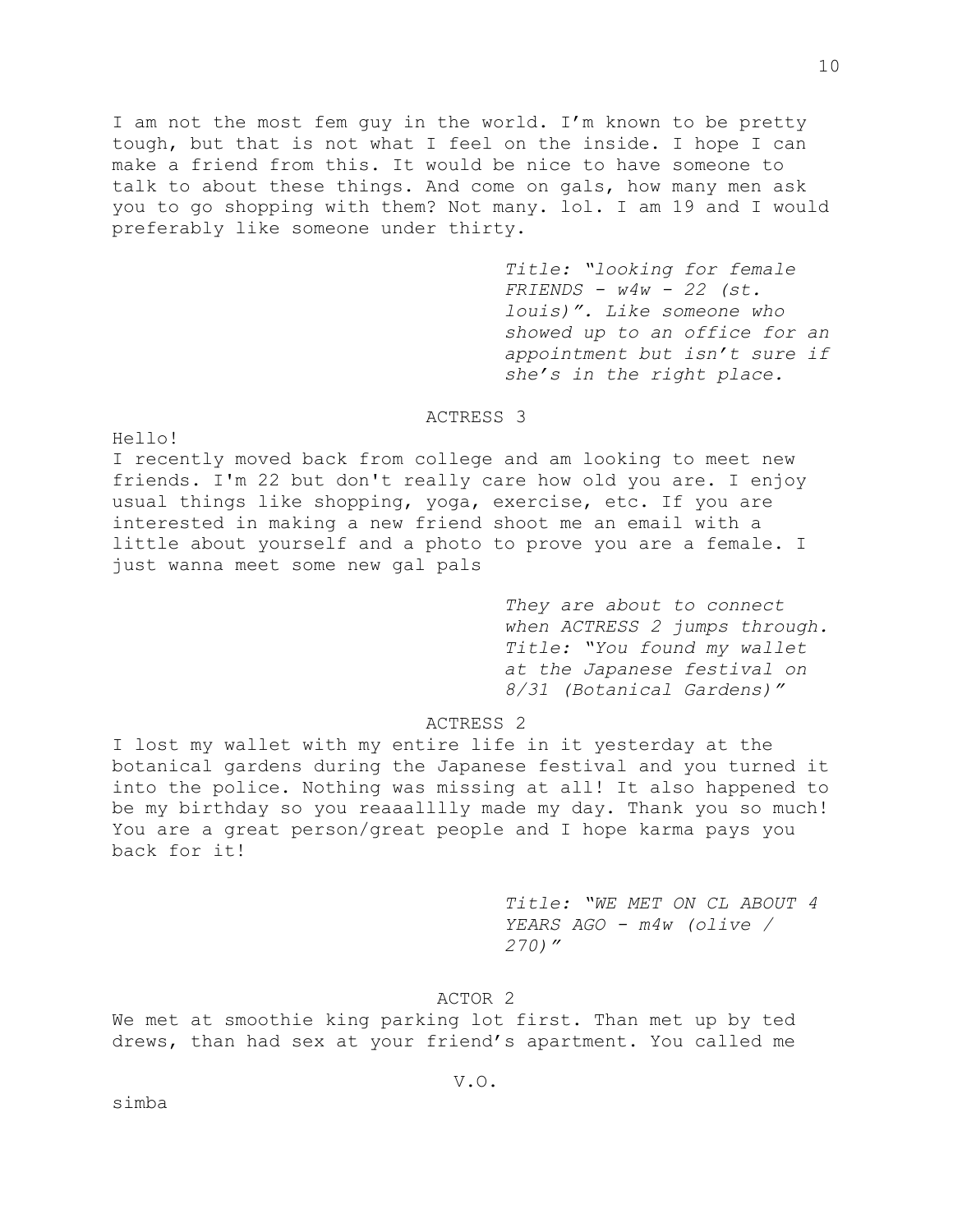ACTOR 2

I would like to re-connect.

*Everyone except one actress is performing one of the following actions: eating Doritos, drinking Coke, tearing the stamps off of envelopes or putting stamps on letters stuffed with Yellow Book pages, eating cherries and spitting the pits into the trash, and lacing gym shoes, or counting pennies. Seriously slow and spooky jazz is playing. The actress speaks with weighty and sultry importance. Title: "The Cheese To My Ham Sandwich - w4m (Starbucks)"*

ACTRESS 1

The orange finger to my Doritos bag The salt to my saltine The cherry to my coke The stamp to my letter The pot of gold to my rainbow The lace to my shoe Why do we keep playing this game on here? Love Always,

### ALL

You know Who

*The actor eating Doritos is mad. Title: "re: You fill me completely (satiated)". Music cuts out.*

## ACTOR 3

Seriously mother fuckers, fuck your poetic bullshit posts to fucking no one who is listening. Get over yourselves and come suck on my dick if you are so empty inside.

> *Title: "Heartache". ACTOR tearing pages out of a phone book and stuffing them into*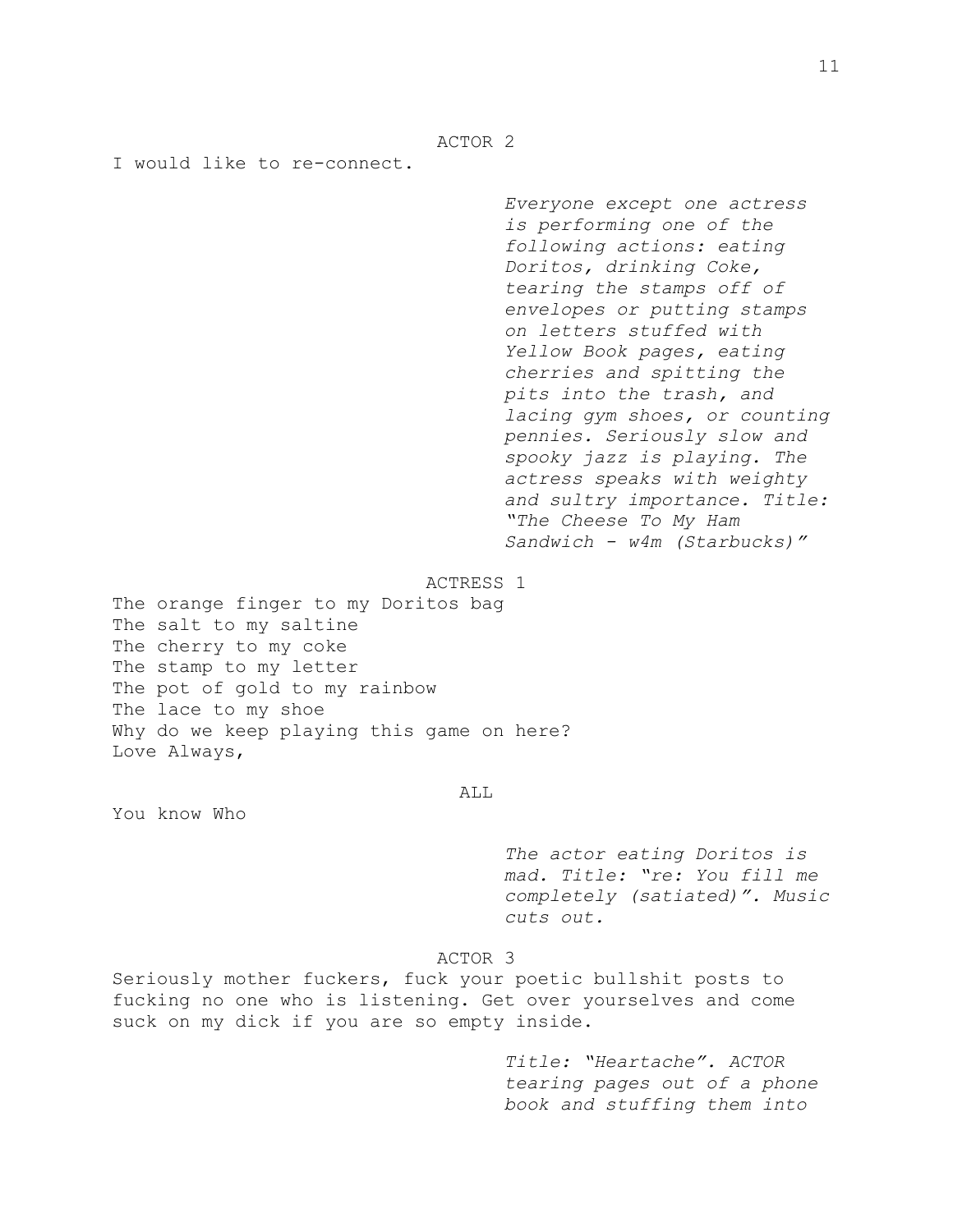*envelopes, sealing the envelopes and putting stamps on them. Everyone continues their actions from before.*

### ACTOR 2

I'm sure I'll receive several provoking email/replies to this one. In advance, let me address you pricks and tell you to fuck off and get a life! If You've honestly got nothing better to do than critique and bother the residents of craigslist, you really have got problems! As for me, I've been in love 3 times in my life...All 3 have been met with rejection or, even worse, I'm unable to express such feeling to them! I've settled into marriage years ago and gave up on finding

ALL

"love".

ACTOR 2

As far as I'm concerned, it's a fucking myth! Sure, I've felt it before, but in all three cases, I was probably

ALL

"overshooting the runway"!

## ACTOR 2

I fell in love with women that were a few too many points on the old 1-10 scale, above me! The first was a girl that I knew since 2nd grade. I never had the nerve to ask her out, but for a while, I knew her pretty well. Beautiful, kind, and what can I say, whatever flaws she may have had, I was able to overlook because I was infatuated with her. Lady #2 was somebody I got to know at work during high school. She was beautiful, kind, funny, perhaps even a step above my first love. I went as far as dropping a girlfriend I had at the time to ask her out....It ultimately ended in disappointment, as most of my ventures of this nature. Lady #3 was a young lady I went to college with. I found her exceptional because she was possibly the most attractive of all, but you would never have any idea judging by the way she dressed! She wore sweatshirts and jeans most of the time. By comparison to most of the

## ALL

"hoochies"

## ACTOR 2

that run around today, wearing short shorts, miniskirts, and belly shirts! Not her. This beauty left everything to the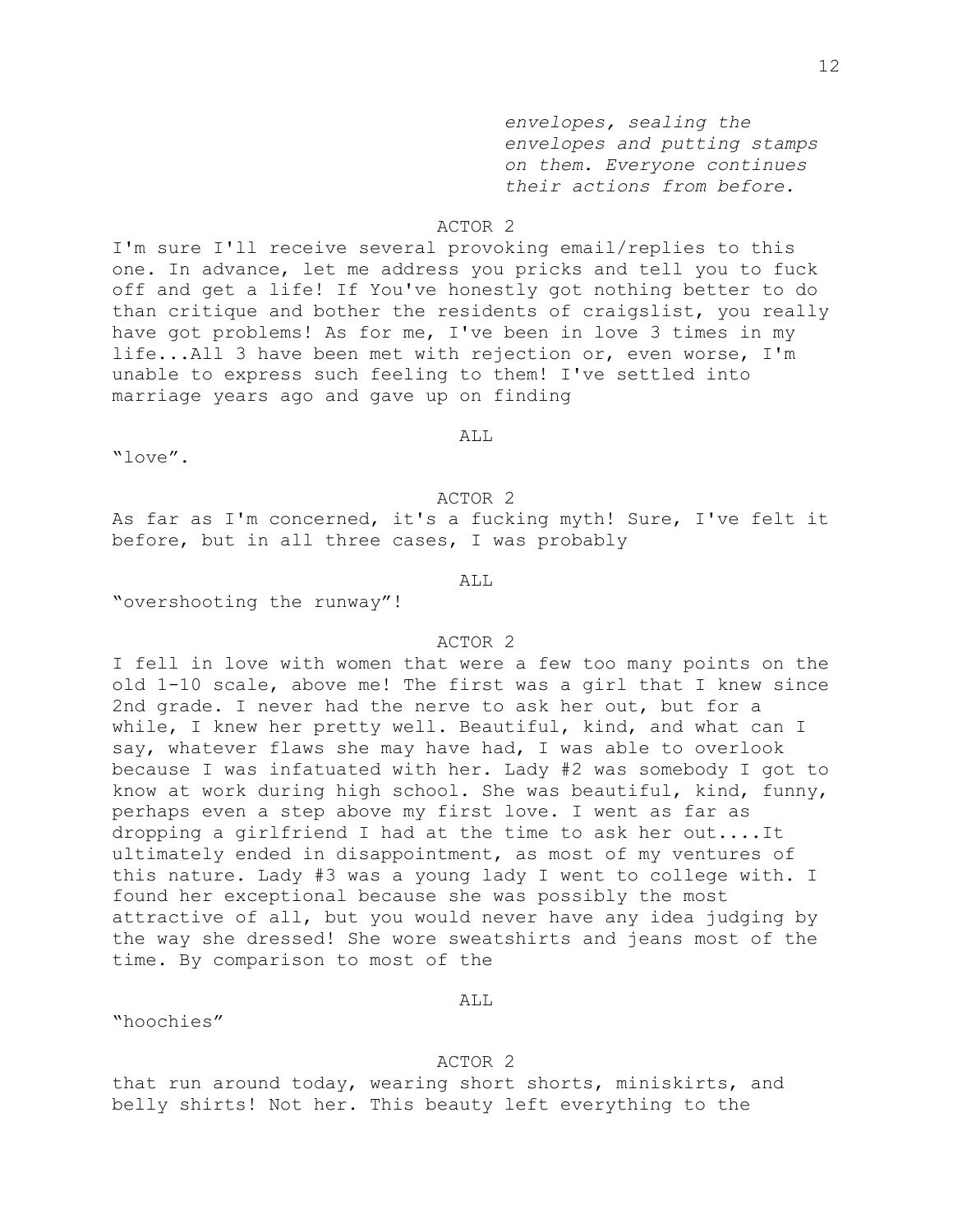imagination, which probably only made me more crazy about her! I spent several months getting to know her, eventually invited her out, and was promised a phone call.......I'm still fucking waiting for that call! After about two years, I gave up and settled on one of the first to come along. It's not love, it's more like a business agreement. We have kids now, so there is no turning back! I've accepted it many years ago! I wouldn't trade being

ALL

"in love"

## ACTOR 2

for my children now, even if I could! That being said, there's still a side of me that would like to experience love once in my life. I'm not going to wait around until my kids are all grown and I'm 50-60 years old!!!! By then, I'd like to think that I'd be done with all this type of bullshit and would hate to start over. Now, I'm in love for a fourth time in my life! She's wonderful, very sexy, and already married to somebody I'm very close with, not to mention that she's my wife's sister!!!!! Obviously, nothing will ever come of this! I'm just feeling a little cursed in love! All it is, is everybody competing for the 2%

#### ALL.

in terms of physical beauty

## ACTOR 2

and anyway. I'm not amongst the top 20%, so I'll never be in demand! Enough said, find some acceptance with your life and move on!!!!!! You'll notice that in all four instances, I never even got as far as a date with any of them! It's fucking sad and you ask me......The word pathetic comes to mind!

> *Title: "is there anyone that can help?"*

ALL

thank you for reading and god bless

*Title: "Im on this health kick and WOW!!! (Juice Juice Juice Juice)". The juicer is like a guy on speed. Actually he's more like a race car and he speed walks around the perimeter of the stage. He's doing laps, and his volume changes*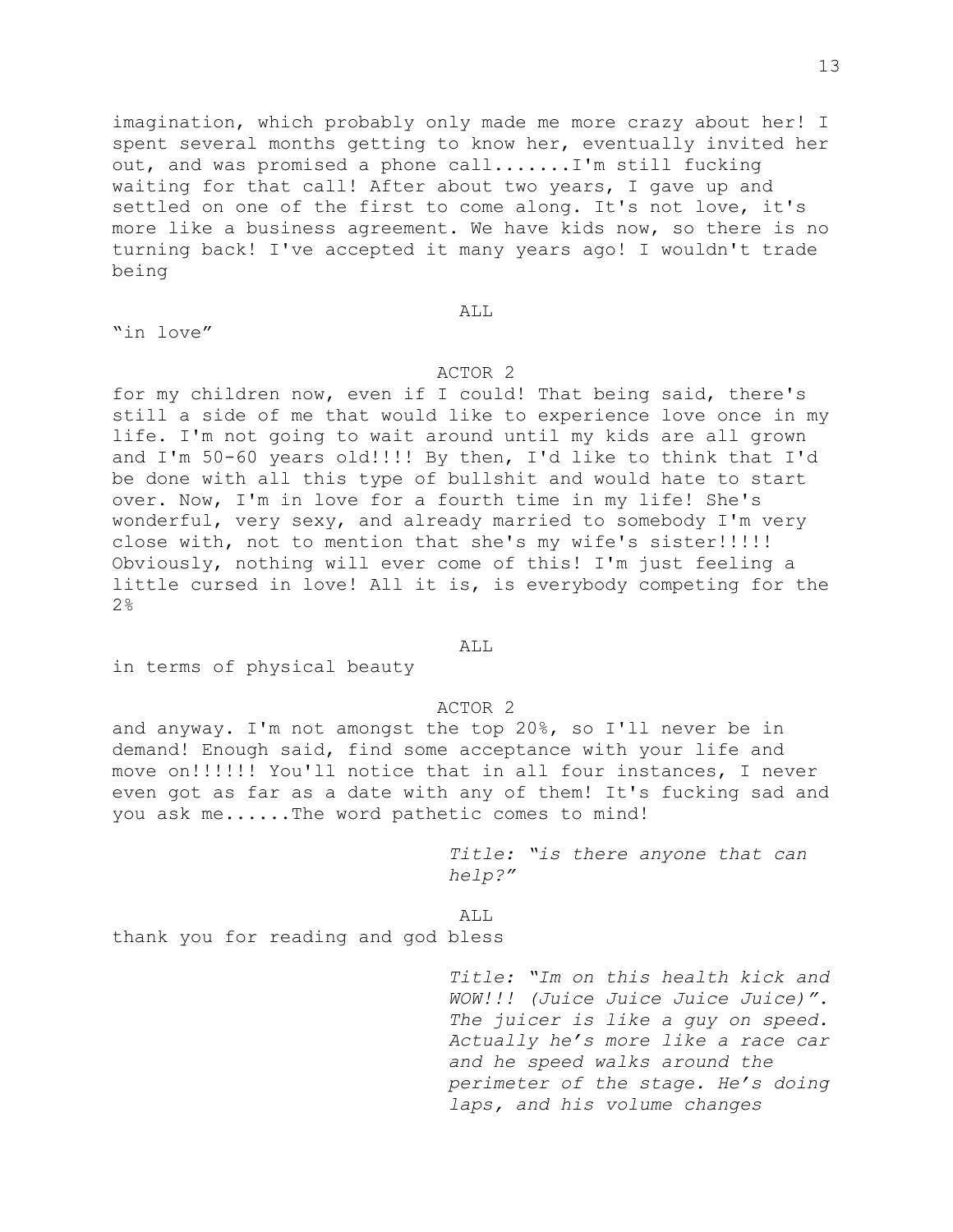*depending on his proximity to the audience. He stands up and breaks the sadness.*

### ACTOR 3

WHO IS THE MOST AWESOME PERSON TODAY? That's right who ever is reading this. Okay I must admit I have been a over-weight most of my entire life... Correction make that I have been FAT most of my entire life.. I stand 5"10 & about 230ish. YEAH!! I am guilty of eating steaks BBQ (pork steaks RIBS are OR wore my personal favorite). \*\*smile\*\*

I'm a swm mid 40's and I am over-eater & comfort eater. BUT lately I have been juicing like crazy. It has been 2 weeks, PLUS I have been walking 6 miles a day nearly everyday..... I mean every single day. Both my feet are hurting and I have calluses- like you would NOT believe. BUT seriously it is well worth it!!! & as crazy as it sounds I LOVE IT!!!!!! \*\*\*smile\*\*\*

I am starting to see the changes and WOW!!! it's impressive.. PLUS I feel GRRREAT!!!

I am hoping that I will do this for the rest of my life!! I also signed up at a local gym, so that I can start to lift weights and get all "buffed".... I can already see it everyone there is all muscle bound and me struggling with--- I mean I can barely lift 20lbs or even bench 100lbs. that's the truth. YES!!! I am that nerdy geeky whatever........

I am detoxing my entire system & again I am feeling WON-DER-FUL!!!!

My attitude has somewhat changed and it is a real ego boast for me!!!!! I mean ME!!!! \*smile\* I have always been the quiet shy type & keep to myself (a real true loner), BUT people are noticing me!!!

I just wish I knew what to say and how to say it.. YEAH!! I have to admit I am a "real "loser".. I am the nerdy geeky guy that everyone plays games with & teases and I am extremely naïve, dense, hardheaded, stubborn, and I fall for the most stupidest things, and trust me I am not that good looking.. I have a somewhat high IQ but I lack the experience that most people know and have already experience BUT I DO NOT CARE!!!!!!!!! some even told me that I am extremely vulnerable, again, I DO NOT CARE!!!!!!!!!!!!!!!!!!!!!!!!!! \*\*smile\*\*

I just hope that a mature educated woman whose decent notices me, BUT if that did happen more than likely I will still make a complete fool or a berk of myself IF I ever do decide to ask someone out on a date..

Then there is whole dating thing--- for me that's scary.. because for the simple fact I wouldn't know what to do or say or anything......... I mean I keep hearing about people engaging in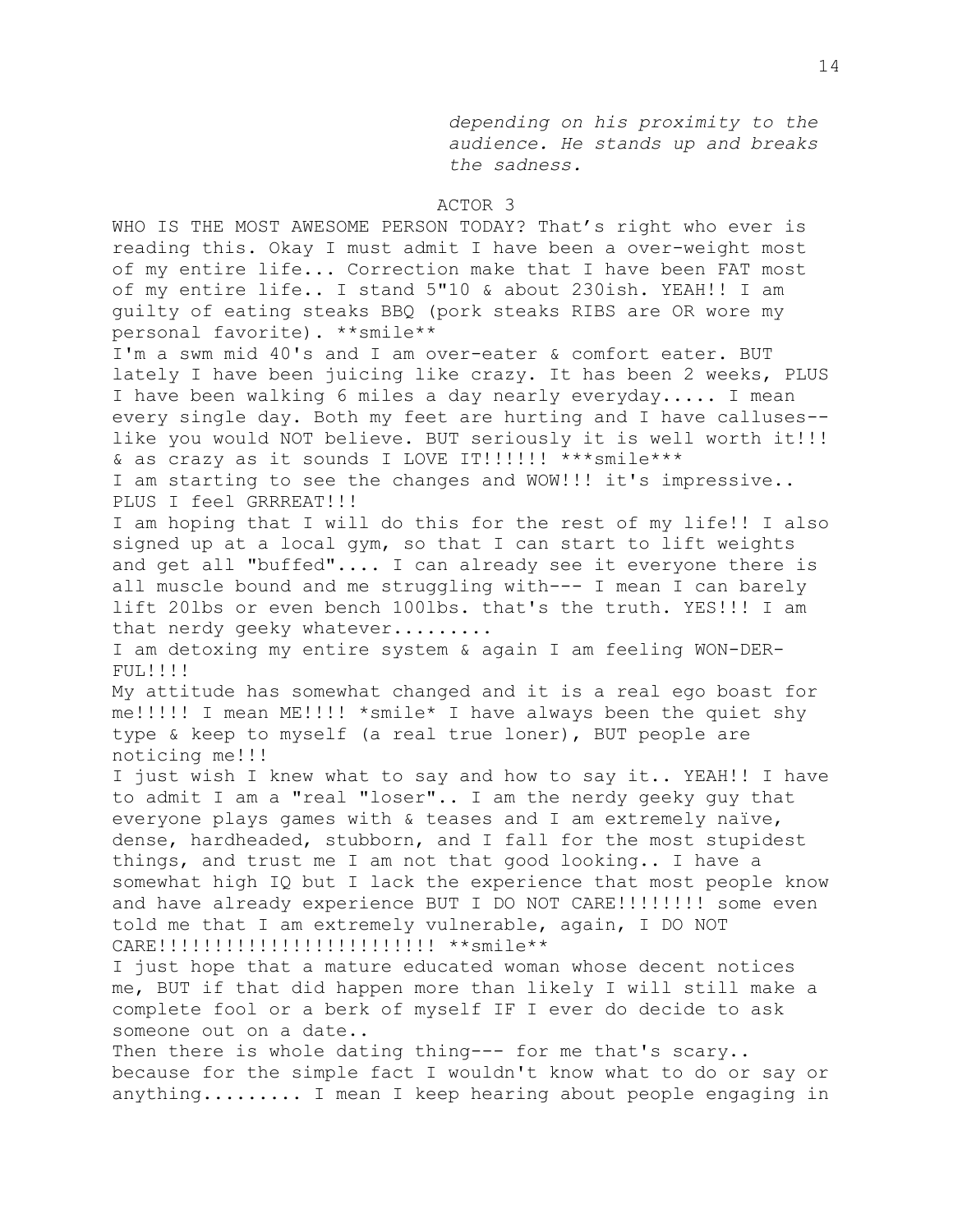coitus & copulations or having one nite stands or this FWB thing and that's NOT what I want or long for.......... I have to also admit I am NOT that experienced at asking women out, and even less experience on going on dates.. BUT who cares!!!!! I am getting healthy PLUS I feel GRRRRREAT!!!!!!!!!!!!!!!!!!!!!!!!!!!!!!!!! SO people please get moving and get healthy OR healthier because there is ONLY 1 of you and that's YOU!!!!!!!!!

> *Everybody is working out. The song "I'm gonna be" by the Proclaimers is playing. Everyone works out to the beat of the music. And everybody is into somebody who's into somebody else. Title: "I saw you again so I'm giving it another shot w4m (Club Fitness Dogtown)". ACTRESS 1 is on the elliptical, talking about ACTOR 2.*

### ACTRESS 1

You were at the gym again tonight. Royal blue shorts and a black shirt stamped Nike across the front. About 5'10 with brown hair. You spent all of your time in the free weights area

#### ALL

do you EVER do cardio?!

## ACTRESS 1

and I kept stealing glances at you from my elliptical. At one point you were talking to a girl in a hot pink shirt and for all I know she's your girlfriend. Every time I see you my heart goes pitter patter so I just thought I'd try again.

> *Title: "auburn hair at gold's gym - m4w (manchester)". ACTOR 3 is talking about ACTRESS 1.*

### ACTOR 3

I saw you at the gym last night, and it seemed to me like we may have made eye contact a few times. It's also possible that I'm totally delusional! You had short auburn hair and a nose piercing, and you were really cute. I just had to tell you that you were beautiful. Anyway, sorry for checking you out! I hope it wasn't a distraction.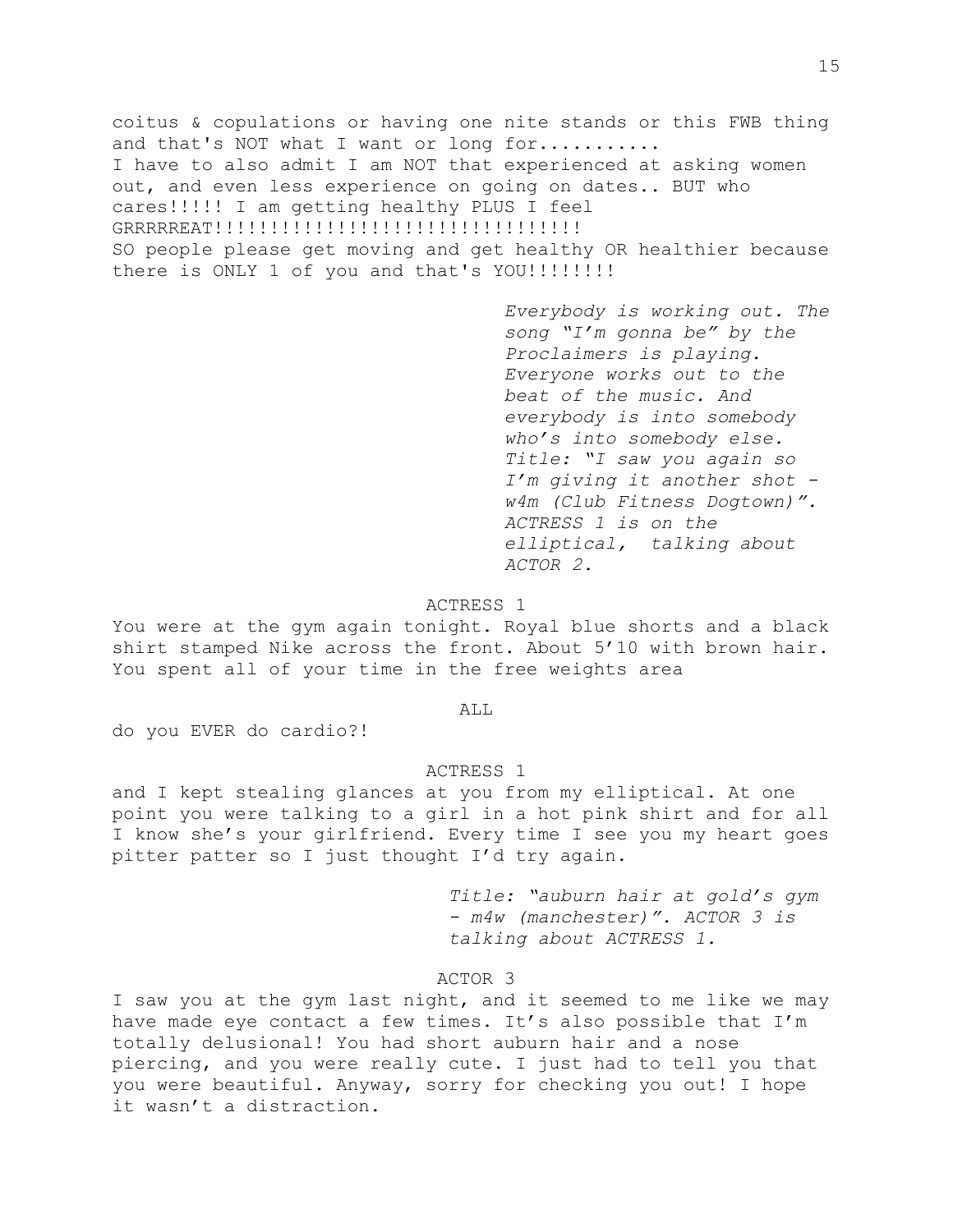*Title: "Sexy built guy with Tats on your arms - w4m (Club fitness wentzville)". ACTOR 1, still dressed in Women's clothes, is on a stair-stepper. He's talking about ACTOR 2.*

## ACTOR 1

Just want to say its such a treat to come to the gym and see your sexy body working out! You have stars tatted on one arm just so you know its you I am talking about! It's nice to look at hot eye candy to pass the time on the steps! Just want you to know your hard work is really admired. Us women thank you!!

> *Title: "Gym - m4w - 28 (Arnold)". ACTOR 3 is now talking about Actor 1, who he thinks is a woman.*

### ACTOR 3

Saw you at club fitness, you are gorgeous. I don't know if you were checking me out but I may have been doing that to you.

> *Title: "Workout partner or trainer - w4m - 40 (Wentzville)". ACTRESS 3 is interested in ACTOR 2.*

# ACTRESS 3

I basically had my heart broken by my ex and got out of shape in the get over it stages ...I'm not ugly but no longer thin… Well I need to change that and want someone to help. maybe you can keep me on track, motivate me and see where we go from there. I have a gym membership lol step one. maybe we just make a new friend, maybe more...only one way to find out. interested?

> *Title: "black/white/grey striped underwear - m4m - 49 (shower/gym/south)"*

## ACTOR 2

you left a pair of your underwear hanging over the shower curtain bar at the gym. on purpose? want you to know I took them hmmmm the crotch smells good. your

> *Everyone freezes as they say the next work, exaggerating the "ssss". They immediately go back*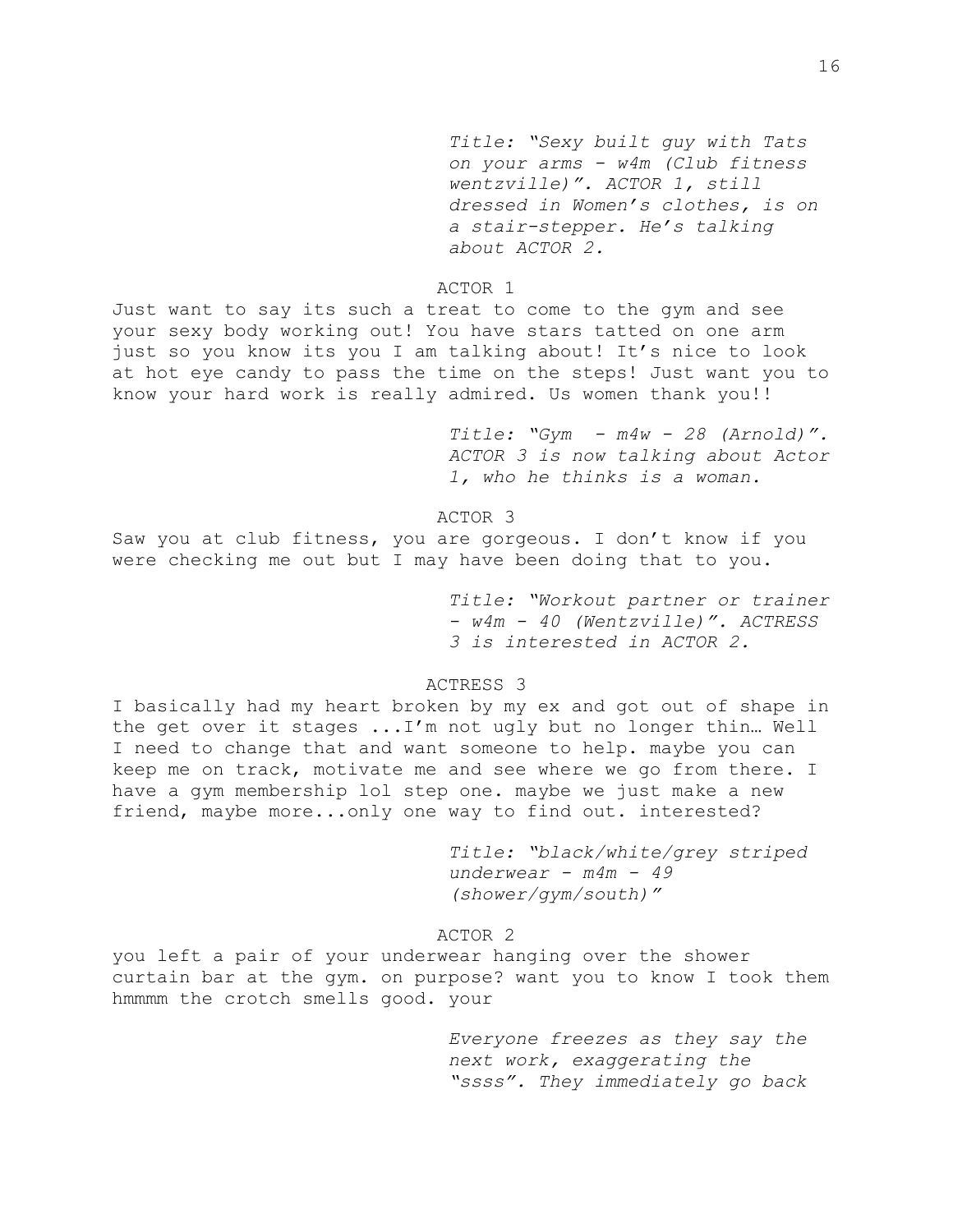*to working out after saying the word.*

ALL

musk

ACTOR 2

is very arousing. feel free to leave another pair or...contact me

> *Title: "People with their fat hanging all out (all around st louis)".*

## ACTRESS 2

I can't tell you how many times I've been out in public and I see some fat hoe with a tank top on with short shorts with the fat hanging all out everywhere!! Especially those fat chicks who walk around St. Ann who pretend like they're exercising or something. yeah right, hoe. These chicks often like to show cleavage. Well, it's unfortunate false advertising because as soon as they take their bras off, the tits fall to the damn ground. These chicks can be seen at the zoo, six flags, the walmart on st. charles rock road, gas stations, [meetme.com,](http://meetme.com/) and everywhere in between!! I bet if they took their clothes off, all the men would turn green, vomit, their dick will fall off, and they'll fall on the ground, and get rigor mortis. Thank you for your damn time!!!

> *Title: re - People with their fat hanging all out (all around st louis). ACTOR 1 comes forward.*

ACTOR 1

FYI

*Everyone points at ACTOR 1, who shows off his leg/ass.*

ALL

this is how a girl should look in yoga pants :)

*Everyone starts stretching and towelling off. Music fades out. Title: "Yeah! Me! - 56 (noco)"*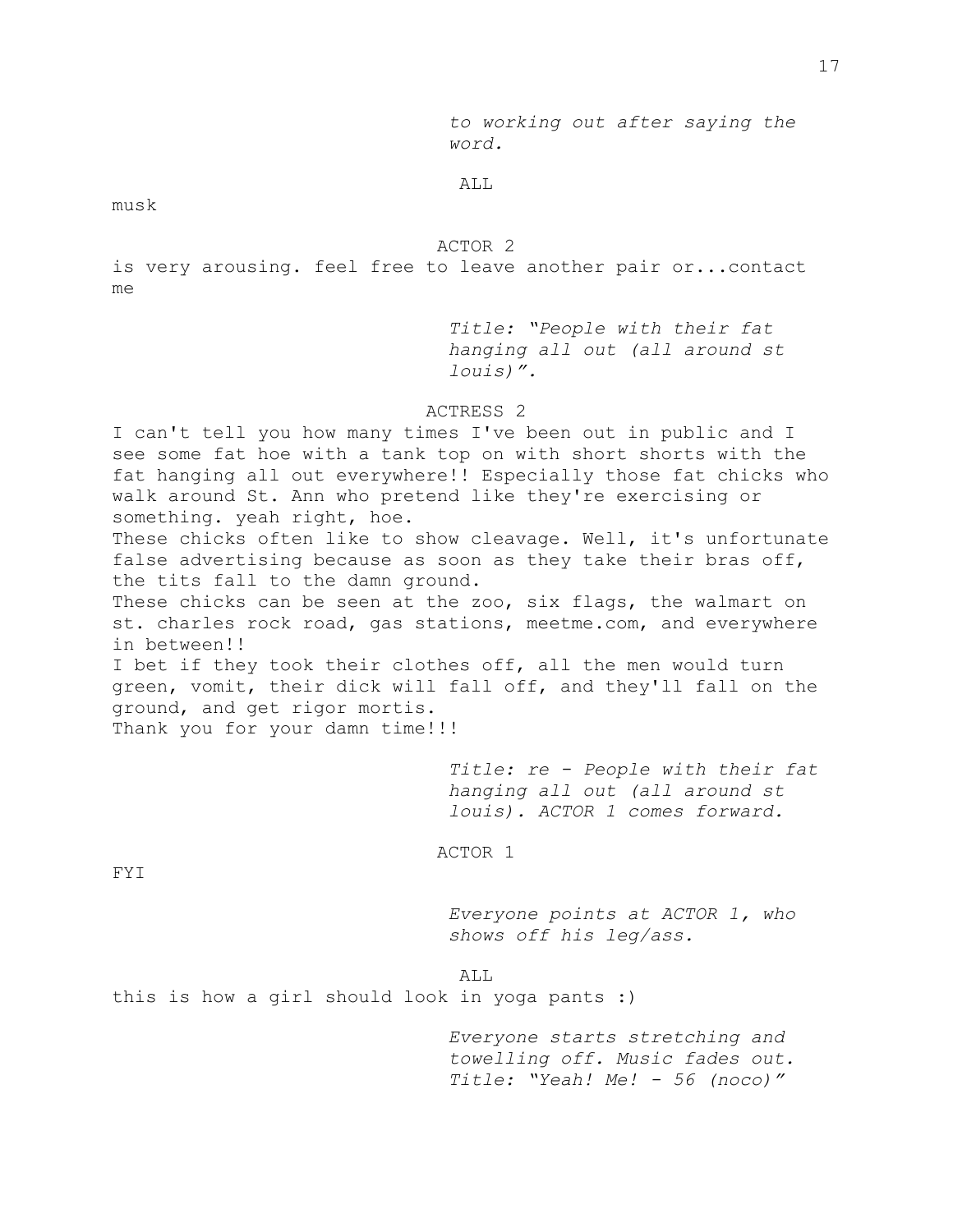### ACTOR 3

I'm married...no sex in a year or two...ok maybe three...but god damn it at the age of 56 I got a hard on last night and the damn thing stayed hard for over thirty minutes... my god I could have hung a towel off the damn thing...I do not take drugs of any sort so just a good thing...hope it happens again

> *Everyone quickly forms a straight line. ACTOR 1 comes forward. He is no longer dressed in women's clothes, but he is wearing a sand bucket for a hat and holding a sand toy. He quizzes the actors like a drill sergeant. Title: "Doomsday prepper (Warrenton)".*

SURVIVAL

ACTOR 1

ALL

S

ACTRESS 1

Size Up the Situation

ALL Surroundings, Physical Condition, Equipment

ACTOR 1

U

ACTOR 2 Use All Your Senses, Undue Haste Makes Waste

ACTOR 1

ACTRESS 2

ACTOR 1

ACTOR 3

R

Remember Where You Are

V

I

Vanquish Fear and Panic

ACTOR 1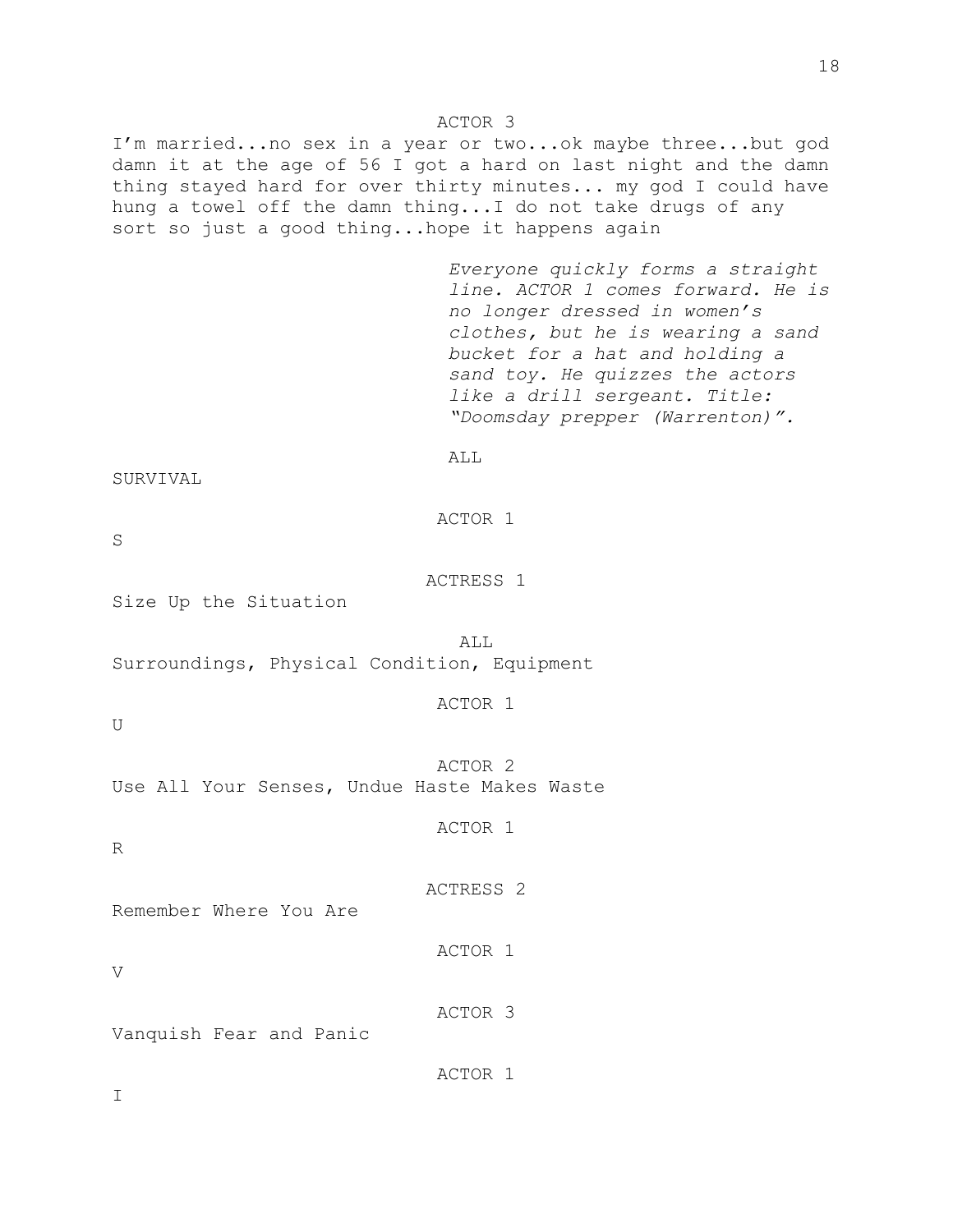| Improvise                                             | ACTRESS 3                                                                                                                        |  |
|-------------------------------------------------------|----------------------------------------------------------------------------------------------------------------------------------|--|
| $\mathbf{V}$                                          | ACTOR 1                                                                                                                          |  |
| Value Living                                          | ACTOR <sub>2</sub>                                                                                                               |  |
| Α                                                     | ACTOR 1                                                                                                                          |  |
| Act Like the Natives                                  | ACTRESS 1                                                                                                                        |  |
|                                                       | ACTOR 1                                                                                                                          |  |
| L                                                     | ACTOR <sub>3</sub>                                                                                                               |  |
| Live by Your Wits, But for Now, Learn Basic Skills    |                                                                                                                                  |  |
|                                                       | Now they form a straight vertical<br>line. After each actor speaks he<br>moves out of the way and/or to the<br>back of the line. |  |
| ACTOR 1<br>Ask: which am I best suited for?<br>leader |                                                                                                                                  |  |
| scout                                                 | ACTRESS <sub>1</sub>                                                                                                             |  |
| organizer                                             | ACTOR 2                                                                                                                          |  |
| healer                                                | ACTRESS <sub>2</sub>                                                                                                             |  |
| protector                                             | ACTOR 3                                                                                                                          |  |
| food                                                  | ACTRESS 3                                                                                                                        |  |
|                                                       | ACTRESS 1                                                                                                                        |  |

dowser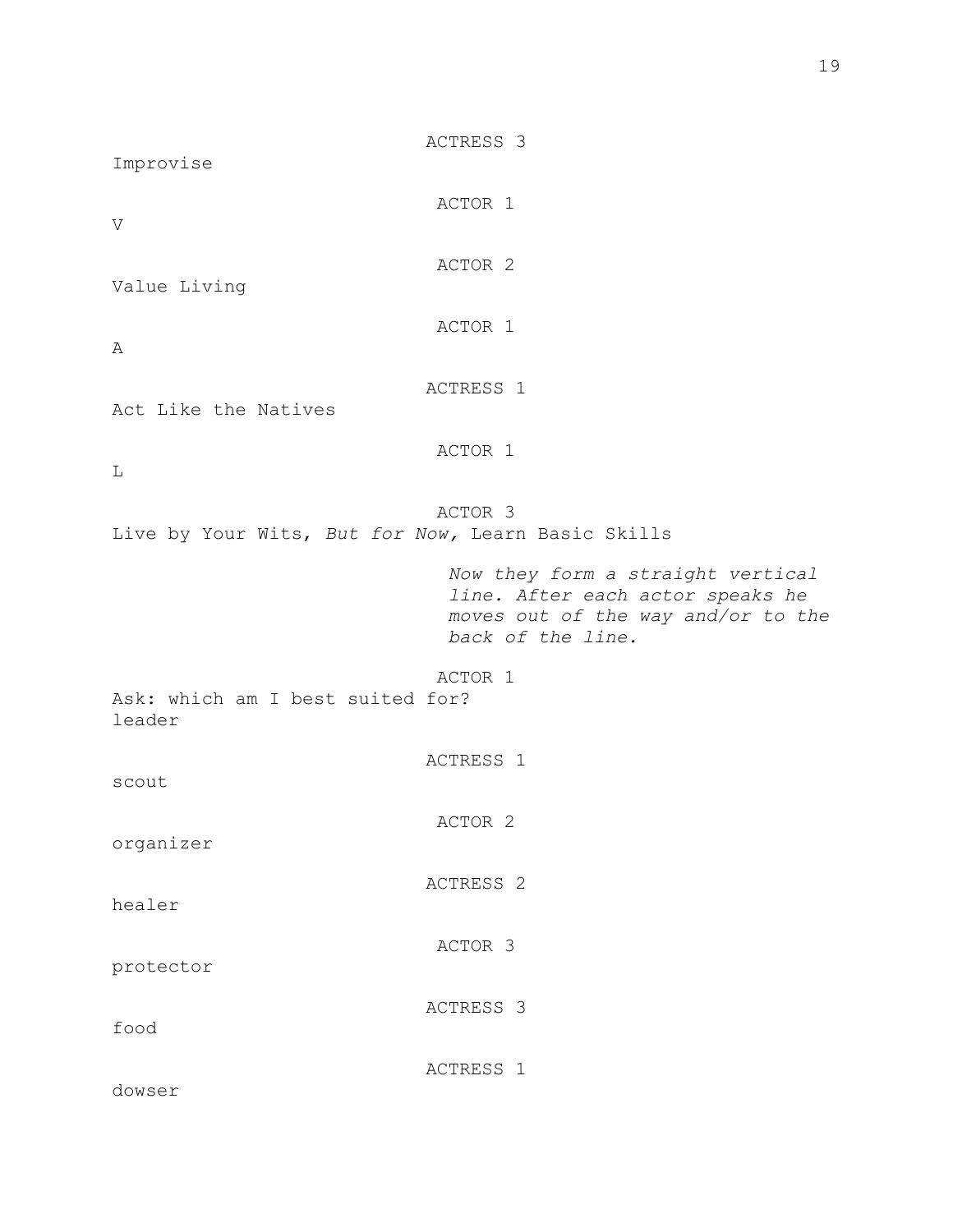| woodsman  | ACTRESS <sub>2</sub>           |
|-----------|--------------------------------|
| hunter    | ACTOR 3                        |
| fisherman | ACTRESS 3                      |
| teacher   | ACTRESS 1                      |
| trapper   | ACTOR 2                        |
| crafts    | ACTRESS <sub>2</sub>           |
| other     | ACTOR 3                        |
|           | They end in a horizontal line. |
|           | ALL                            |

ACTOR 2

survival skills

musician

ACTOR 1

Looking to form a group in my local area. I want to train with this group at least 1 time a month on various hand to hand combat techniques, combat movements, survival skills, and even start building up a supply of items for if and when that day hits.

> *Zarathustra plays. We see the craigslist home page, then zoom in on "Casual Encounters", then the "Casual Encounters" page, then zoom in on "m4m". Music cuts out. Monotone, staccato, simultaneous delivery. A dick pic with title flashes with each syllable.*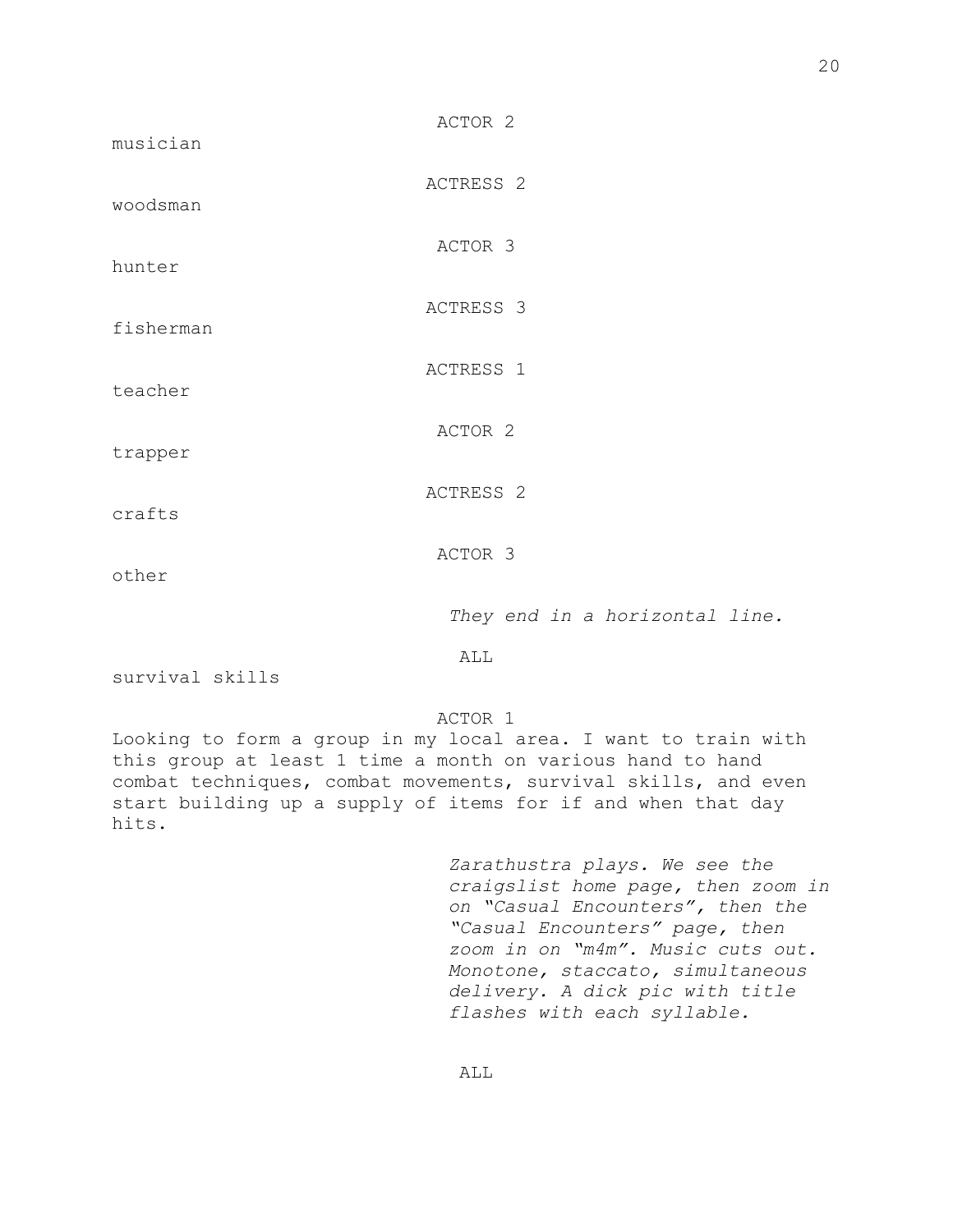I want to blow you Secret fantasy in panties Take my load this morning Tied up and fucked first time

> *Title: "I'll write your name/message whatever on my cock in marker, just ask! - m4w - 27 (stl)".*

ACTOR 2

I'll write your name/message whatever on my cock in marker, just ask! See the photos above. I do this for women only, so either be female if you respond to this ad, or be making this request to be done for a female. I've done break ups, proposal, engagement gifts

### ALL

see the framed pic

## ACTOR 2

valentines day cards, and just hellos! Be creative, I like new ideas! put your favorite color as the subject line if you want a reply.

> *More pics, more simultaneous delivery.*

ALL

hung bear guy looking for some head Discreet

*Title: "question for the men out there"*

## ACTRESS 1

I have seen ads on here from time to time about men jerking off in their cars while driving or parked somewhere. Is this something a lot of men do regularly or is it just a few random guys? Im just a curious female starting to wonder if all men are just driving around jacking off everywhere.

ALL

3 bi dudes here watching porn, drinking; look

*Title: "FYI Dudes Posting Pics"*

## ACTRESS 3

Jesus Christ dudes. I mean this as constructive criticism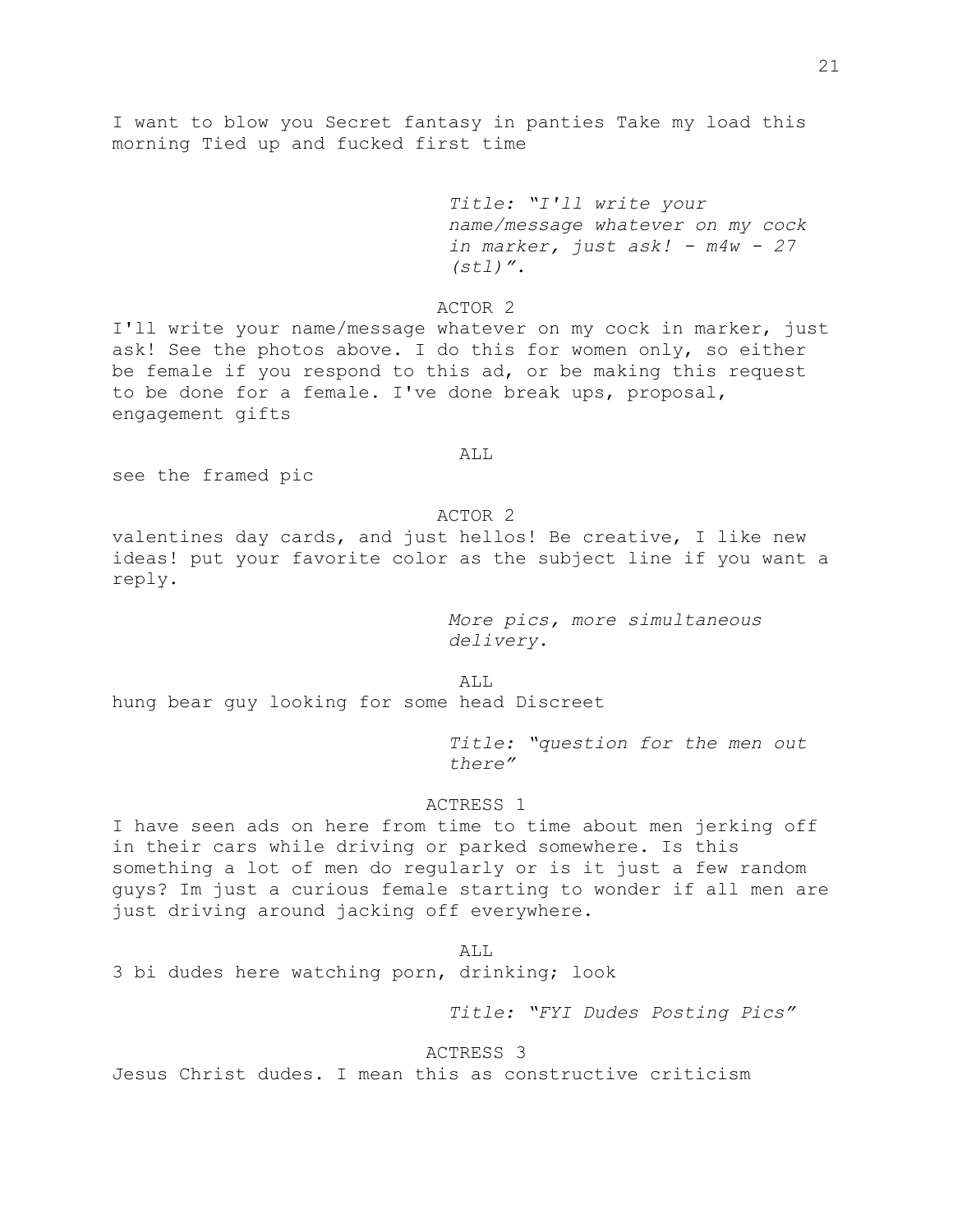### ALL

seriously!

## ACTRESS 3

the dick pics some people post are ridiculous. As a female who cruises these ads for someone to spark my interest some of you need a little help. Help as far as photo composition

## ALL

do those awful photos really get you some action?

# ALL

1.

# ACTRESS 3

No photos while sitting on the john with your dick in your hands and pants rolled around your ankles. Especially white athletic socks pulled halfway up your calves. Good grief.

### ALL

2.

## ACTRESS 3

Clean up all the shit on the floor in your room if you are taking a body shot. No one wants to see your dirty laundry on the floor or your wife's doilies on her dresser.

#### ALL

ACTRESS 3 Trim your balls. Please. Whack that shit back.

## ALL

4.

3.

## ACTRESS 3

No one wants to see your asshole. It's not attractive even if you're looking for backdoor fun. They don't photograph well and it's super tricky to get the right angle.

## ALL

5.

## ACTRESS 3

If you are cheating on your wife on partner or whatever...make sure someone can't recognize you. You never know who is cruising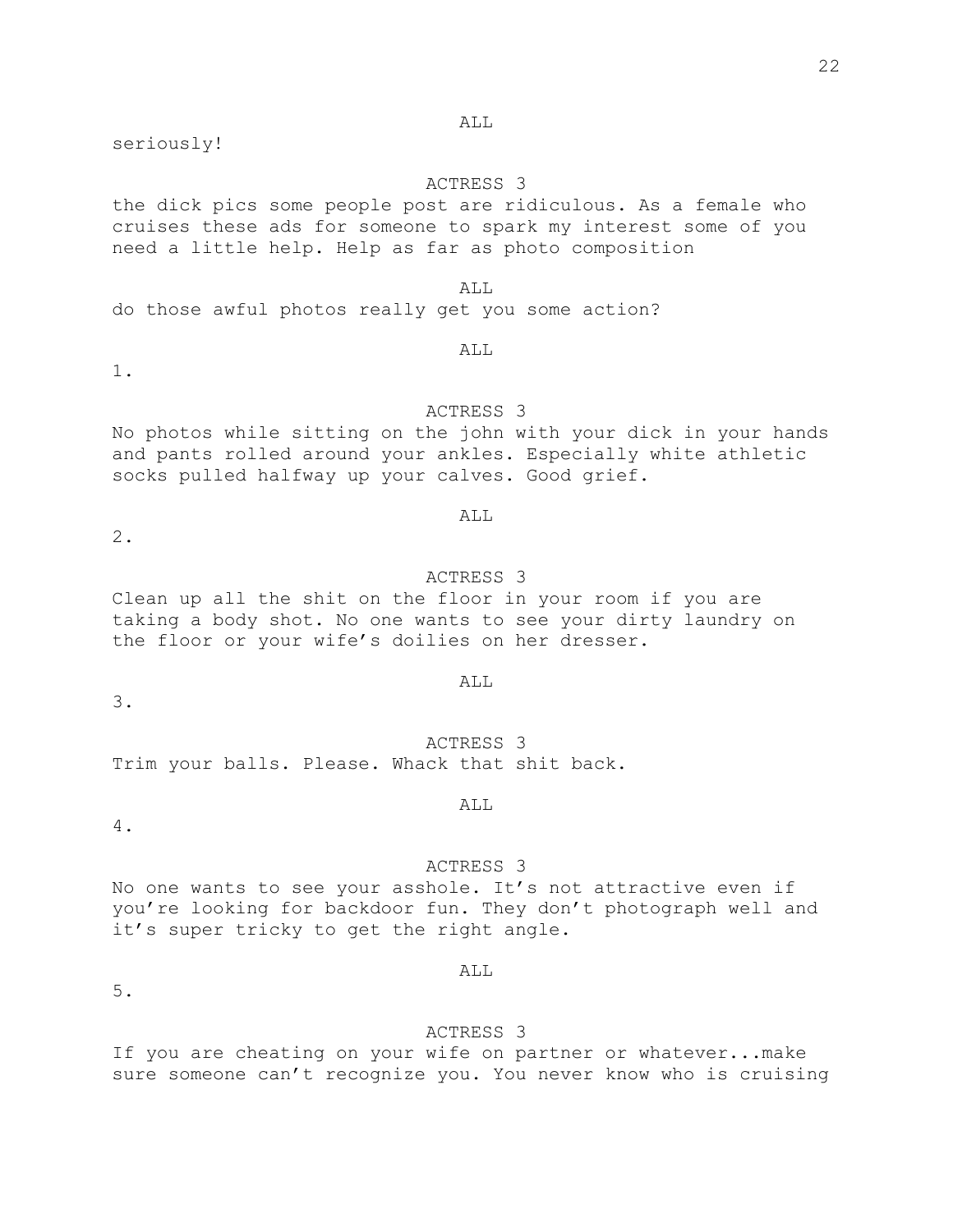this site. You might as well have your name written on your dick with a Sharpie as so many of you have tats in plain view.

ALL

6.

## ACTRESS 3

Some of you are really good at taking stellar pics while others...if you say you have an 8" cock but the pic looks like it's a cocktail weenie well...you don't want to sell yourself short.

7.

# ALL

ACTRESS 3

OK team...get back out there

#### ALL

And good luck!

*Everyone sighs, wipes brow, shakes out arms, actor articulation exercise, things you would do between two really difficult monologues. Again: simultaneous deep breath. Delivery is now twice as fast and loud.*

ALL.

naked needs spanked 8.5 STUD for a BLACK GUY near Chesterfield Married gay Panties/Underwear Fetish want to play with a guy cop? What's up? suck now Tongue pleasure Cock teaser ass pleaser Breed seed me blindfolded straight ok wants to fuck? Looking to suck your cock now

> *Title: "It's called "missed connections" for a reason!!". During this next section, "the critique of CL", the actors yell at one another, eventually forming a circle.*

# ACTOR 3

WTF! It seems like the Casual Encounters are so desperate they have now leached over to the other board. It's called "missed connections" for a reason! These people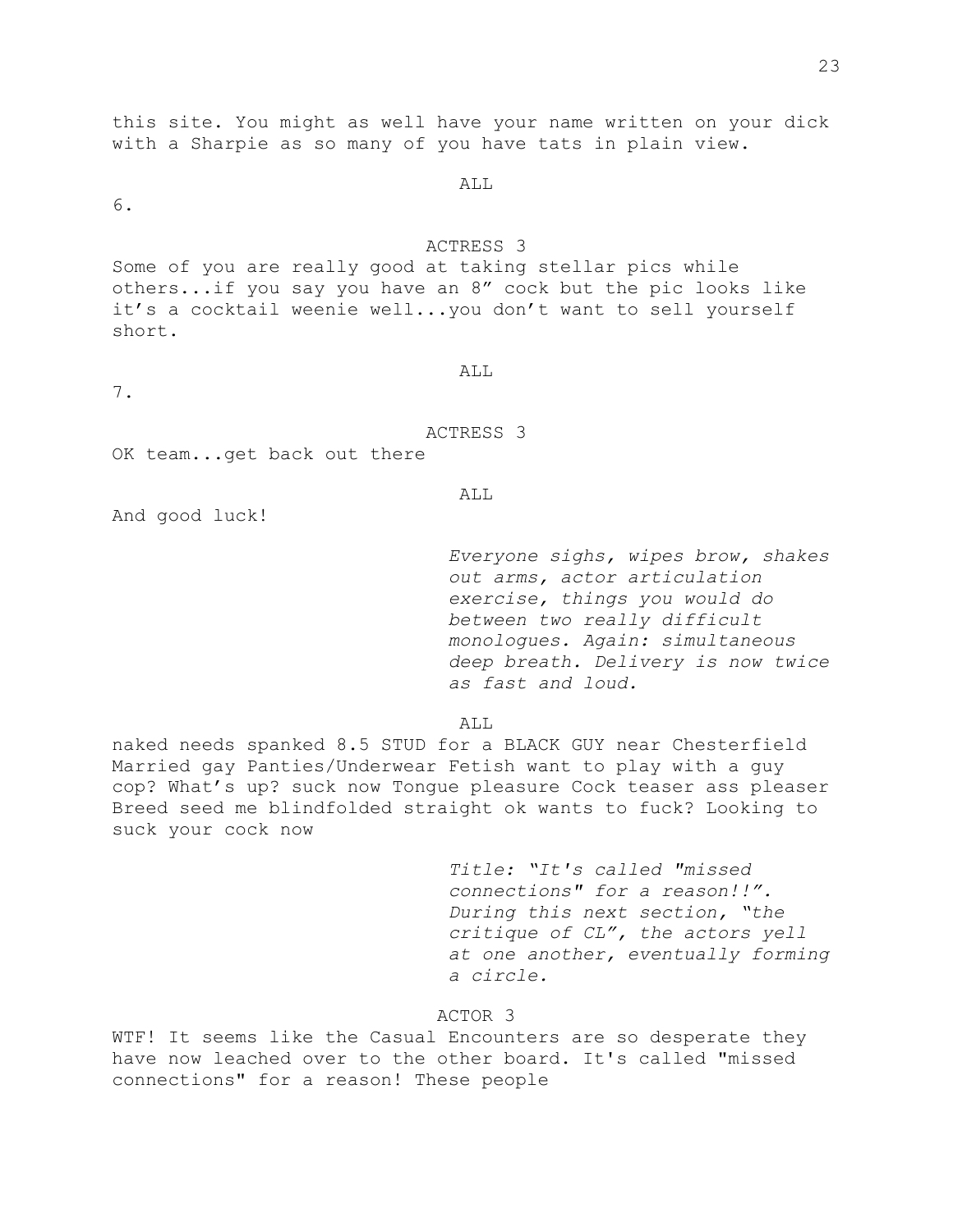*He points to audience.*

ACTOR 3

already fucking know what they want and it isn't a random fuck buddy.

> *"In my experience (The USA)" begins here.*

ACTOR 3

Keep your nasty ass "cum blow me in my car now!" Ads off the Missed Connection board.

> *"This is Society - 56" begins here.*

ACTOR 3

This has been a public service announcement brought to you by probably every MC poster....

> *Title: "In my experience (The USA)".*

## ACTRESS 2

Men on this site are in general a group IDIOTS with DICKS. They all think women are fantasizing about ballin them, even when it's the furthest thing from your mind.

> *"Don't even know where to start" begins here.*

## ACTRESS 2

Put an ad out there on CL and advertise that you want someone very handsome....see what you get. Your garbage man looks better than most of these men. Put a requirement such as age or smoking limitations, see if they pay attention. Oedipus complex sufferers crawl out of the woodwork to try to conquer an older woman for their sexual resume. No thanks sonny. Say G rated pics only, they ignore you and have NO SHAME in their protruding beer bellies and grungy underwear.

What a bunch of pathetic, desperate, self centered dick wads answer these ads.

> *Title: "This is society – 56 age : 56"*

ACTOR 1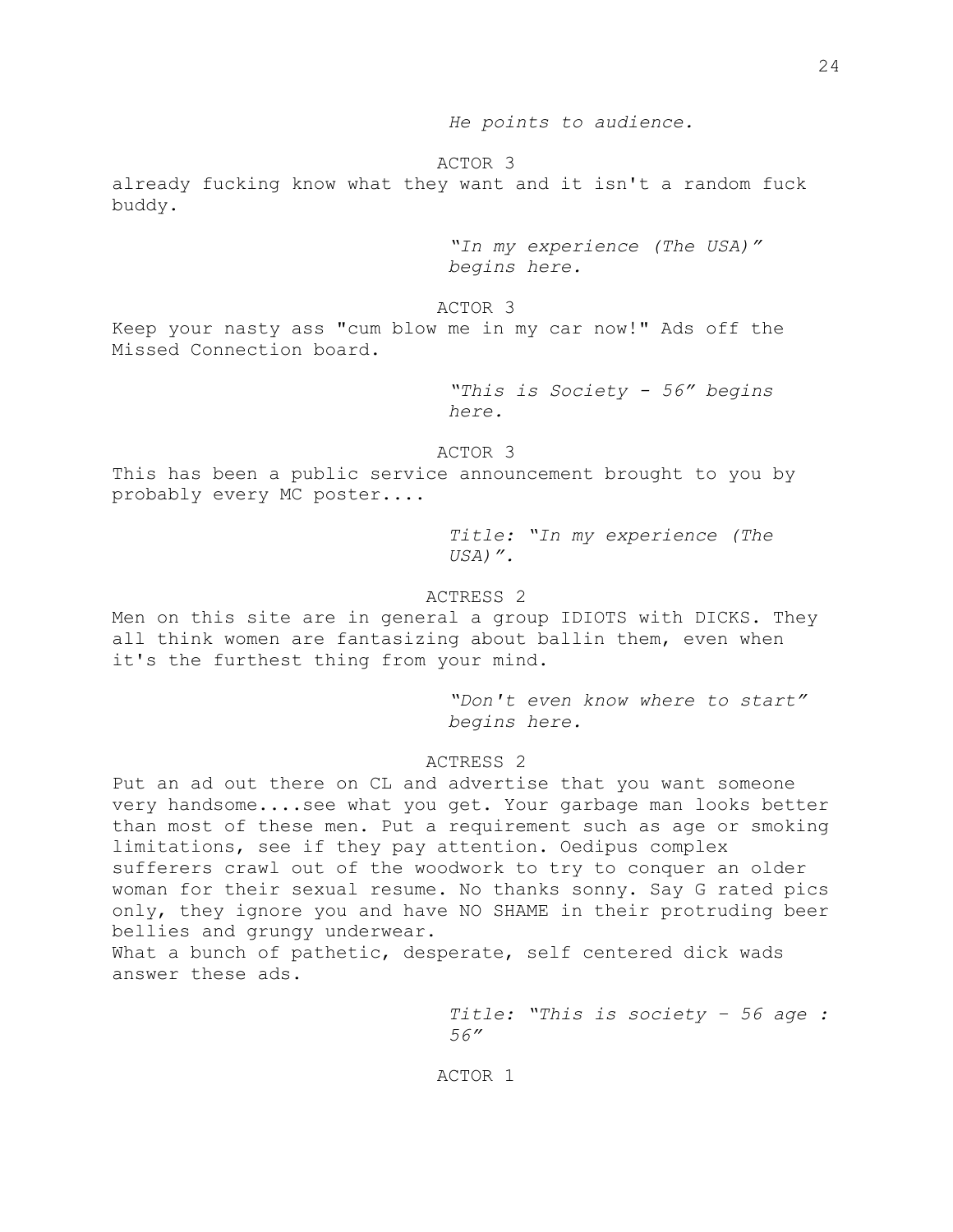If you truly want to see what is wrong with society, just read the posts on Craigslist, Rants & Raves.

> *"Let's take a look at this" begins here.*

All you will see is a bunch of whining, self-absorbed, useless lumps of flesh, with nothing better to do with their time, than complain, hate and try to create drama, for their own entertainment. If you really hate so many people, so much, just take a long look in the mirror at your own life, because obviously you have nothing to offer anyone, including yourself. If you can't find anything decent to post about anyone else, then just get off the site, curl up and slowly rot, like the putrid core of your heart. For some of you, I would bet you have no life, no one who really gives a damn about you, so this is the only way you can actually have contact with others.

> *Title: "Let's take a look at this."*

ACTRESS 1

You got ripped off by a hooker? SURPRISE! SHE'S A HOOKER! Upset there's a guy trying to sell fake viagra on Craigslist? SURPRISE! HE'S A SCAM ARTIST! Angry because there are faggots trying to dupe straight guys into having sex ? SURPRISE! THEY'RE SQUIRRELS TRYING TO GET A NUT! This is Craigslist. But just like the rest of your life you need to be careful. For God's sake, use the brains he gave some of you. The rest of you were put here to be dupes so the scam artists can make a living.

> *Title: "Don't even know where to start"*

ACTOR 2

RARELY, am I one to rant and rave and never have I done so on such a forum but seriously people!!!

> *"People Who Rant and Rave are Generally Uneducated" begins here.*

ACTOR 2

If you don't like a post then "walk on" by. There is no reason for you to send a message of negativity. You DO NOT have to respond to every Craigslist posting. If you don't like my post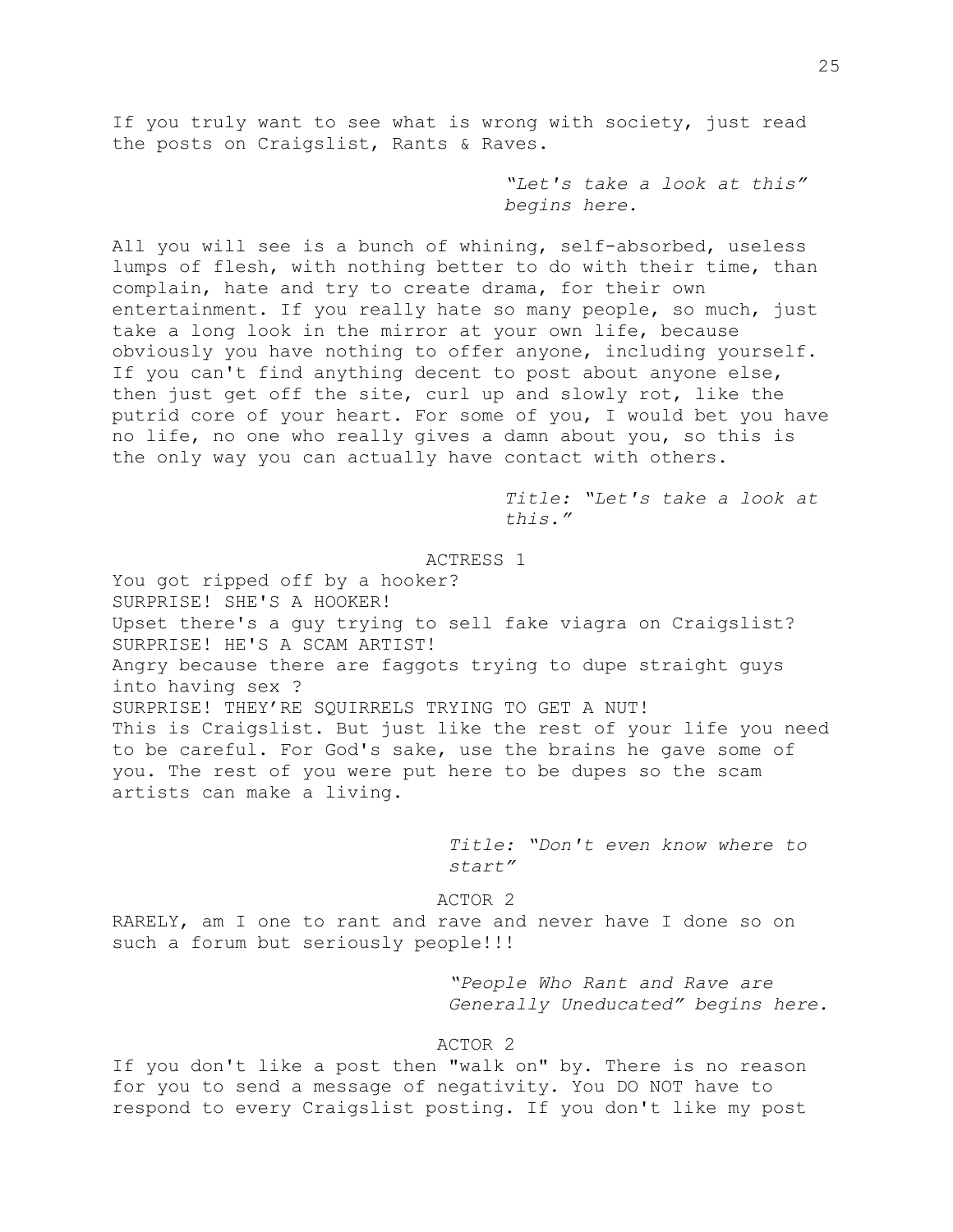that's fine. I'm not offended most likely I will be amused, but don't act as though you are better than me. You are looking where I'm posting so we have at least that in common.

> *Title: "People Who Rant and Rave are Generally Uneducated- 50 (Missouri)"*

### ACTRESS 3

So you post your opinion but you are so uneducated you usually misspell words. You are usually racist, one way or another, homophobic, usually means you have tendencies yourself, and to top it off are most likely earning less than the median income in your area and yearn to get a handout of some sort. Get a life, earn a degree, start with your GED, and read something.... Oh ya you are illiterate, sorry.

> *The following sentence is repeated as everyone finishes his rant. The group ends on this sentence.*

ALL

You are looking where I'm posting so we have at least that in common.

> *Everyone moves to the sides, pouting with rage, except one actor. Title: "Craigslist (Rants and Raves)"*

### ACTOR 1

It's kind of like eating liver and onions, it's ok every now and then but I don't want it everyday. Now I am off to warsh my truck. Ya'll have a great day!

> *Applause. He washes a toy truck. Title: "In my experience (The USA)"*

### ACTRESS 2

I KNOW somewhere in St Louis there has to be ONE very handsome, educated man over 50 who is looking for an attractive GF. Does anyone know where to find him? Another site no doubt.

> *Title: This is probably you! (St. Louis ) age : 30. The same actress who performed the "FYI: Dudes*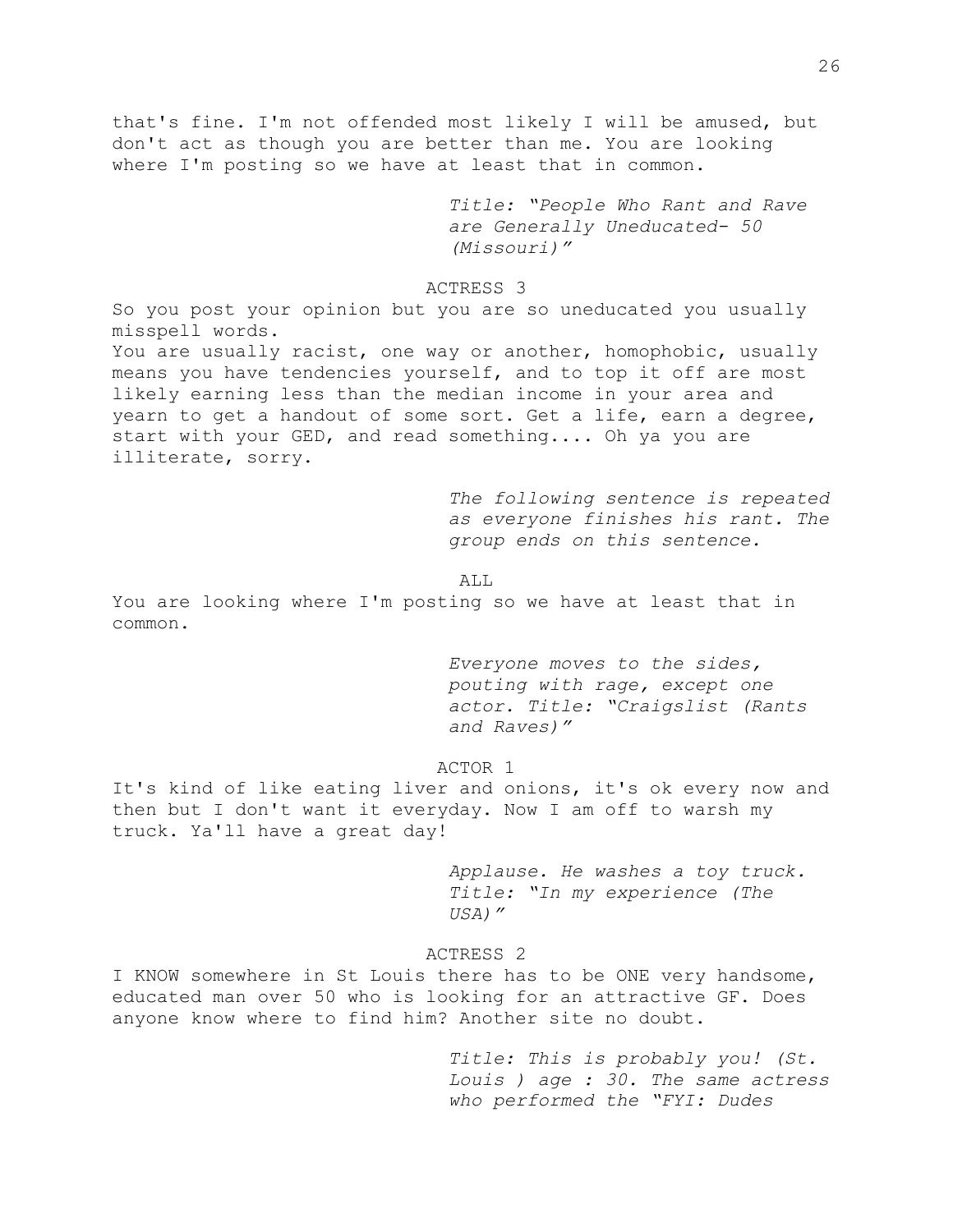*posting pics" monologue (Emily Post) performs this one. She has big poster of the text she critiques, or maybe it projects.* 

ACTRESS 3

Dear people of St Louis, There may be a reason people are not responding to you. Your grammar SUCKS! I am quoting the last few people that have posted today. hello there I seen you at the walmart on jungerman today!! Here's an example of proper English: It should say : Hello there, I saw ( or even, I've seen you, if it's been on more than one occasion) you on Jungerman today!! Another, U were hot showing off that sexy ass lets chat put the color of you dress in the first message. Here's an example of proper English: You are hot (U Were hot, U show's your an idiot and were shows past tense, like you used to be.) You have an incredibly sexy ass! Let's chat! Please put the color of your dress, in the first message. Please, notice punctuation, it's important!) Another, we were at the stop light and we talked but as soon as you saw my wife in the back seat you thought it was over. well it wasn't let me know what color the vehicle was and lets make this happen ( you're a douche/cheater, no need to get into specifics, and your grammar/punctuation sucks! ) Another, We had alot of fun for a few years. I want that fun times again. It should say: We had a lot (always two words) of fun for a few years. I want the/ or those fun times again! People judge you on your English/grammar. I and so many like me, would never respond to such crap. And honestly, would you want the people that would respond to this shit, to respond to you ? I think not! *The ACTORS speak to one another. Title: "Don't even know where to start"* ACTRESS 1 never have I done so on such a forum

> *Title: "Random boredom birthday week - m4m - 25 (St Charles county*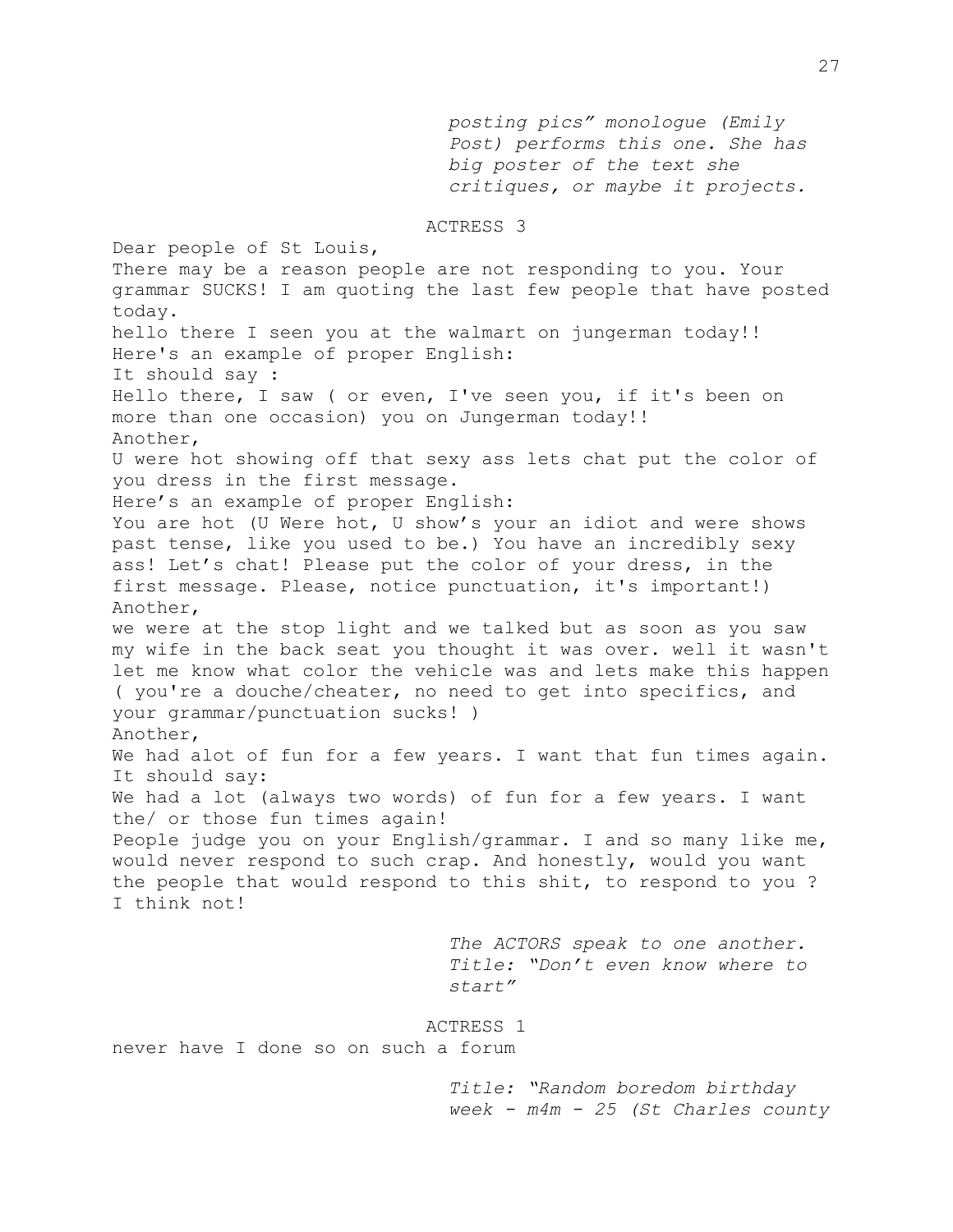*) age : 25 body : average height : 5'3" (160cm) status : single"* ACTOR 3 I don't know know why I'm wasting my time. Nothing good comes out of these. *Title: "needing something different - w4m - 28 (st Louis) age : 28 body : curvy height : 5'2" (157cm) ethnicity : white personality : funny status : partnered dislikes : fakes likes : cuddling smokes : never"* ACTRESS 2 So I ain't into this whole cl postin ads but I figured I'd give it a try *Title: "Not a normal Romance post at all. For Marie Hesser of Wentzville - m4w - 29 (Central, MO) age : 29"* ACTOR 2 There is a good chance you might not see this, and this is "technically" the wrong place to put this However, I do not know where else to put it *Title: "WWII WW II WW2 WW 2 items Wanted to Buy - \$1 (Union)"* ACTOR 1 the 'gun' you see in the photo is a PLASTIC gun. I know listing guns is prohibited on CL... I just wanted to make that clear since some people may think that is a real gun. *Title: "Looking for the Catholic Don Juan - w4m - 26 (St. Louis) age: 26"* ACTRESS 3 I've never posted, but hey, there's a first time for everything. *The ACTORS look at the audience. Title: "trying to find the one m4w - 29 (Jeff co) age : 29 body :*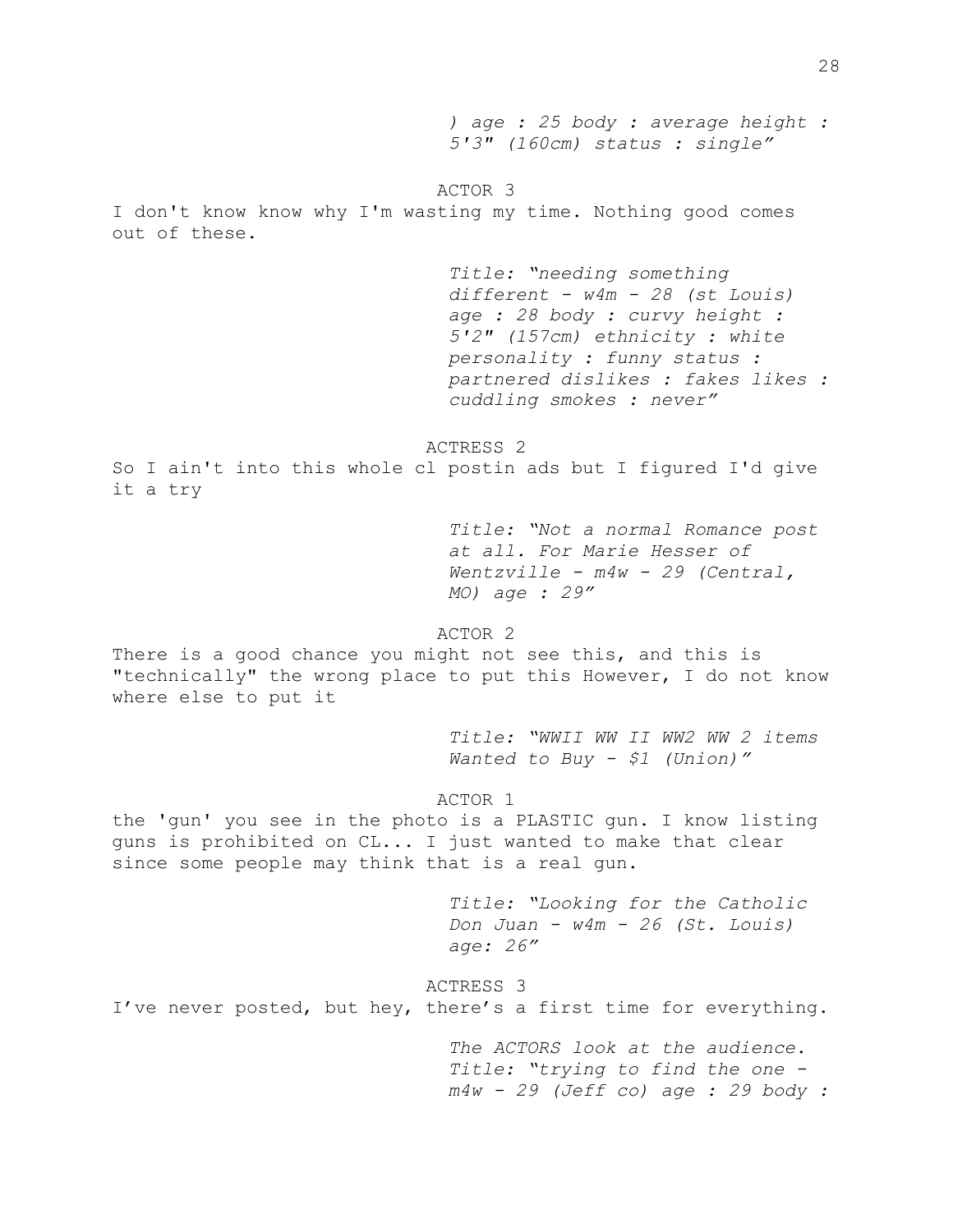*average height : 6'5" (195cm) status : divorced"* ALL I know that this is a long shot but I have to explore all options *Everyone quickly moves to a different location on the stage. Title: Just a Girl Wanting Friends! - 19 (ballwin) age : 19 body : curvy height : 5'9" (175cm) weight : 115 religion : Atheist occupation : Nude Model status : single* ALL Jeez, I can't believe I'm resorting to this. *Everyone quickly moves to a different location on the stage. Title: Lonely - m4w - 29 (illinois) age : 29 body : fit height : 6'0" (182cm) status : single* ALL Stupid people know this is the prolly the worse place to look *Everyone quickly moves to a different location on the stage. Title: "Man at Phillips 66 - w4m (Old Monroe-hwy C)"* ALL You probably won't see this and don't use Craigslist *Everyone quickly moves to a new location on the stage.* Title: "I heard there was a secret chord... - 32 (CWE) age : 32" ALL I thought I'd give posting here a shot

> *Everyone quickly partners up, ready to dance. Title: "First Time*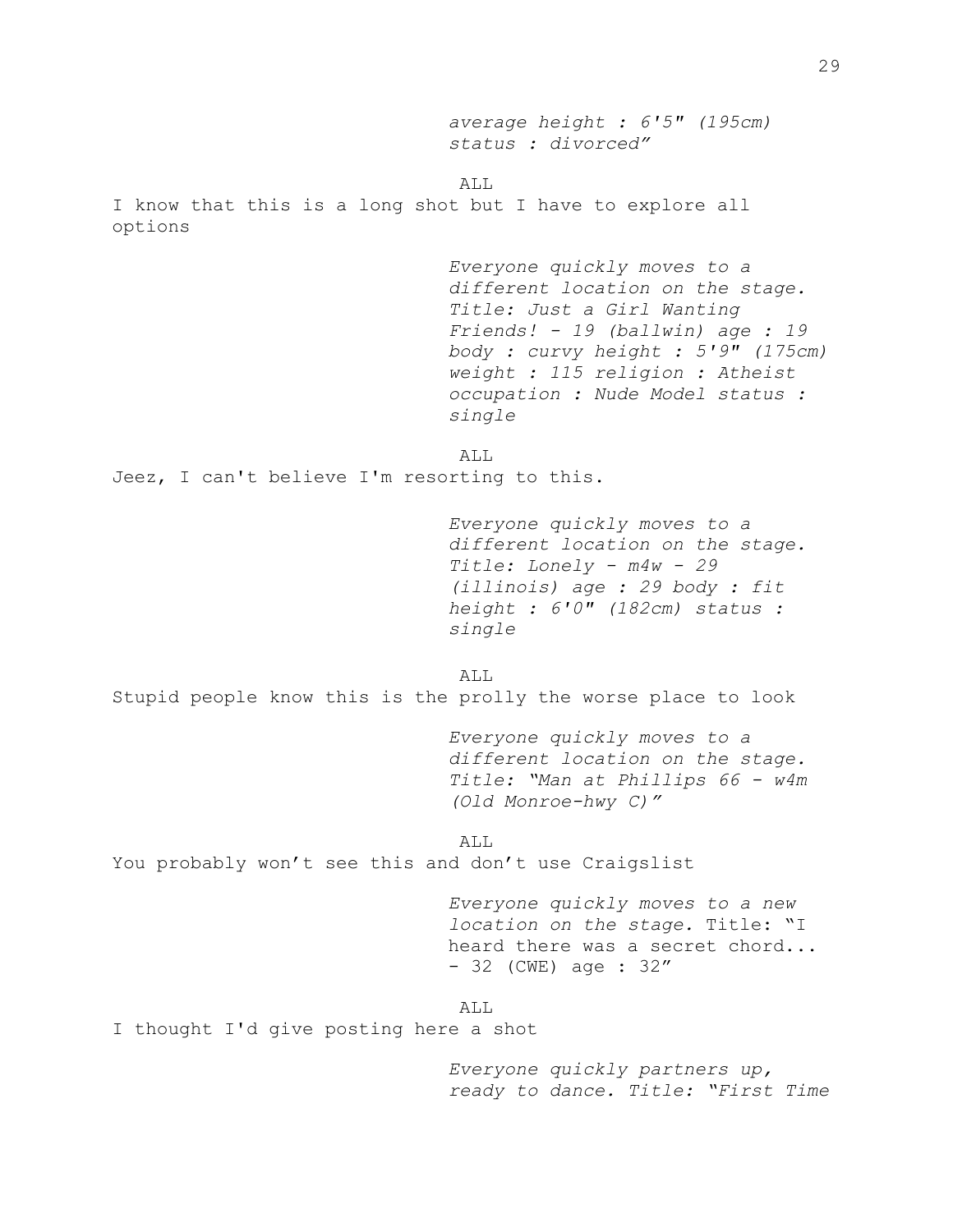*on Here - 23 (St Louis) age : 23 body art : yes body : curvy eye color : blue height : 5'7" (170cm) ethnicity : white personality : very chill and easy going status : single dislikes : pretentious or inconsiderate people drinks : sometimes drugs : never"*

ALL

So this is my first time trying this on craigs.

*Everybody is dancing with somebody. Someone whistles (or all) the "West End Blues" by Louis Armstrong. Title: "*Your name is Mary (You knew me near Quincy, IL) - w4w - 53 (St. Louis Area, Quincy)"

## ACTRESS 3

I know some things about you that makes me post here. I heard long ago you lived in the St. Louis area. I have lived near St. Louis for the last 11 years. We grew up in abusive families related as cousins except you were foster to my Great Aunt for a long time.....We talked like cousins. You were the most beautiful loving creature that has stuck in my mind then and all these years and it hurts. I've talked about you to family members and others trying to find you. My mind still vividly sees you as you were, then. I was too insecure (and still am) to risk knowing you under the guise of family pressure. The abuse is an excuse. We almost danced that night and I ran away. I owe you an apology for a 16 year old's wimpiness.

Closure is wishing to meet you again on life's terms. I'm hoping just to relive the thoughts that might have been for what is ... strange how things stick all these years tears - would you dance with me??? ha!

> *Everyone breaks away from their partner and is dancing alone. The "West End Blues" plays. The dancing alone turns into a simple, slow but jazzy shuffle. Title: "truck driver non union (st louis)"*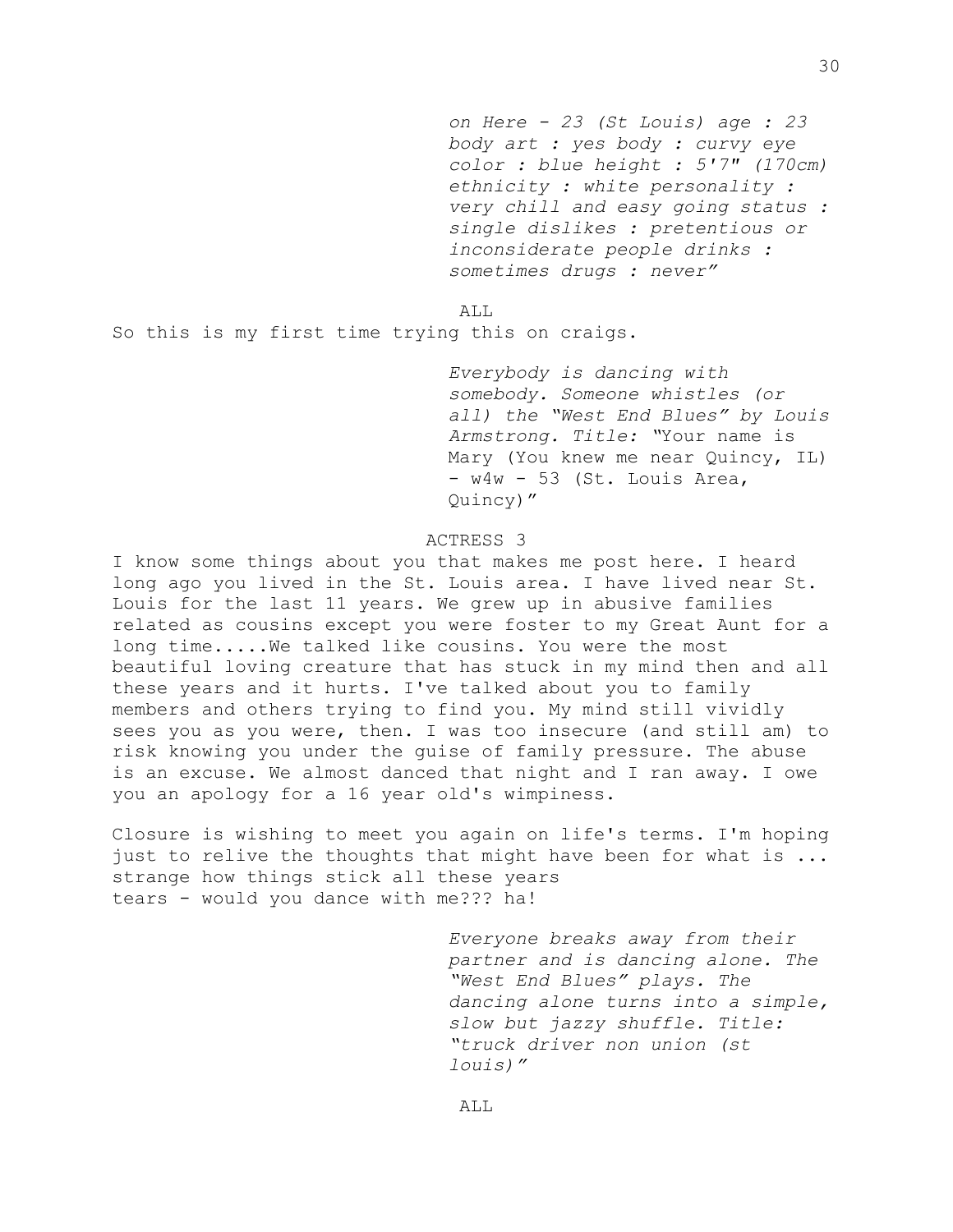Well let me first say i am not a has been and still trucking and union teamsters can kiss my fucking ass. 22 yrs of driving and i never once had a union company help me when i needed help. You only care about yourselfs and are usually some white haired fucker that thinks you are above everyone else. But with that said i knew i was going to be a trucker when i was young. Elogs regulations whatever i am a professional truck driver. There are many that just cry and cry and my opinion they should have never been truckers. Bottom line most truck drivers on paper are used to falsifying logs and are against elogs.

> *Everyone continues to dance as they start to recognize one another. Title: "Handsome - m4m (Godfrey Area)"*

ACTOR 3

We were in the soda aisle at Walmart. You asked me about a certain mountain dew.

> *Title: "Sold you something on CL - m4w (st louis county)"*

## ACTOR 2

You came to my house today and bought something I had listed in CL.

> *Title: "It's almost time for our trip - m4w - 37"*

ACTOR 1

I saw you the other night. We haven't talked since we agreed that you'd come with me to the Caribbean.

> *Title: Thank you - 18 (St.louis) age: 18*

ACTRESS 2 I do not know who you are, only that you gave birth to me, your name starts with Amy.

*Title: "CT scan tech Dustin - w4m"*

ACTRESS 1

you did my CT scan tonight I was the long haired black girl we flirted a lot and I think you are gorgeous!!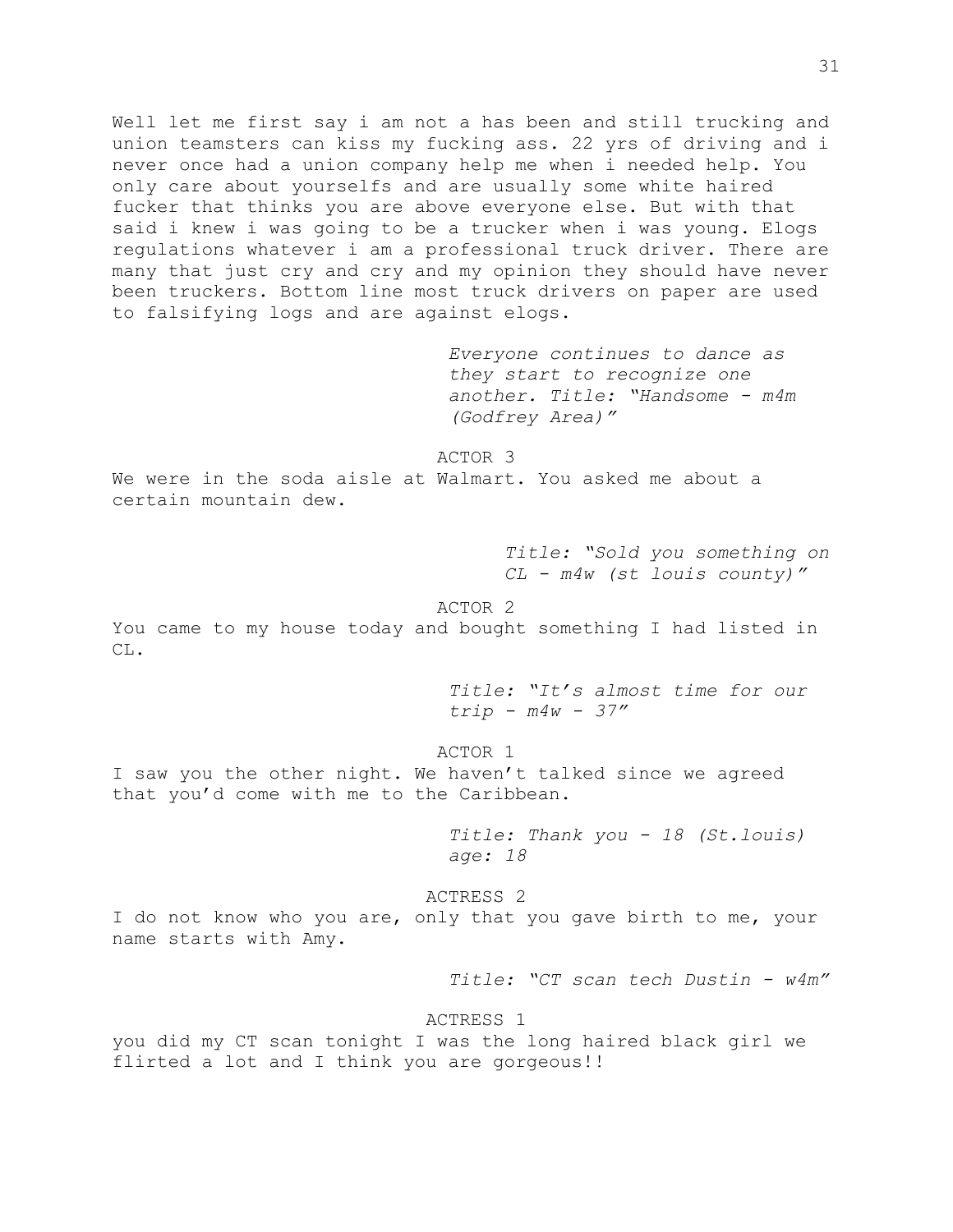*Title: "David M - w4m (st charles)"* ACTRESS 3 Just so you know I never stopped caring for you. I know I'm better than just a fwb and I liked you more than that. I liked me more than that too. *Focus returns to the audience. Title: "Is St. Louis the New Detroit (Reality-ville)"* ACTOR 1 Where are the jobs ? ACTRESS 1 Chrysler plant - Gone ACTOR 2 Downtown-not soo good ALL but Cards are doing good :) ACTRESS 2 North St. Louis in rapid decline ACTOR 3 South St. Louis - declining ACTRESS 3 Drugs ACTOR 1 Murder ACTRESS 1 Casino's ACTOR 2 Strip Clubs ACTRESS 2 AB bought out ..... ACTOR 3 Monsanto Considering moving out of the country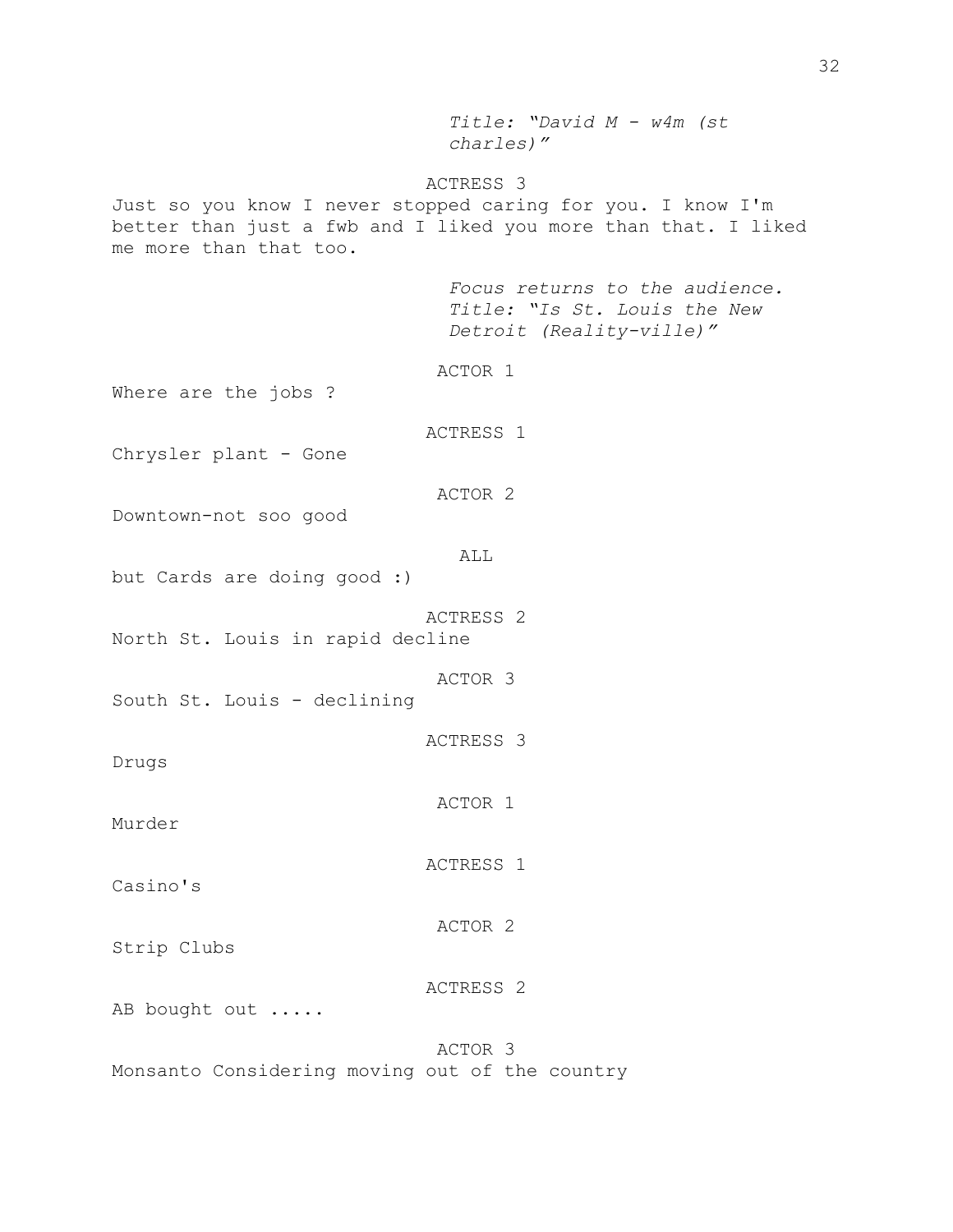IKEA.

*A conversation begins. Two actors run and grab beers for everybody. Everyone stands or even sits in a circle. Super-casual - overlynaturalistic. Title: "my grandmother was visited by both her deceased < [glitterkitty](https://forums.craigslist.org/?act=su&handle=glitterkitty) > 09/04 16:58"*

## ACTRESS 2

ALL

My grandmother was visited by both her deceased parents the other night. she swears she was not imagining them standing there, and it was not a dream. her mom said "hey we just wanted to stop and say hi". she's seventy seven. duh, I know she will pass one day but has anyone heard of something like this?

> *Title: "Yes, it is pretty common I think during a high < [XBrat](https://forums.craigslist.org/?act=su&handle=XBrat) > 09/04 17:35"*

ACTRESS 1

Yes, it is pretty common I think during a high fever and a few other natural states can cause this kind of thing.

> *Title: "reply [<](https://forums.craigslist.org/?act=su&handle=centralcoastlife) [centralcoastlife](https://forums.craigslist.org/?act=su&handle=centralcoastlife) > 09/04 17:46"*

ACTOR 1

Read journey of souls by Michael newton PHD. He is a licensed psychologist in nor cal. It will explain very well what your grandma saw. or get the book on Google play

### ACTOR 2

What your grandma saw was real. Not imagined. She was aware and not having any major fevers or illness correct ?

> *Title: "Absolutely. Spirits are with us all the time [<](https://forums.craigslist.org/?act=su&handle=treena1) [treena1](https://forums.craigslist.org/?act=su&handle=treena1) > 09/04 19:13"*

ACTRESS 3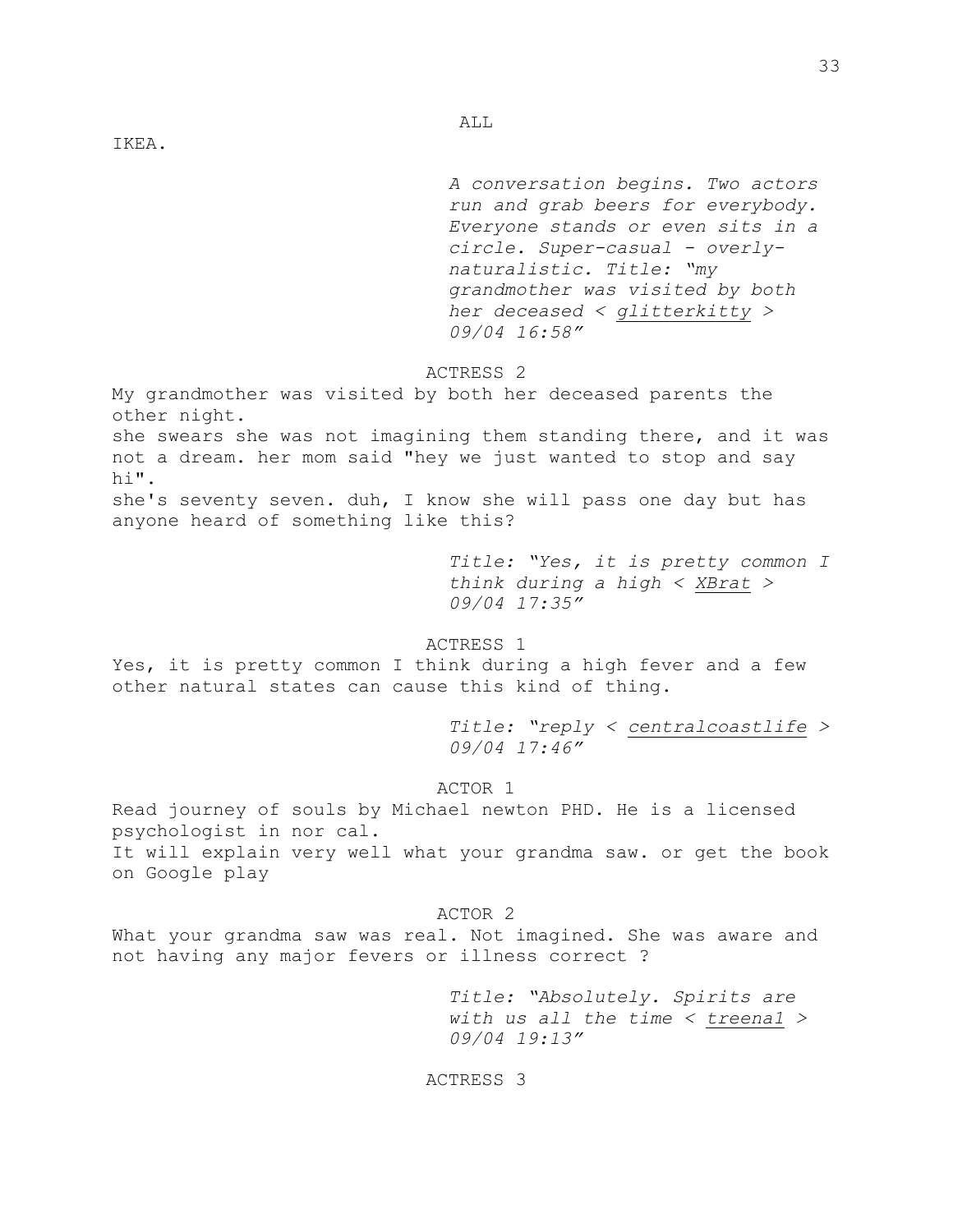Absolutely. Spirits are with us all the time. and love never dies.

> *Title: "Yes spirits exist [<](https://forums.craigslist.org/?act=su&handle=kittykatrina) [kittykatrina](https://forums.craigslist.org/?act=su&handle=kittykatrina) > 09/04 20:12"*

### ACTOR 3

I saw a ghost when I was a teenager.

*Title: "Well, ghosts and spirits are different things. [<](https://forums.craigslist.org/?act=su&handle=treena1) [treena1](https://forums.craigslist.org/?act=su&handle=treena1) > 09/05 08:19"*

## ACTRESS 2

Well, ghosts and spirits are different things. Spirits have crossed over and ghosts haven't yet.

> *Title: "Yes My Wife and I on two separate occasions [<](https://forums.craigslist.org/?act=su&handle=fishshon) [fishshon](https://forums.craigslist.org/?act=su&handle=fishshon) > 09/05 19:59"*

## ACTOR 1

Yes My Wife and I on two separate occasions. They were total strangers. Happened about six weeks apart thankfully we witnessed it together.

It's called manifestations in the flesh in our case.

*Title: "The Partridge Family [<](https://forums.craigslist.org/?act=su&handle=-) [-](https://forums.craigslist.org/?act=su&handle=-) > 09/04 06:08"*

## ACTOR 2

When I watch The Partridge Family I always think of how the real star of the show was David Cassidy's feathered hairstyle. The other day on the show David wore a puka shell necklace and I remembered how those were so popular in the 1970's and that there was such a shortage of puka shells that fake plastic versions were being sold to fill the public's demand. If you saw someone with really big puka shells it was a status symbol and you knew they were wealthy or came from a wealthy family

## ACTRESS 1

David Cassidy just pleaded guilty to another DWI charge.

## ACTRESS 3

I wish him luck and hopes he finds inner peace because many people use booze to escape and make themselves happy but as time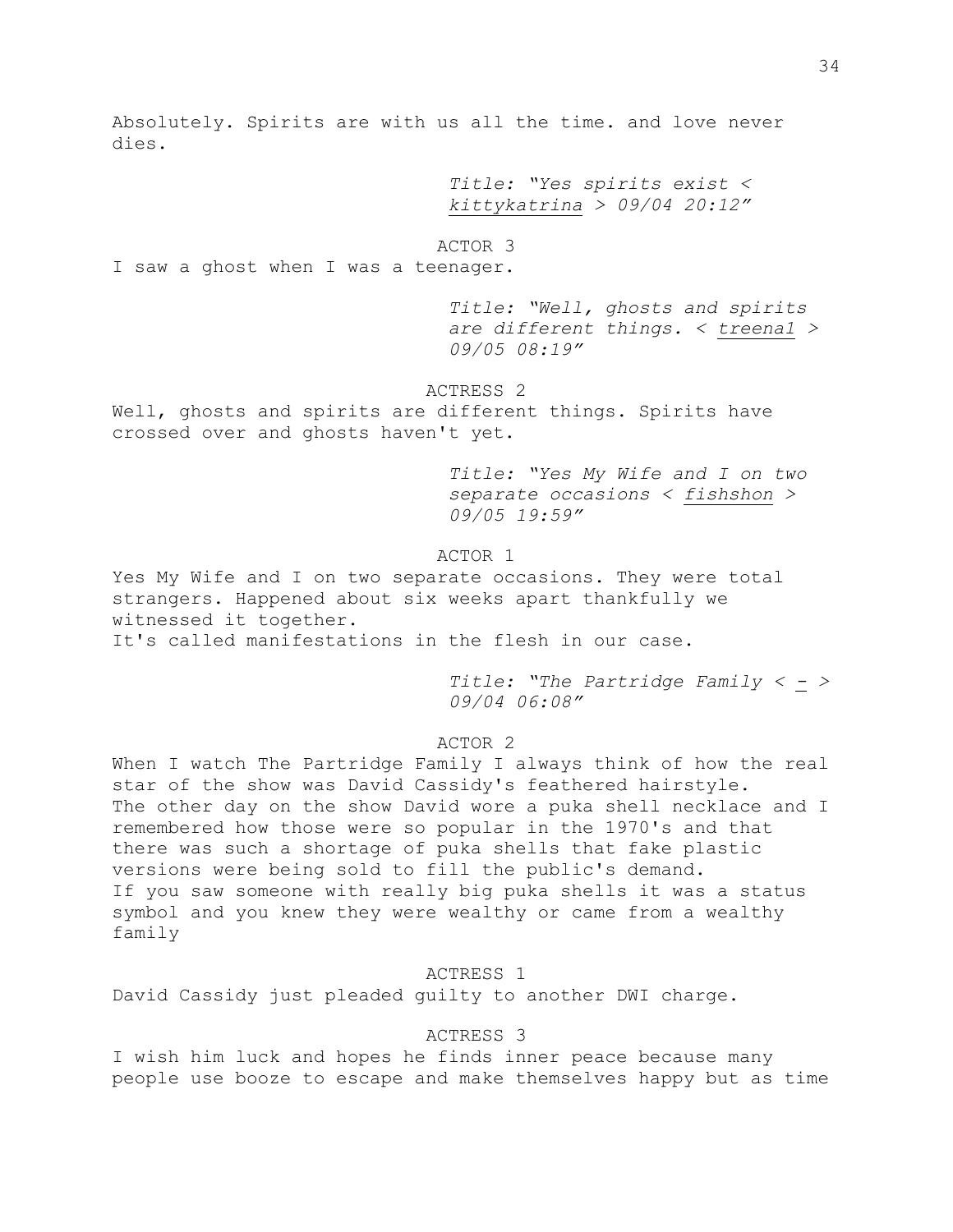goes on they just become angry drunks who need more & more booze.

> *Title: "the mom was a hottie and still < [-](https://forums.craigslist.org/?act=su&handle=-) > 09/04 06:39"*

ACTOR 2

The mom was a hottie and still great for her age last time i saw her in some movie few years back.

> *Title: "In her recent autobiography she wrote that her < [-](https://forums.craigslist.org/?act=su&handle=-) > 09/04 06:57"*

ACTRESS 1

In her recent autobiography she wrote that her first husband actor Jack Cassidy was a sex addict and he taught her about sex. David Cassidy was his son & Shirley Jones was his stepmother. Shirley was great in in the film Elmer Gantry yet you never see her being acknowledged as an Academy Award winner. Shirley was named after Shirley Temple & she turned down the role of Carol Brady in The Brady Bunch.

> *Actor 3 wears a Puka shell necklace. Title: "They always looked like teeth to me. < [meanunclebob](https://forums.craigslist.org/?act=su&handle=meanunclebob) > 09/04 08:12"*

ACTOR 3

The always looked like teeth to me.

*Title: "what an asshole < [--](https://forums.craigslist.org/?act=su&handle=--) > 09/04 09:02"* 

ACTRESS 2

What an asshole. I love David Cassidy, but that dickhead needs a reality check.

> *Title: "or at least dl the Uber app § < [--](https://forums.craigslist.org/?act=su&handle=--) > 09/04 09:44"*

ACTOR 2

Or at least download the Uber app.

*Title: "Before Katie Couric's show ended David was a < [-](https://forums.craigslist.org/?act=su&handle=-) > 09/04 10:22"*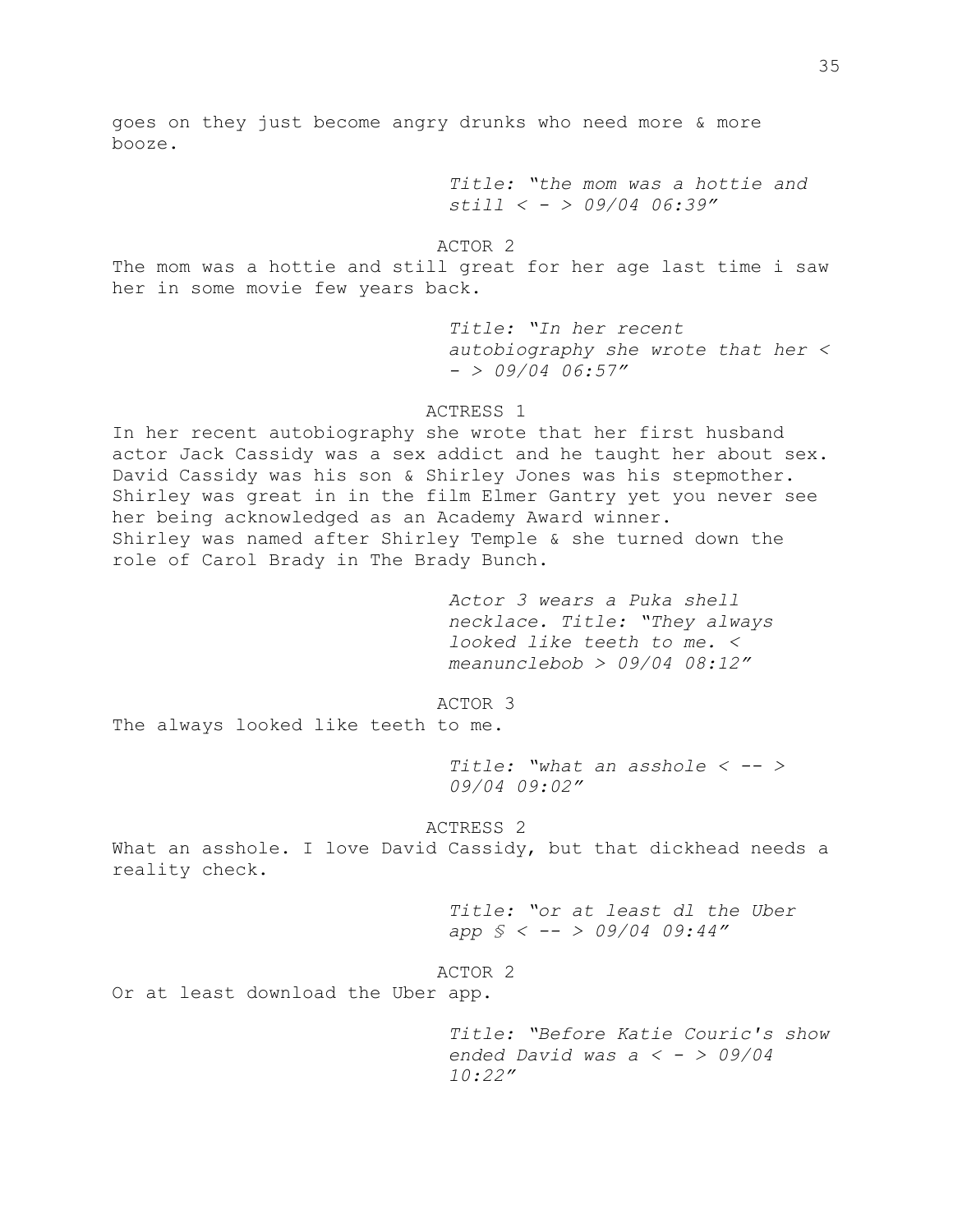ACTRESS 2

Before Katie Couric's show ended David was a guest because Katie grew up idolizing the teeny bopper star.

> *Title: "butt cream is her secret < [TheSportsGuy](https://forums.craigslist.org/?act=su&handle=TheSportsGuy) > 2015-07-31 17:48 "*

ACTRESS 3

Kylie Jenner is 17. Kylie Jenner should not be promoting Butt Enhancing creams… If anyone has ever been 17, they'll know the girls they knew at 17, are already naturally enhanced, or as enhanced as their asses will ever be… Not to mention, Kylie Jenner at 17, may have plastic surgery, and that's ridiculous

## ACTOR 1

No one ever hears about Shaun Cassidy I guess he must be living a quiet life instead of a scandalous one.

> *Title: "coincidence, fate, supernatural, or what?"*

### ACTRESS 1

JFK & Abraham Lincoln were elected 100 years apart; Both were succeeded by Southerners named Johnson, born 100 years apart. Kennedy had a secretary named Lincoln; Lincoln had a secretary named Kennedy. Lincoln was shot in a theater, and his assassin was cornered in a warehouse; Kennedy was shot from a warehouse, and his assassin was cornered in a theater. Lincoln was shot in Ford's theater; Kennedy was shot in a Ford Lincoln.

> Title: "WOW, that was amazing! < [DragnFlyArt1](https://forums.craigslist.org/?act=su&handle=DragnFlyArt1) > 2015-07-24 17:35"

#### ACTOR 3

Sounds almost

#### ALL

"ritualistic".

ACTOR 1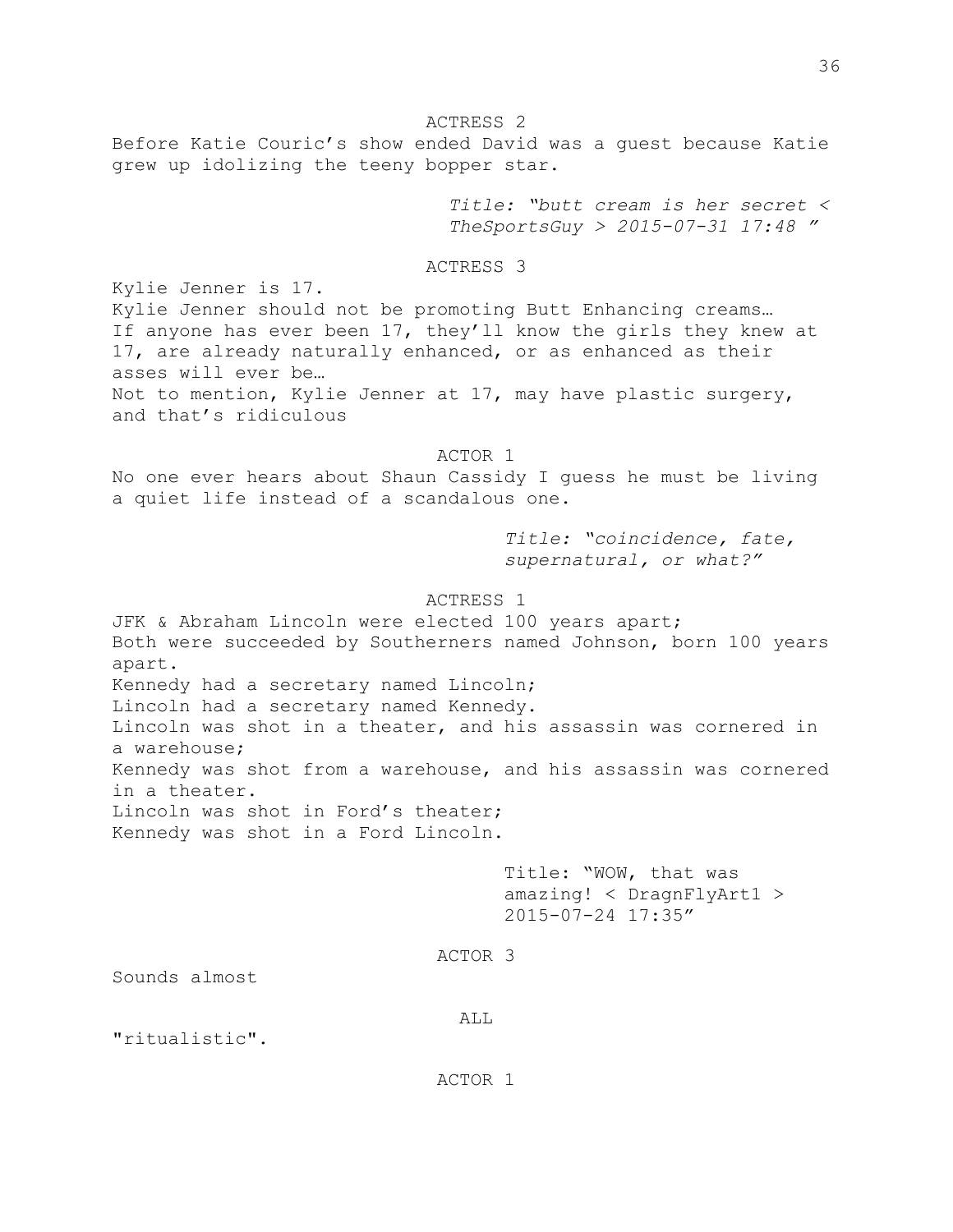We don't dabble into the Occult much here, but there are a lot of strange spooky coincidences since the death of JFK. Probably even before then. We just didn't hear so much about them. Interesting topic. Nice work.

> *Title: "In the final few seconds of Steve Jobs life, he < [NSMod216a](https://forums.craigslist.org/?act=su&handle=NSMod216a) > 09/17 22:27"*

## ACTRESS 2

In the final few seconds of Steve Jobs life, he closed his eyes, got a look of excitement on his face and said in increasing loudness, oh wow, oh wow, oh wow. This has been confirmed by those at his bedside including medical and family. Did Jobs see his destination?

> *Title: I'd like to < [damsoul\\_indistress](https://forums.craigslist.org/?act=su&handle=damsoul_indistress) > 09/17 22:43*

## ACTOR 2

I'd like to believe that' what we see is something worth leaving our lives for, but who knows. Thomas Edison said something similar while looking up right before he died. He was saying it was beautiful.

> *Title: I once remember having a dream that was so < [NSMod216a](https://forums.craigslist.org/?act=su&handle=NSMod216a) > 09/17 22:47*

### ACTRESS 1

I once remember having a dream that was so beautiful that I didn't want to wake up. I was looking through a porthole in a wall. My side was bleak and dismal but on the other side I saw abundant bright colored flowers everywhere. The air was filled with wonderful smells and the grass was a green like I never had seen before.

I remember struggling to go through the porthole but an unseen force wouldn't allow me to and I woke up. Hopefully that doesn't mean that I'm barred from this paradise-lol.

> *Title: "Maybe it meant < [damsoul\\_indistress](https://forums.craigslist.org/?act=su&handle=damsoul_indistress) > 09/17 23:00"*

### ACTOR 3

Maybe it meant it wasn't your time to leave here.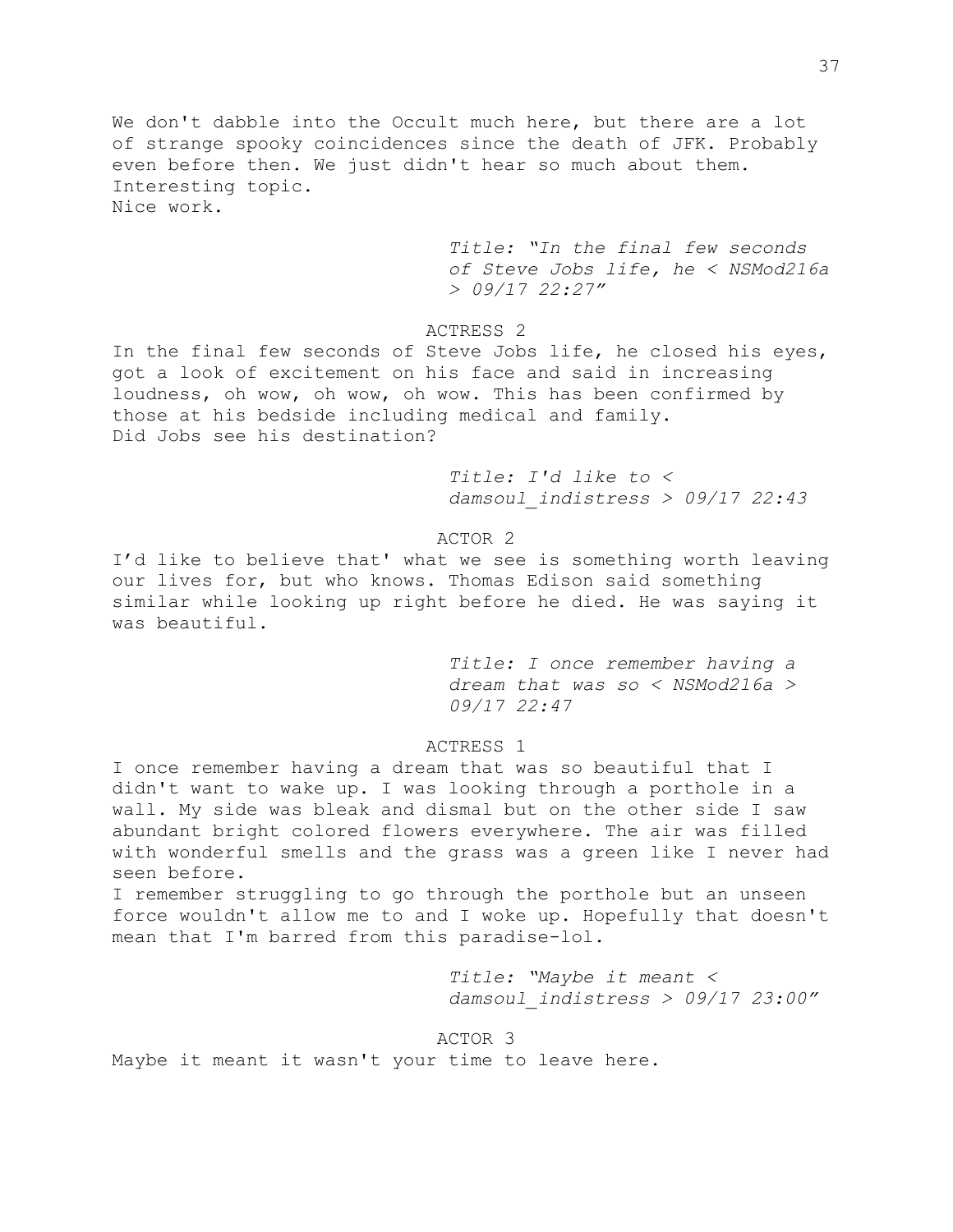*Title: "Absolutely. It is so beautiful. Very few who < [treena1](https://forums.craigslist.org/?act=su&handle=treena1) > 09/18 08:09"*

# ACTRESS 3

Absolutely. It is so beautiful. Very few who have passed over but made to return, are ever afraid to go back.

#### ACTOR 3

100,000 people die every day.

*Title: "All people and all other living things have < [StopThisCrazyThing](https://forums.craigslist.org/?act=su&handle=StopThisCrazyThing) > 09/16 21:32"*

ACTOR 2

All people and all other living things have one thing in common: sooner or later "our number will be up". God will pull my number and he will pull your number all in His good time.

> *Title: "Even the ancient grand redwood trees each < [StopThisCrazyThing](https://forums.craigslist.org/?act=su&handle=StopThisCrazyThing) > 09/16 21:34"*

ACTRESS 1

Even the ancient grand redwood trees each have a number waiting to be pulled and each and every one will be one day no more.

> *Title: "Much like a cat that toys with its food. § < [nojoy](https://forums.craigslist.org/?act=su&handle=nojoy) > 09/16 21:36"*

ACTOR 1 Much like a cat that toys with its food.

> *Title: toys with its LIVING future food § < [StopThisCrazyThing](https://forums.craigslist.org/?act=su&handle=StopThisCrazyThing) > 09/16 21:39*

# ACTRESS 2

toys with its LIVING future food

*Title: "Toys with living animals it caught, not Friskies § < [ByeByeBama](https://forums.craigslist.org/?act=su&handle=ByeByeBama) > 09/18 14:17"*

ACTOR 3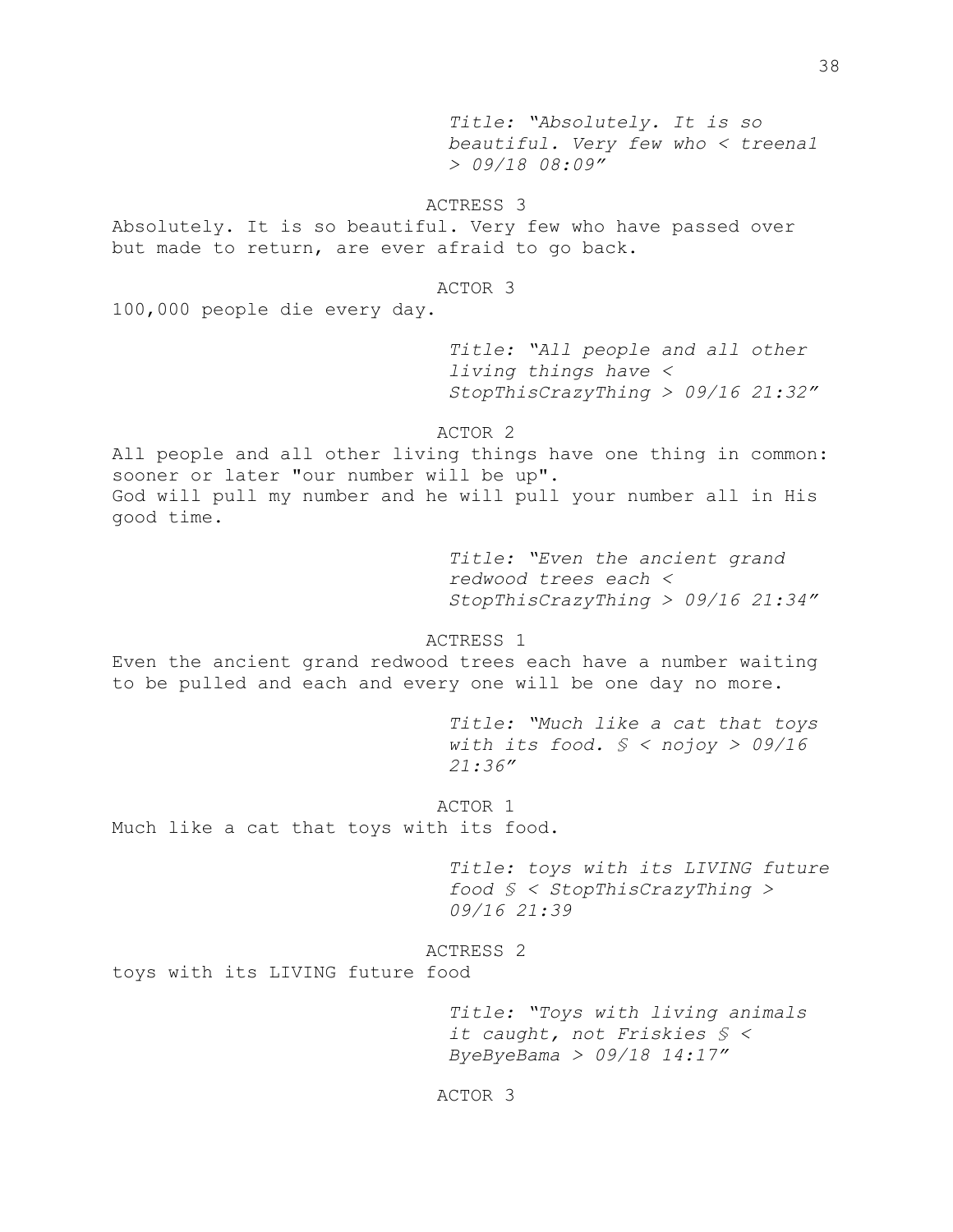Toys with living animals it caught, not Friskies.

*Title: "here's what shaun is up to: < [--](https://forums.craigslist.org/?act=su&handle=--) > 09/04 10:43"*

### ACTOR 2

Here's what shaun cassidy is up to:

### ALL

[www.oprah.com/oprahshow/At-Home-with-Shaun-Cassidy-Video](http://www.oprah.com/oprahshow/At-Home-with-Shaun-Cassidy-Video)

*Lightning and thunder. ACTRESS wears a man's shirt. Everyone's focus is downward. Title: "Hi baby this is the last time - w4m - 30"*

## ACTRESS 2

How many times had I heard you say that you're leaving her? We met here and as crazy as it sounds it was love at first sight. You were married so was I. But that didn't stop you from stealing my heart. Remember the day we got caught in the rain and my curls were soaked, you pulled me under those trees and said you are the love of my life. You said that life was too short and that you'd never give me up because you saw something more than just beautiful when you looked in my eyes. I still remember the last kiss you gave me. 8 months, 4 days, 6 hours ago. We laid in bed together I could hear the airport and every second that passed I dreaded because I knew where you were going. You said it was the last time you'd fly there for her. I only agreed because I thought you'd come back to me. You got dressed and I wore your t-shirt. You kissed my forehead and said

ALL

go eat something kid I'll be back before you know it.

### ACTRESS 2

I didn't even get out of bed I just sank and imagined my new life with you. You told me that she cheated on you just like my husband cheated on me. I believed you. And when you left I believed you were coming back. After days of silence I realized you had lied. You screamed at me

ALL

stop calling me I'm married and I'll never leave.

### ACTRESS 2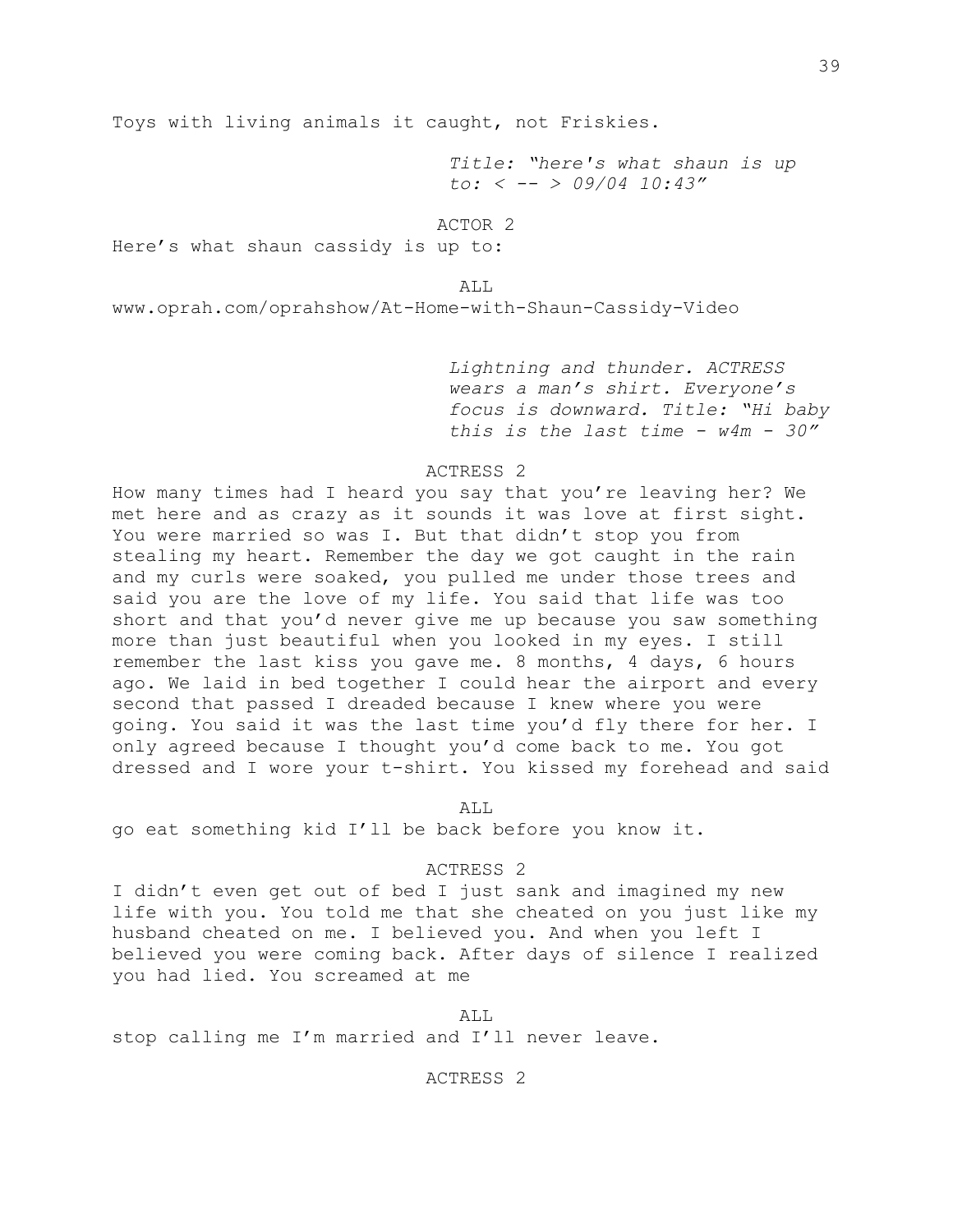You even did a very good job convincing your wife that I was just some sad pathetic loser trying to stir up problems in your marriage that I was a one time mistake. I couldn't believe you said that about me. I kept real quiet after that not knowing what to do.

*Everyone raises his/her gaze.*

### ACTRESS 2

/What you left me months ago was a baby inside my stomach we didn't plan him but he's here nonetheless. 7 weeks premature with your eyes. He was born 3 days ago my little fighter is on a ventilator fighting for his little life. It felt so good to call my lawyer and file the paperwork to hammer your ass in court. You tried to throw me away but fate had something else in store for you and I. Remember darling that revenge is best served cold and that sweet beautiful woman you loved once is scorned. Hopefully those dreams of early retirement for you and your 50+ wife include a baby because like it or not it's a boy!!

> *Title: You'll Never See Me Again - w4m (St Louis)*

#### ALL

I used to tell you that you'd eventually forget me, but you didn't believe it. You left. And the remnants of what we had sway in the cold, cold, quiet inner city St. Louis streets. Flashing stoplights and night lights peeking from random buildings as if to hold the ideas of what we once shared. And are held inside my womb. Waiting. Like the truth, to be exposed. You'll never see me again.

> *Repeat last line until ACTRESS 2 finishes. One actor comes forward to deliver an over-zealous, fire and brimstone style sermon. Title: "Believe And ye Shall Receive"*

ACTOR 3

Ancient demands left to the slater. Those ideas are broken and lost, so you see yet you still skim that book. Focus on one thing long enough and that's all you see. Hard cold wood, pushed into the back, soft padded..

Sit, stand, sit, stand, kneel, stand, shake...pay...

*ACTOR 1 repeats this sentence of ACTOR 3'S. (ACTOR 3 continues his monologue until finished). Then,*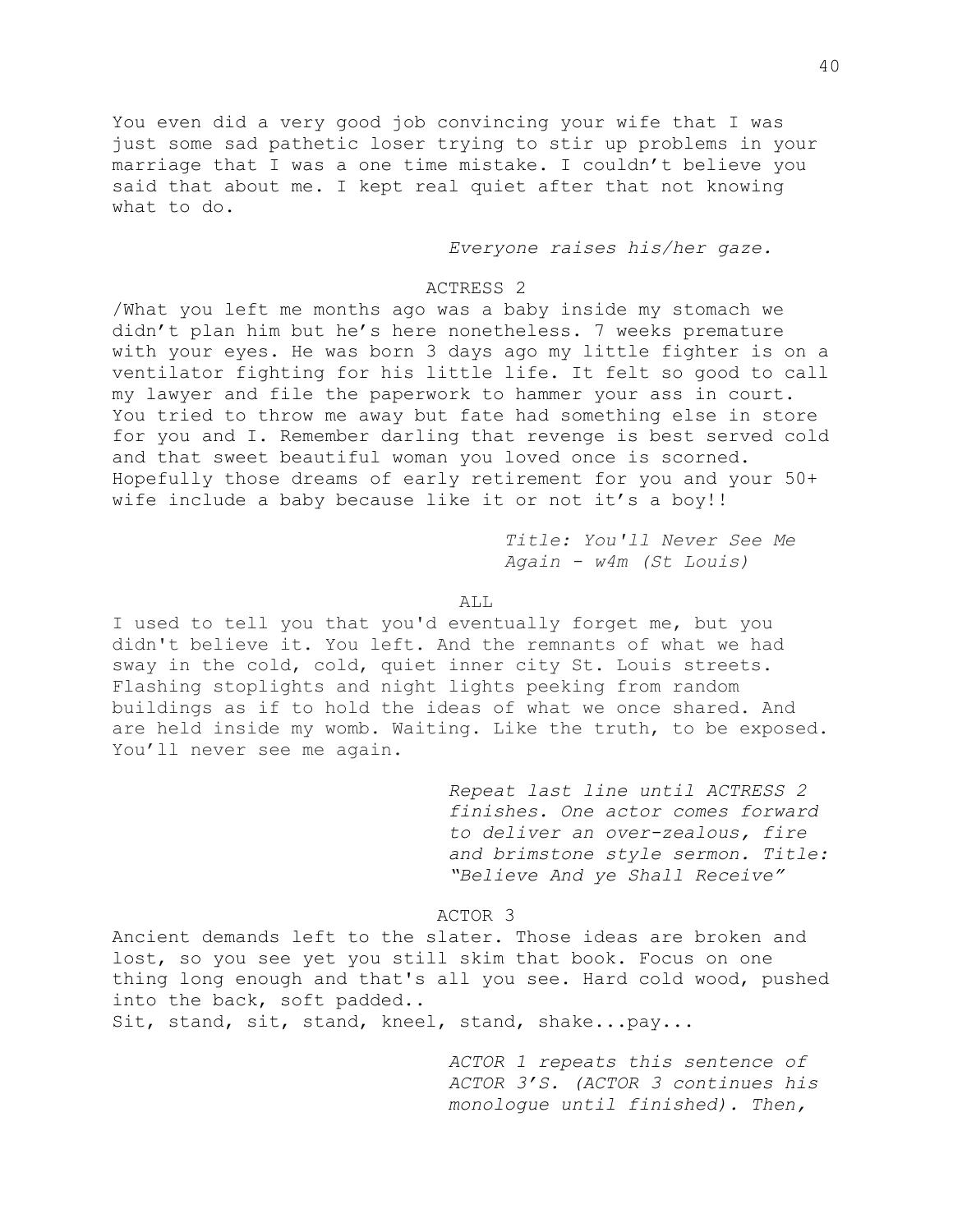*ACTRESS 3 and ACTOR 1 repeat the sentence together. Then, ACTOR 1, ACTRESS 3, ACTOR 2, AND ACTRESS 2, and so on. Once everyone is repeating it, except ACTRESS 1, they continue to do so until the end of the "church of craigslist" section (the end of ACTRESS 1's monologue). While repeating this line, they form a ritualistic dance-like circle, shaking peanuts in sand buckets to create a rhythm*

# ACTOR 1, (THEN) ALL Sit, stand, sit, stand, kneel, stand, shake...pay...

### ACTOR 3

Get out and see this world, you see a cult, now see a city... Patterns in traffic, preach your words to the dead eyes, you will wait till you are broken and too old to make any difference. Nothing but loving words, with caring acts, to focus on one thing to long... So you see the bad, and you wish to walk their path, wake yourself for that book makes you the victim.

> *Title: "Saint Louis is going to be destroyed by God"*

## ACTRESS 1

The horrible atheists come here every day in ever increasing numbers relentlessly attacking Christianity, and our holy beliefs. They are like a besieging army of conscienceless cutthroats trying to rob us-and most especially our vulnerable young people, of our God given faith and Christian beliefs.They say science, and a secular college education is the answer to mans problems-not a two thousand year old religion. And what are the good Christians of Saint Louis doing about this shameless onslaught of attacks against our religion? They let the war go on day after day and say nothing-nothing that defends the holy bible or our faith. These secularists say that faith is simply believing in something for which there is no evidence, and there is nothing wrong with that. We believe in the air we breathe, but we can't see it. We believe in the Universe but we can't go there. Man has always believed in Gods. We believe in God but he does not manifest himself.

If we don't start encouraging our young people to give unquestioning support to Christianity and start defending the logic and common sense of our faith, and beat back these attacks against us, then God will lose patience with us, and destroy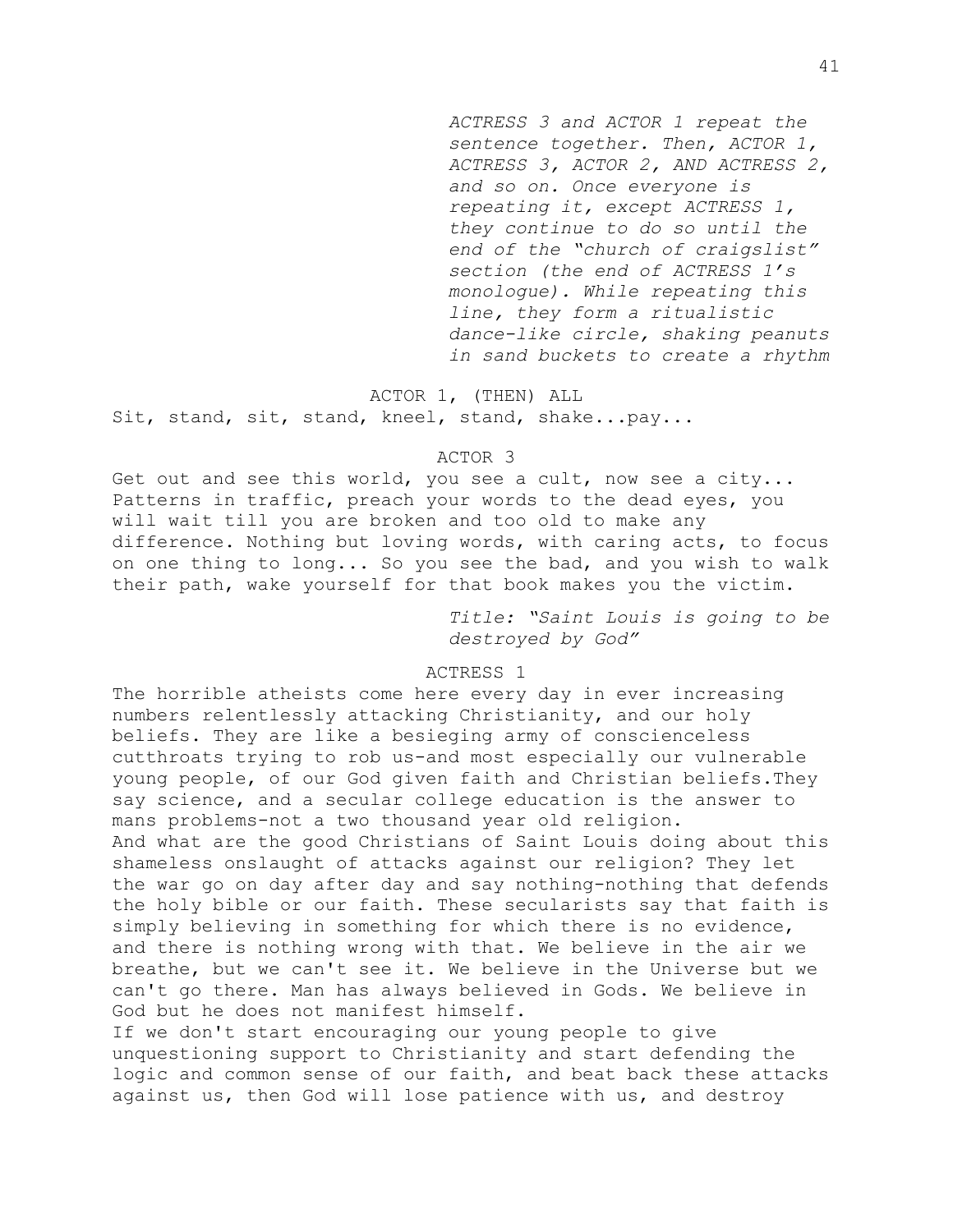Saint Louis with another category 5 tornado, just like he did in Joplin with 7,000 homes destroyed and good Christians killed while praying in Church on Sun. Now do we want that to happen here? Christians of Saint Louis must get busy and defend nowbefore it's too late. The following titles are delivered into the ether, as though each actor is alone in a cave, asking if anyone is there. *Title: "Do you have a bird that needs a home? (Illinois)"* ACTRESS 3 Do you have a bird that needs a home? *Title: "Looking for the (mostly) Polish Angel of St Charles - m4w (st charles)"* ACTOR 1 Looking for the (mostly) Polish Angel of St Charles *Title: "Looking for the pool store midget. - m4w"* ACTOR 2 Looking for the pool store midget *Title: "Lookin for a female thats not scary or a liar - m4w"* ACTOR 3 Looking for a female thats not scary or a liar. *Title: "*Need a washer and dryer*"* ACTRESS 2 Need a washer and dryer. *Title: "WTB - Hearse, Old Hearse, any condition. Rat Rod (Bismarck)"* ACTOR 1 WTB - Hearse, Old Hearse, any condition. *Title: "Lost my reading glasses (Mid Rivers mall dr)"*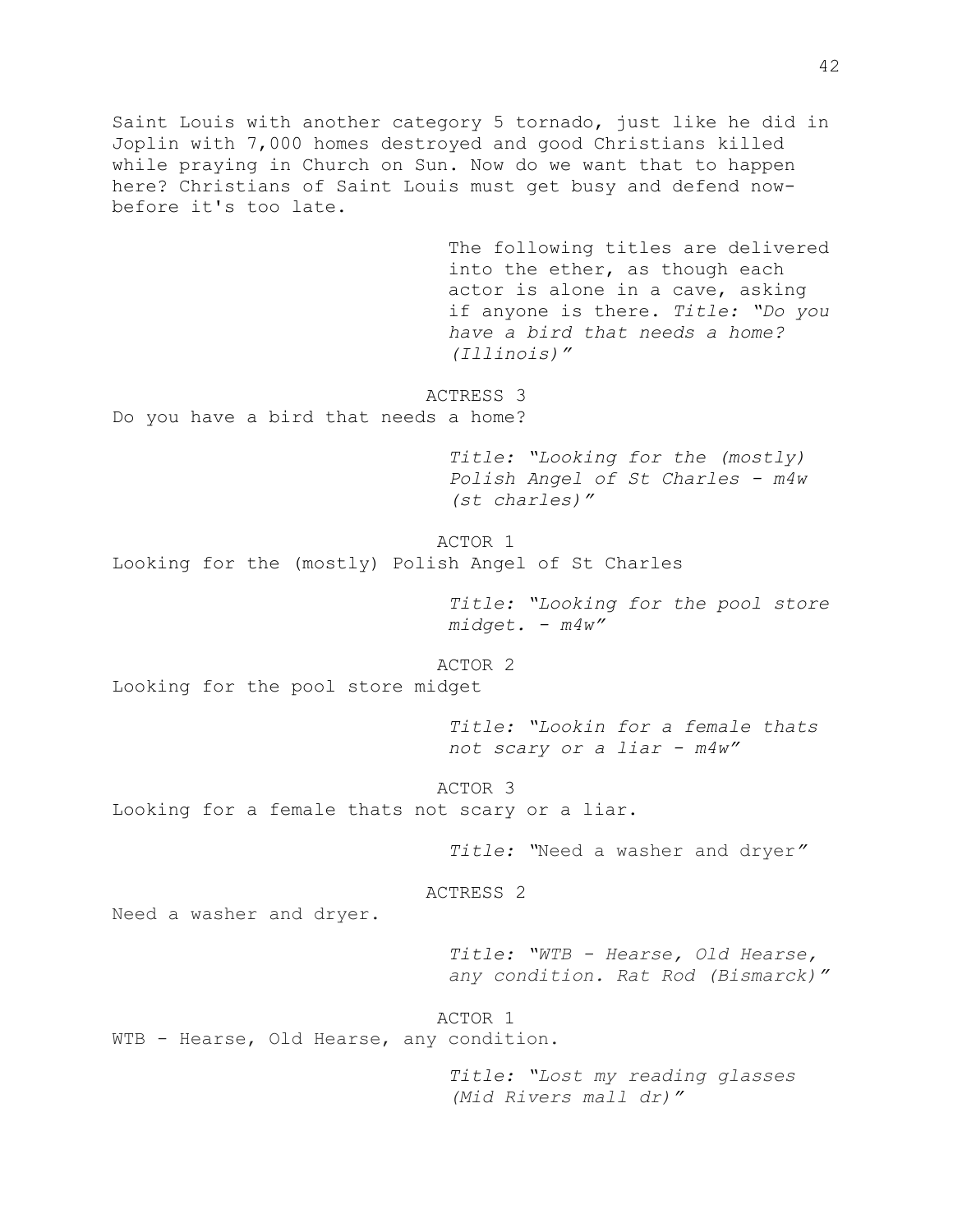ACTOR 2 Lost my reading glasses (Mid Rivers mall dr)

> *Title: "want real human medical skeleton"*

ACTRESS 1

Want real human medical skeleton

*Title: "Ghost Hunting Team Looking for Possible Candidates"*

ACTOR 3

Ghost hunting team looking for possible candidates

*Title: "someone please?"*

ACTRESS 3

someone please?

*Title: "...Where's my missed connection? - w4m - 30 (Clayton)"*

ACTRESS 2

Where's my missed connection?

*Title: "Still can't find her? w4mw - 28" To the tune of "Row, Row, Row your Boat".*

## ACTRESS 1

Still can't find my friends from long ago. Why is it so hard to get their attention? Addy always made my day and Molly made my night.

*ACTOR 1 stands.*

ACTOR 1 What is going on around my house 199 N Meadowbrook Rd.

> *Title: "\$1000 reward 5 journals in floral bag (Locust Street)." She stands and begins to check under the chairs.*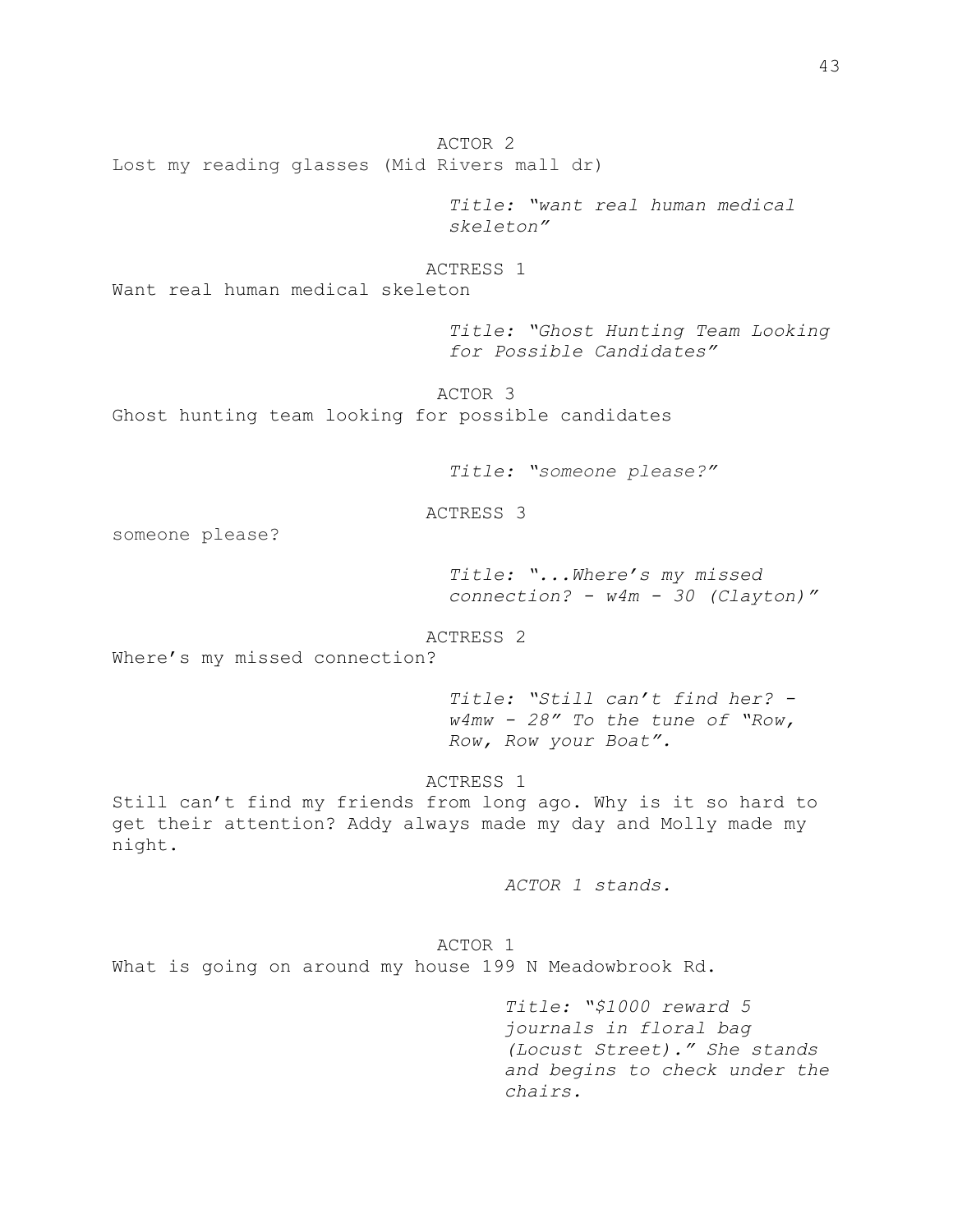### ACTRESS 3

On Tuesday August 5th our car was broken into on locust street downtown. Several bags were removed from the car. One bag contained 5 family journals. These journals have no monetary value but significant personal value. They were in a green and blue flower print bag that said madalynn on it. We are offering a generous reward for the return of these journals.

> *Title: "walmart on zumbel you had a box of crackers - m4w"*

ACTOR 2 I wanted to get your # I ran out of store couldn't find you

> *Title: "needed asap!!! (st charles or surrounding)." Lanes begin here.*

ACTRESS 2

Need crib up to code please no drop sides furniture that needs redone or very cheap for kids rooms changing table cheap i will be painting it diapers wipes any lawn or garden items

> *Title: "single father looking for work (St Charles Missouri)"*

ACTOR 3

I am a single dad looking to work for extra god blees us with a section 8 voucher

> *Title: "LOST blue drawstring bag (daniel boone home, defiance MO)"*

# ACTRESS 1

I am trying to find a small navy blue draw string pouch that was lost on my wedding day September 22, 2012 at the daniel boone home grounds. The bag contains several personal trinkets and mementos from my life. PLEASE PLEASE HELP, It's been two years but I will keep searching.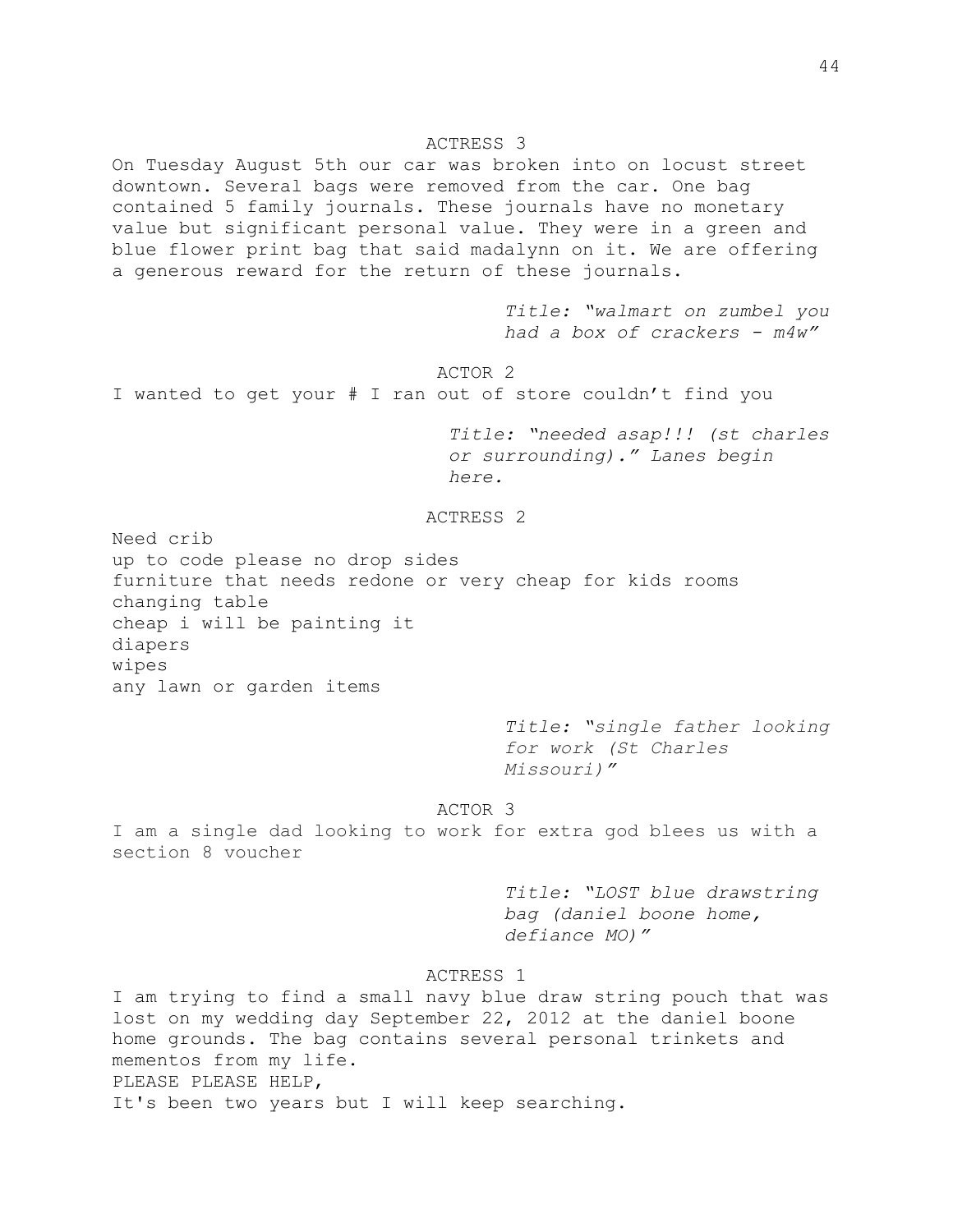*Title: "Nov 22 [At this point im](https://stlouis.craigslist.org/mis/4773809583.html)  [desperate! tired of crying!! -](https://stlouis.craigslist.org/mis/4773809583.html) w4m 20 pic map"*

## ACTRESS 3

me & my two year old daughter lost our home to a fire due to faulty wiring, i then lost my job because i did not have a place to take my daughter. I need three hundred dollars to move into a new place so i can soon get back on my feet. I am desperate and will do anything to make some extra cash, if you can help PLEASE PLEASE PLEASE email me!! -I do have pix

> *Title: "Trader Joe's experience m4w (Brentwood)"*

ACTOR 1

We don't need to divorce

*Title: "Lost: 3 Mountain bikes and racks (Chesterfield - I-44 west)." Topographic blocking begins here.*

## ACTOR 2

Lost: 3 Mountain bikes and racks. The last time I remember seeing them was at an apartment complex on Broadmoor in Chesterfield, I drove to Olive and 141 down to 44 and headed west and noticed they were missing at Bourbon

> *Title: "Need Help Immediately"*

#### ACTRESS 1

It is 21 degrees and freezing. My name is Renay and I need place to stay. I am 47 and not beautiful.

> *Title: "lost knife at Lowe's MTV (Mt Vernon)"*

## ACTOR 3

Looking for my lost knife. I lost it at Lowe's today 10/25/14. Please If anyone found a knife at Lowe's please let me know. Very sentimentality attached to the knife. I'm pretty sure it was by the rope and chain.

> *Title: "LOST RING at GOLD'S GYM - \$100 (Maryland*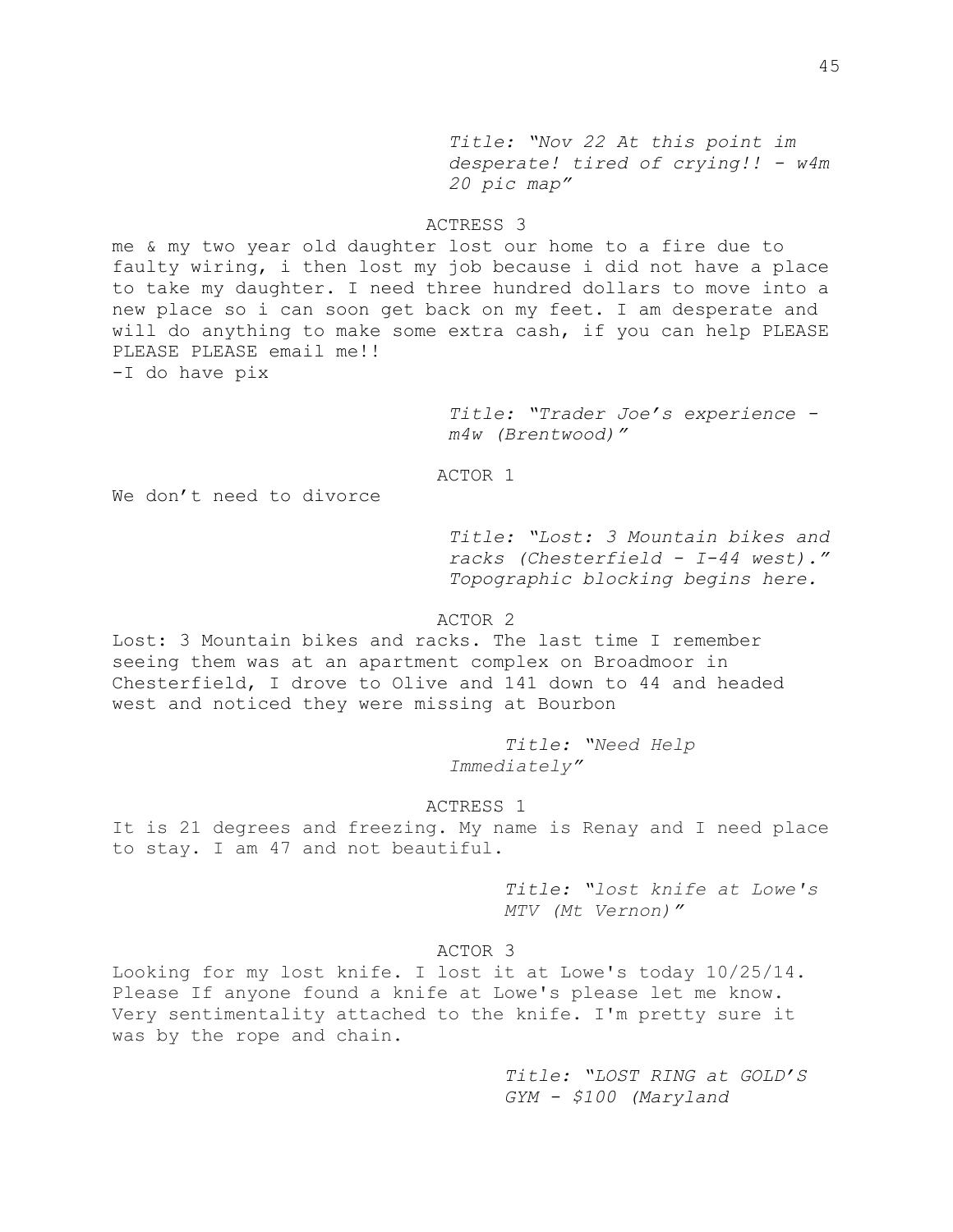*Heights)". ACTRESS knocks over the garbage can, which is full of empty beer cans.*

## ACTRESS 3

I lost my wedding ring and a promise ring in the women's locker room. PLEASE, Please if you have it or have found it, contact me asap! I'm lost without it and losing my mind, because I could've sworn I put them on!

> *Title: "Witnesses to accident on 11/11 @ Wentzville Pkwy/A & 40/61 (Wentzville Pkwy/A & 40/61)"*

## ACTOR 1

I am looking for any witnesses that stopped to help at the accident on Tues, 11/11 at the intersection of Wentzville Pkwy/Hwy A & 40/61. They all told me that the other driver ran a red light. He is saying that I ran a red light & is denying any responsibility.

> *Title: "Looking for man in photo I found at thrift shop. (South County)." Everyone ends up downstage and crosses and a dream tempo.*

ACTRESS 2

Looking for man in picture in a photo frame I bought at a thrift store. It seems to be you at some kind of event. You are wearing a mostly white suit. With a yellow rose.

> *An abrupt crash of the set. Title: "Lost Library Items, Huge Black Blanket, and Rubber Boat to Thief (Central West End)"*

ACTRESS 1

A thief broke into my car, took out a bag with library Items from St. Louis County. I would appreciate if you can help me to get these things back, and, of course, the library items must be turned in.

Here is the list of library items.... /RZA - Digi Snacks (sound recording) , Fodor's Pacific Northwest.2014, The Pacific Northwest's best trips.2013, Frommer's Seattle 2012, Frommer's British Columbia & the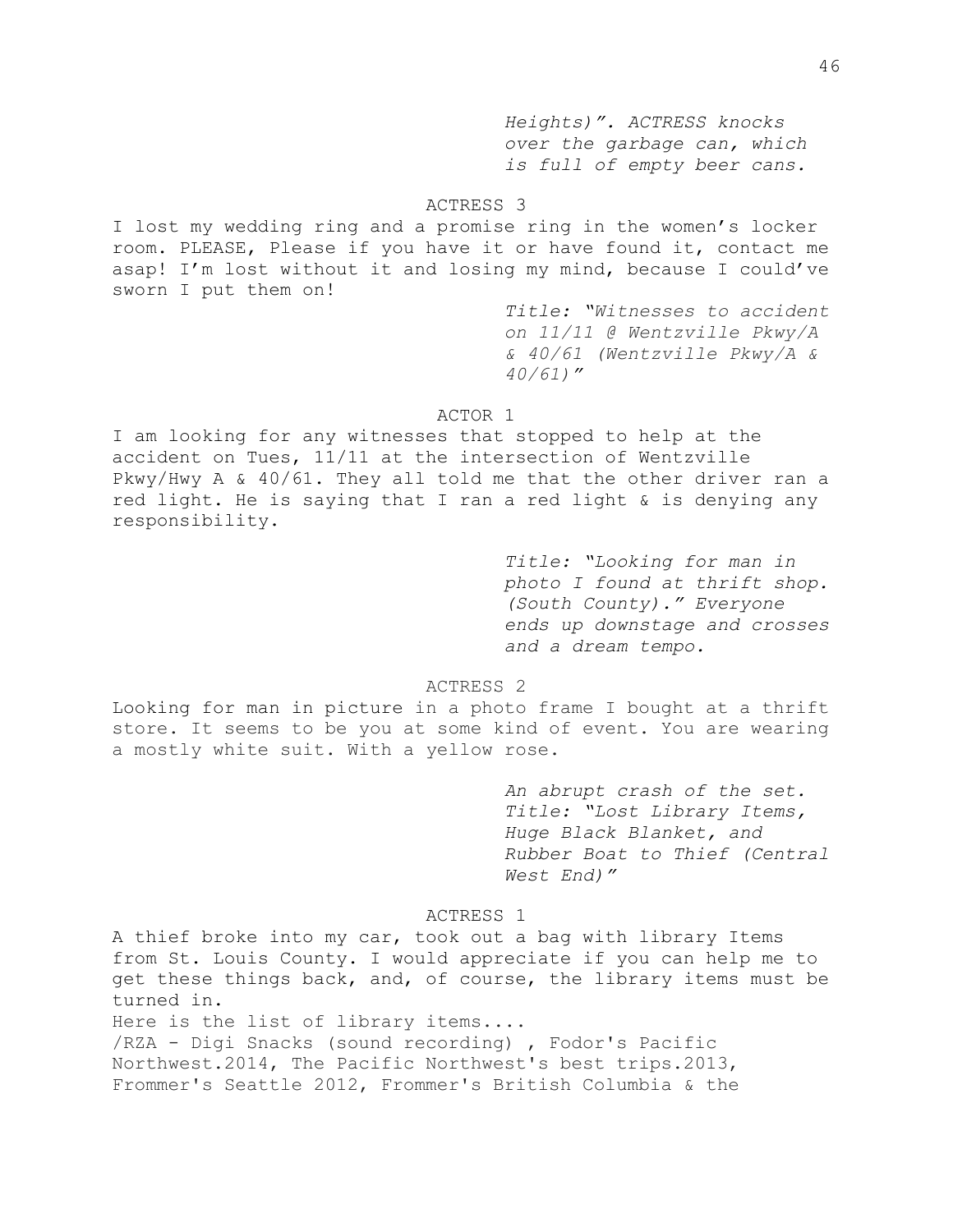Canadian Rockies 2012, Frommer's Vancouver & Victoria 2012, Frommer's Oregon 2012, Fodor's Vancouver & Victoria 2013.

> *Title: "Lost Samsung Galaxy Mega in Pink Covered Case (Near Kisker Road)"*

## ACTRESS 3

I lost my Samsung Galaxy Mega Phone Tuesday afternoon. It would have been in the Shenandoah Park Subdivision either on Mohican Trail, Shosone Trail or Kisker Rd or St Peters North Outer 364 or 364 North bound. It was lost around 12:30 PM on Tuesday June 30th, 2015.

//It was dropped accidently out of my car window. It has a pink covered case. I mostly miss all the pictures and videos on it. It has my grandkids and my children and friends and pets pictures and videos on it. I have my deceased daughter's voice on a few of the videos and I desperately would like to get it back. She passed away Feb of this year. There is a reward.

> *Title: Lost Men's Wedding Band - Ring 7/25 Ballwin (Ballwin). ACTOR 1 repeats this 3 times.*

ACTOR 1

/Lost men's wedding ring on 7/25 at Wren Hollow elementary school playground. Has inscription: "you are amazing". If found, please contact us. Thank you!/

> *Title: LOST - carry-on wheeled luggage, purple, stolen (Morgan Ford Rd)*

## ACTOR 3

I am currently traveling across the country, and left a piece of luggage in Idaho. I had the luggage shipped via Fedex to my friend's house in St. Louis, but it was apparently stolen off his porch before he got home. His address is on Morgan Ford Rd, zip code 63116.

I didn't mail the package myself so I don't know for sure if it was boxed or mailed as just the suitcase- if boxed, I imagine the thief thought it was a computer or similar and probably discarded it. The luggage is a small, rolling carry-on suitcase, and is dark/shiny purple in color. I do not know whether it has a tag with my name on it. It contained, at time of shipping, many sentimental objects as well as most of my favorite and irreplaceable clothing.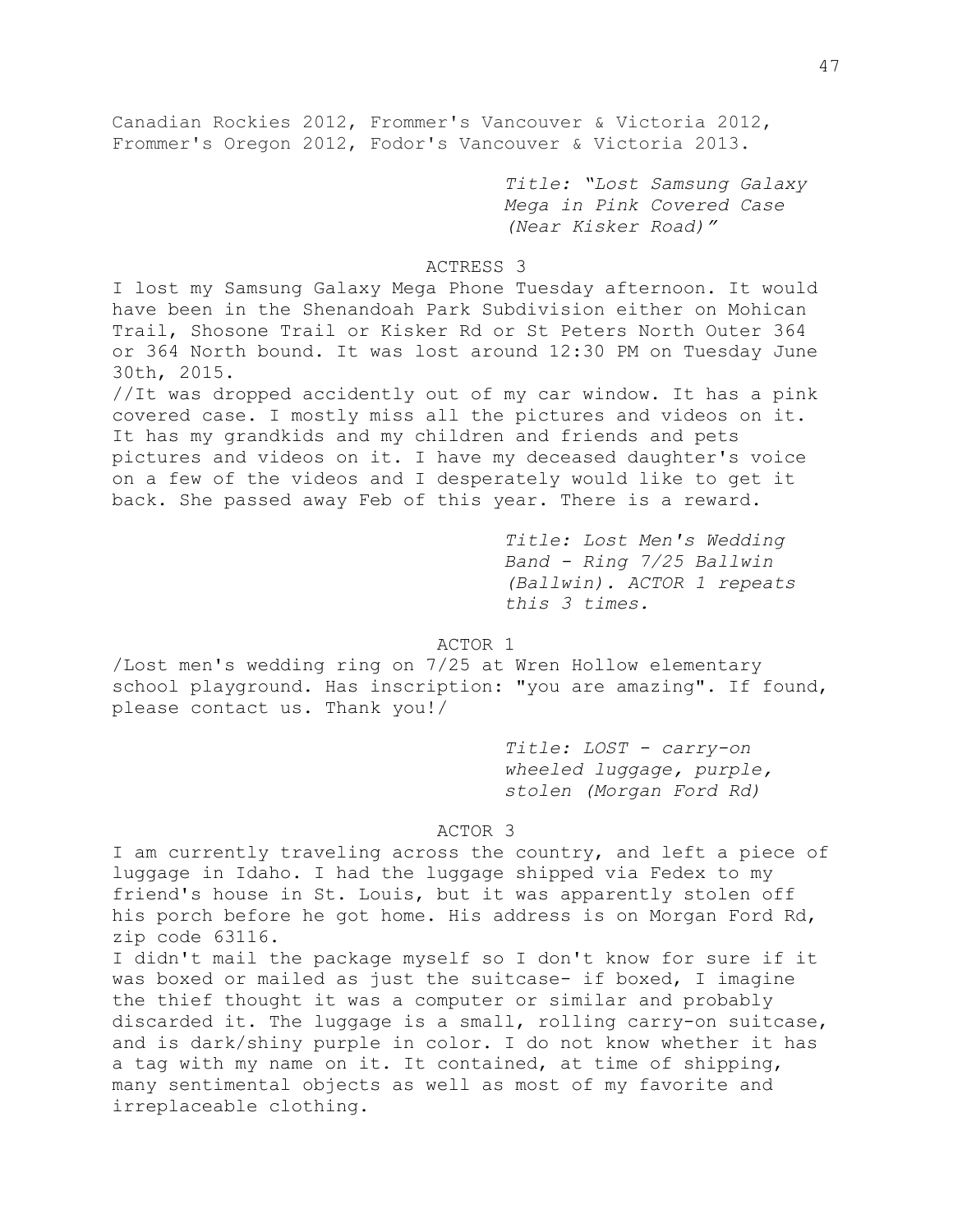This is just one of many bumps in the road for me right now, and it's pretty hard to swallow. Please respond if you've seen anything matching this description, or if you have any ideas of how I might recover the luggage. /Thank you very, very much for any consideration of this post. I know it's just stuff, but I've lost a lot lately and it's been hard. Thanks for reading.

> *Title: Popeye, I'm not sure what to do anymore... - w4m (my heart, my mind)*

I can't just walk away, no matter how much you made me mad sometimes, I just can't do it. I can't see my life without you in it, but I am so tired of you hurting me. I never did anything wrong, I never lied or cheated on you. I have been totally open and honest with you the whole time.

/I made one small mistake in communication, for that I'm sorry. I miss you, I hope you can defeat your demons someday and can realize how much I love you.

I will leave the door unlocked for you... do NOT contact me with unsolicited services or offers

> *Title: Eric I'm sorry - w4m (Greenville prison)*

I'm so sorry it had to end this way, my husband was suspicious of our relationship and it's not fair to him or your wife. With you and your wife working at same place nothing good could come out of this, this last year and a half was very special for me. I'm going to miss the time we spent together but it has to be this way.

> *Title: "Help! Need to adopt 2 Guinea Pigs"*

PLEASE HELP! My 6 year old son DESPERATELY wants 2 guinea pigs for his birthday. Unfortunately, my husband is out of work and we cannot afford to purchase them from a petstore and buy the cage and...This posting has been deleted by its author.

> *Title: "19??-1996 ford f150 and up (st. louis)"*

ACTOR 2

Im looking for a 1996 or older f-150. /If you have or know of the truck in the picture I will pay, even just to see it again.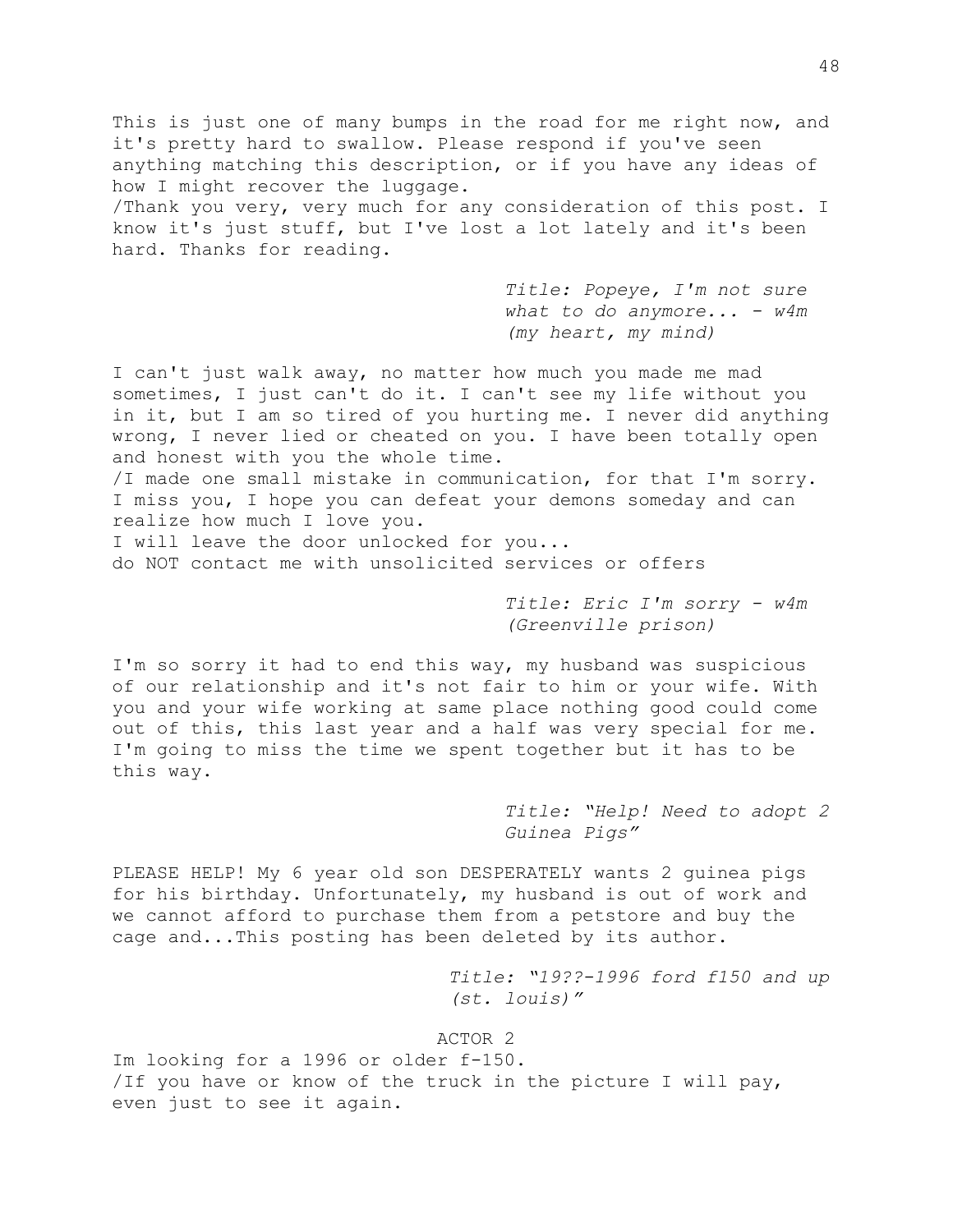*Title: "Selling Something? (Not Ferguson)"*

## ACTRESS 2

The thing is, I already tried to buy your items weeks ago, but received no response to my emails.. and you are still renewing your ad?

//Are you still trying to sell it?

*Title: "my dead heart - m4w (here an there)"*

ACTOR 3

I will never love you.

*Title: "is there anyone that can help?"*

ACTOR 1

I am on here because i simply dont know what else to do. i am in desperate need of a car so i may be able to actually find a better paying job.

/i am not making good enough money to be able afford my rent.

ACTRESS 3 please call or text 5seven3 four3four 1six7two.

> *Title: "I lost keys in Columbia IL (Somewhere in Columbia or Dupo IL)"*

## ACTRESS 1

I lost keys in Columbia, IL. this set had 2 keys on it, and a key chain with an angel wing, also a key chain with a quote that says never go faster than your guardian angel can fly... please if you found them call me asap

## ACTOR 2

i have prayed and prayed

*Title: "DID YOU FIND MY JEWELRY BAG??? (DANIAL BOONE HOME DEFIANCE MO)"*

### ACTRESS 2

I don't know where else to turn.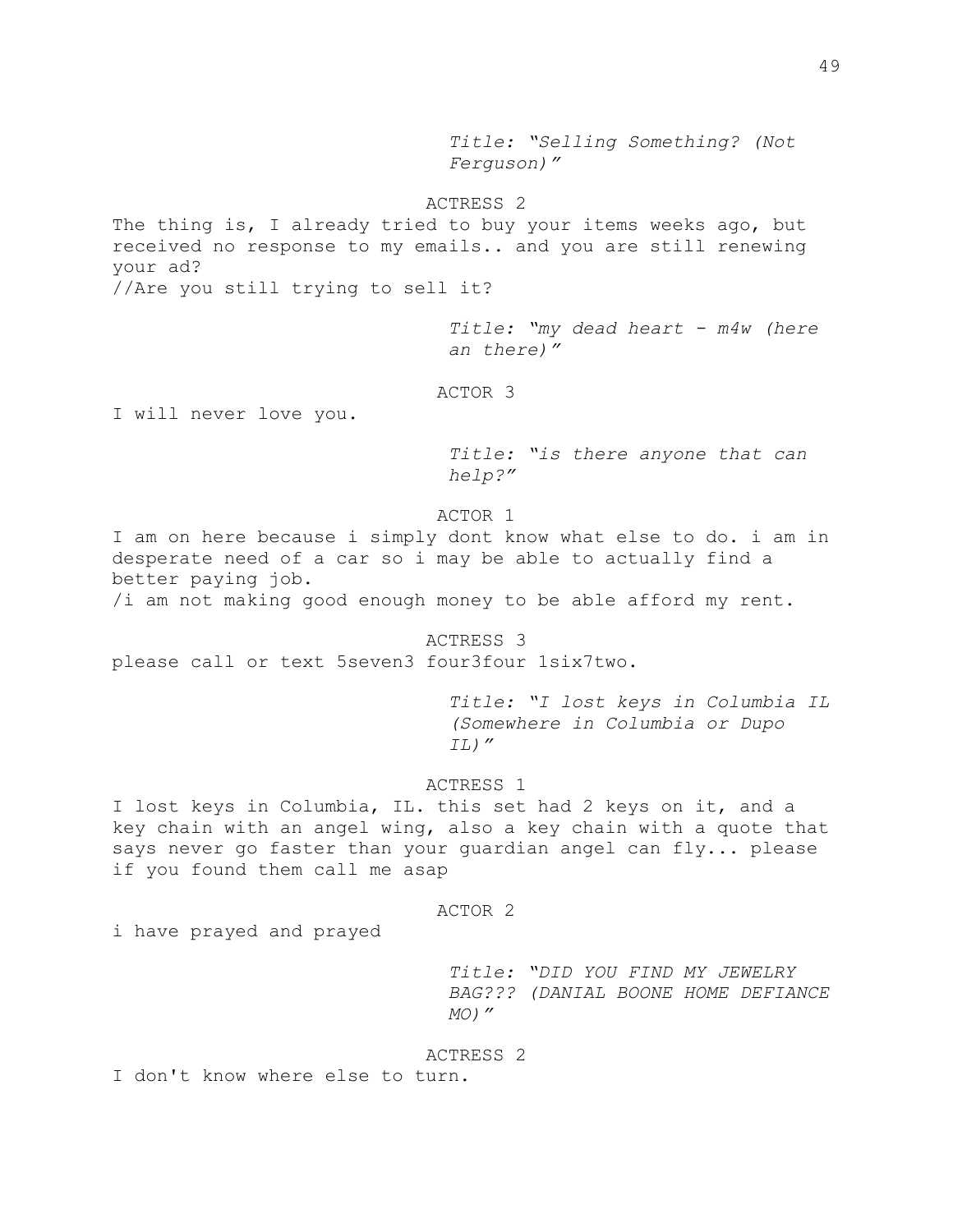*Title: "my dead heart - m4w (here an there)"* ACTOR 3 It was supposed to be forever. ACTRESS 1 I don't know how to win you back. *Title: "with you - w4m"* ACTOR 1 I sometimes wonder if you are even real. *Title: "tired of living"* ACTRESS 3 I'm ready to end this, what's the best way? *Everyone ends up back at their original chair - no one is aware of anyone else. It looks just like the beginning except shittier and darker. Title: "Voice like a hurricane. -m4w (Somewhere in Missouri.) dislikes: Talking about the weather."* ALL Voice like a hurricane. -m4w (Somewhere in Missouri.) dislikes:

## ACTOR 1

This is very stupid. Incredibly so. You were just a voice in a sea of voices, a terrible moment of clarity. I was a telemarketer from Seattle that tried to sell you an auto-warranty. I'm glad you didn't buy it. It seems like a scam to me, really.

```
ALL
```
I do what I have to.

Talking about the weather.

## ACTOR 1

My name was Anthony.

I wish I could say that the day I called you was a good one, full of sunshine and people not telling me they were going to find and hurt me. As you might imagine, it was not. In fact, here, was the normal Seattle rain that seemed to hang over the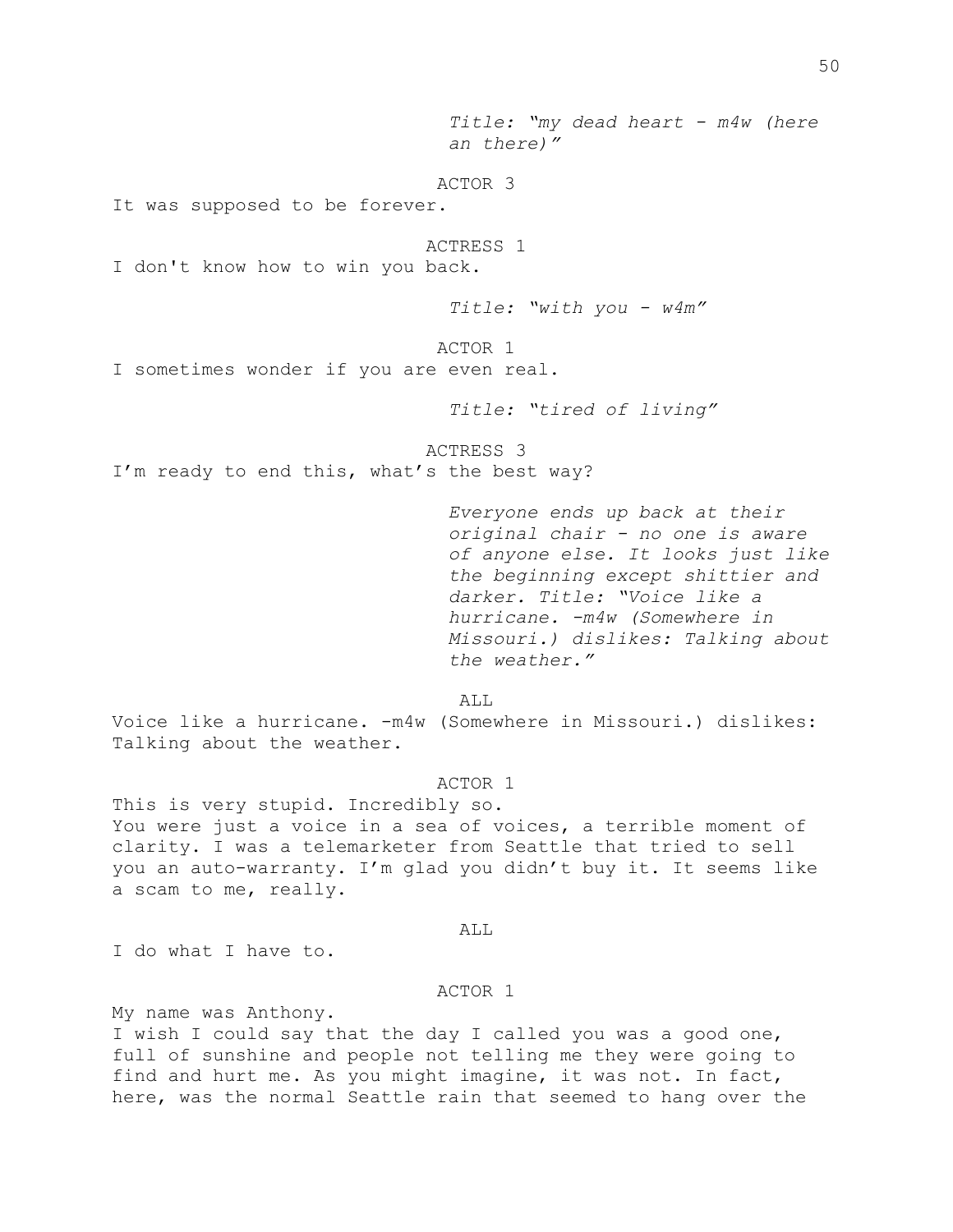city like an unusually wet and sad blanket. I don't know how it was in Missouri. I hope it was nice. I usually find the distance between me and the people I call to be comforting, but this is not one of those times.

I did not think they made people like you in Missouri. I didn't think they made anything in Missouri besides soy beans and white privilege, really, but I'm not here to bash your home state. I'm sure Missouri is very nice. I hear you have an impressive… uh, arch or something. I think the first ever parachute jump was in St. Louis. Your name was Summer and you drove a 1990 Chevrolet Camaro IROC-Z and you spoke with a slight Southern accent nothing extreme, but it was certainly cute. I fell in love with you the only way you can fall in love with a disembodied voice quickly and with no small measure of insecurity of your own mental well-being. I didn't know you. I didn't know what you looked like, what your hobbies were or even why you were going to school. All I knew is that you were kind, intelligent and drove a pretty bitchin' car.

I asked you the mileage twice just so I can hear the way the words rolled from your lips

ALL

"Ninety-Eight Thousand"

## ACTOR 1

and I melted as you laughed when I stumbled over my introduction. "My Anthony is name and I'm calling in, uh, in regards to your…" I'm such an idiot. You probably think I'm an idiot. We talked on the phone for a five minutes that seemed more like five-thousand years. I didn't tell you much about warranties, instead I asked you about the weather. You told me talking about the weather was stupid. I agreed, really, I did, but I'm not good at talking to people and it's amazing I managed to sell anything at all. But you didn't judge me. You didn't seem to mind that I was fumbling over my words or that I called you, randomly, at 10:00 am. I fell in love with you the stupid way that people do: with absolutely no idea who the other was at all, based on a mental projection of you. I picture you have red hair and freckles, maybe wearing glasses. I picture you as outgoing and trustworthy, maybe a bit mischievous. Summer from Missouri, I know you'll never read this, but if you do… well, I'm sorry I tried to sell you something you didn't need and I'm sorry I fell so in love with you. I didn't say, couldn't say, bye to you by the time you hung up. I thanked you for your time and you thanked me. Before I heard the click on the line that changed my life, you put your phone to your lips one more time and you said to me